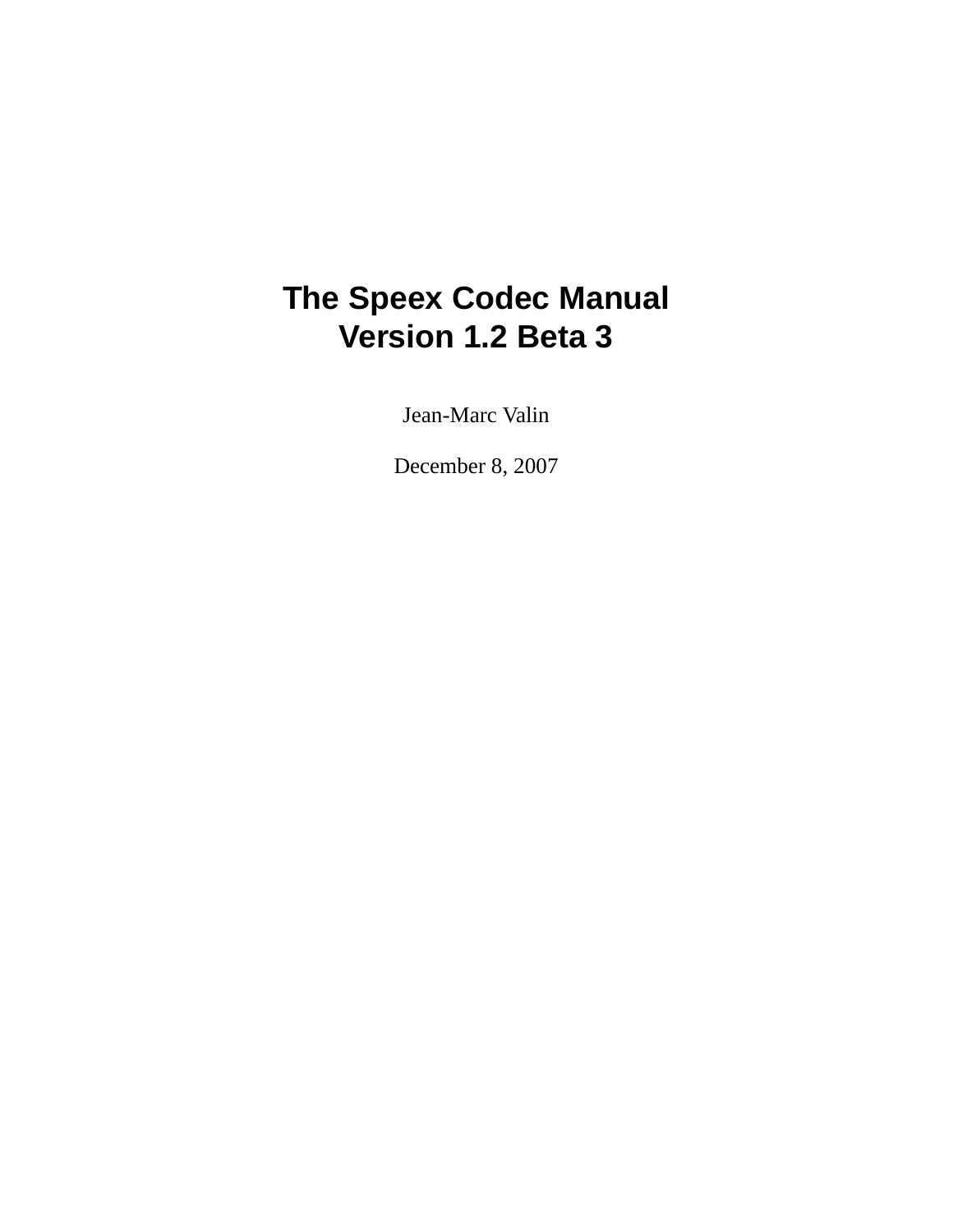Copyright ©2002-2007 Jean-Marc Valin/Xiph.org Foundation

Permission is granted to copy, distribute and/or modify this document under the terms of the GNU Free Documentation License, Version 1.1 or any later version published by the Free Software Foundation; with no Invariant Section, with no Front-Cover Texts, and with no Back-Cover. A copy of the license is included in the section entitled "GNU Free Documentation License".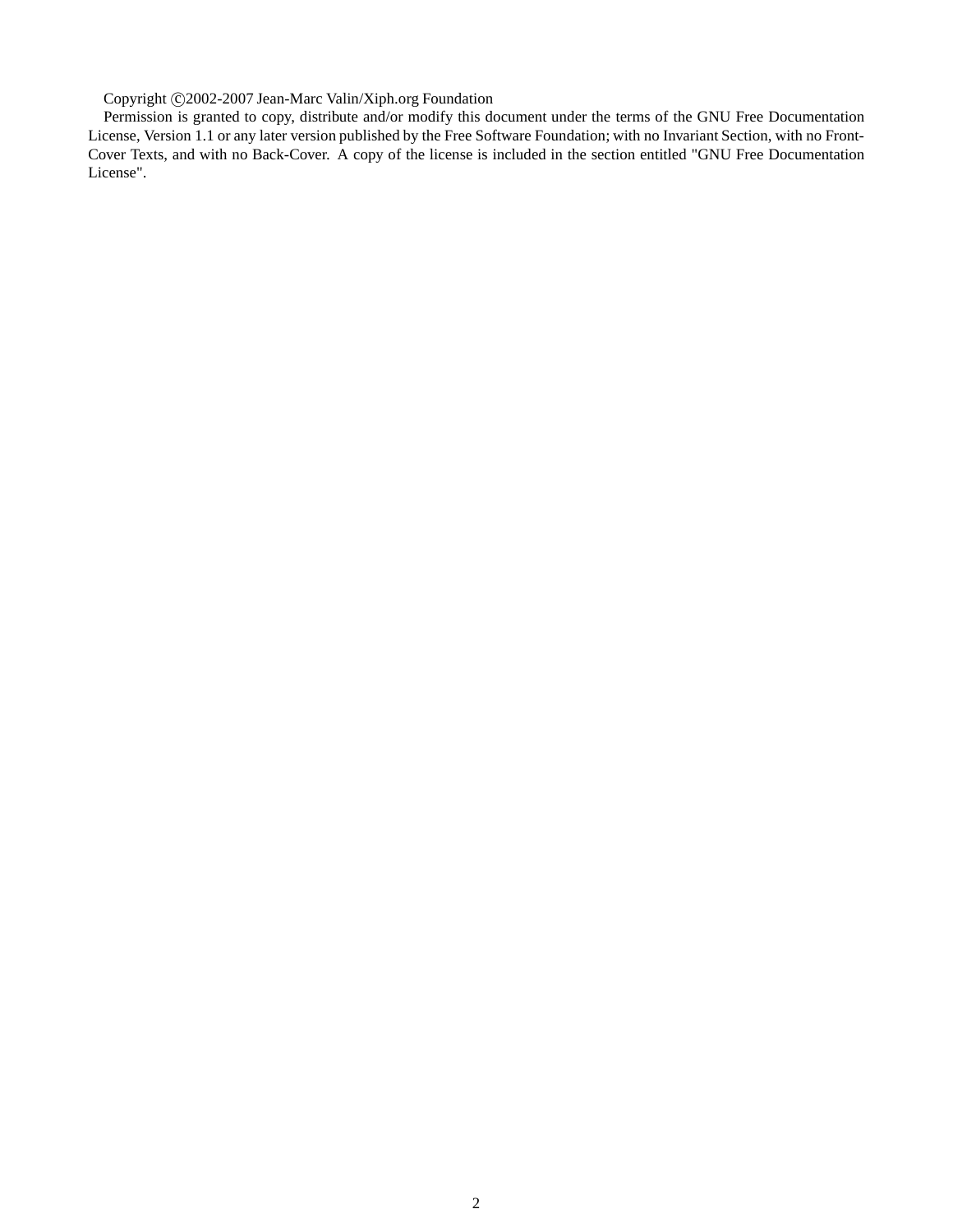# **Contents**

|              |     | 1 Introduction to Speex<br>6                                                                                                                                                                                                        |
|--------------|-----|-------------------------------------------------------------------------------------------------------------------------------------------------------------------------------------------------------------------------------------|
|              | 1.1 | 6                                                                                                                                                                                                                                   |
|              | 1.2 | About this document response to response the contract of the contract of the contract of the contract of the contract of the contract of the contract of the contract of the contract of the contract of the contract of the c<br>6 |
| $\mathbf{2}$ |     | 7<br><b>Codec description</b>                                                                                                                                                                                                       |
|              | 2.1 | $\overline{7}$                                                                                                                                                                                                                      |
|              | 2.2 | 8                                                                                                                                                                                                                                   |
|              | 2.3 | 8                                                                                                                                                                                                                                   |
|              | 2.4 | 9                                                                                                                                                                                                                                   |
|              | 2.5 | 9                                                                                                                                                                                                                                   |
|              | 2.6 | 9                                                                                                                                                                                                                                   |
|              |     |                                                                                                                                                                                                                                     |
| 3            |     | 10<br><b>Compiling and Porting</b>                                                                                                                                                                                                  |
|              | 3.1 | 10                                                                                                                                                                                                                                  |
|              | 3.2 | 11                                                                                                                                                                                                                                  |
|              |     | 11<br>3.2.1                                                                                                                                                                                                                         |
|              |     | 12<br>3.2.2                                                                                                                                                                                                                         |
|              |     |                                                                                                                                                                                                                                     |
| 4            |     | 13<br><b>Command-line encoder/decoder</b>                                                                                                                                                                                           |
|              | 4.1 | -13                                                                                                                                                                                                                                 |
|              | 4.2 | 14                                                                                                                                                                                                                                  |
| 5            |     | 15<br>Using the Speex Codec API (libspeex)                                                                                                                                                                                          |
|              | 5.1 | 15                                                                                                                                                                                                                                  |
|              | 5.2 | 16                                                                                                                                                                                                                                  |
|              | 5.3 | 16                                                                                                                                                                                                                                  |
|              | 5.4 | 18                                                                                                                                                                                                                                  |
|              | 5.5 | 18                                                                                                                                                                                                                                  |
|              |     | 19                                                                                                                                                                                                                                  |
| 6            |     | <b>Speech Processing API (libspeexdsp)</b><br>19                                                                                                                                                                                    |
|              | 6.1 | 19                                                                                                                                                                                                                                  |
|              |     | 6.1.1                                                                                                                                                                                                                               |
|              | 6.2 | 20<br>21                                                                                                                                                                                                                            |
|              |     | 6.2.1<br>22                                                                                                                                                                                                                         |
|              | 6.3 |                                                                                                                                                                                                                                     |
|              | 6.4 | 23                                                                                                                                                                                                                                  |
|              | 6.5 | 23                                                                                                                                                                                                                                  |
|              |     | 7 Formats and standards<br>24                                                                                                                                                                                                       |
|              | 7.1 | 24                                                                                                                                                                                                                                  |
|              | 7.2 | 24                                                                                                                                                                                                                                  |
|              | 7.3 | 24                                                                                                                                                                                                                                  |
|              |     |                                                                                                                                                                                                                                     |
| 8            |     | <b>Introduction to CELP Coding</b><br>26                                                                                                                                                                                            |
|              | 8.1 | 26                                                                                                                                                                                                                                  |
|              | 8.2 | 26                                                                                                                                                                                                                                  |
|              | 8.3 | 27                                                                                                                                                                                                                                  |
|              | 8.4 | 28                                                                                                                                                                                                                                  |
|              | 8.5 | 28<br>Noise Weighting                                                                                                                                                                                                               |
|              | 8.6 | 28                                                                                                                                                                                                                                  |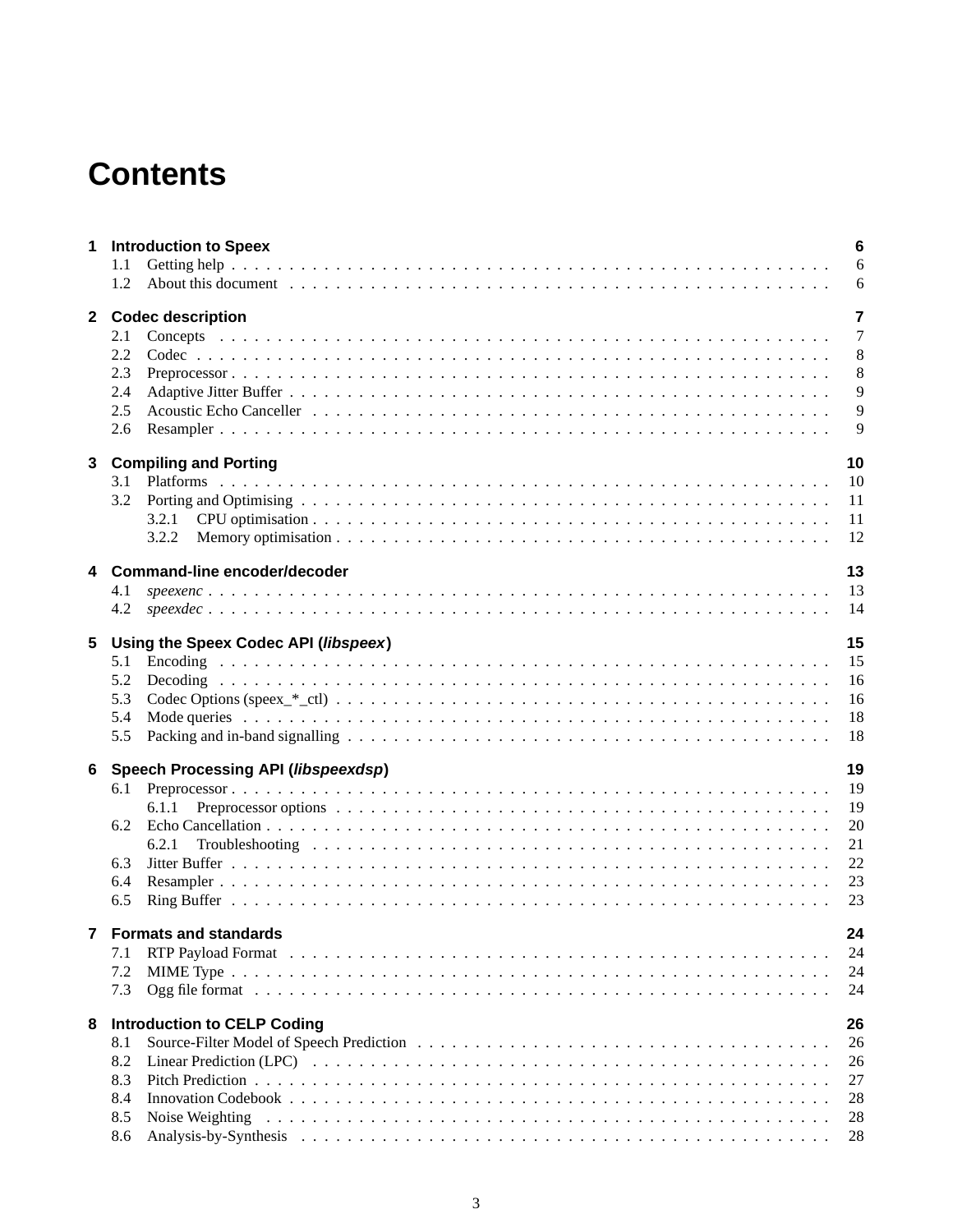#### Contents

| 9  | Speex narrowband mode<br>9.1<br>9.2<br>9.3<br>9.4 | 30<br>30<br>30<br>32<br>32 |
|----|---------------------------------------------------|----------------------------|
|    | 10 Speex wideband mode (sub-band CELP)            | 34<br>34<br>34<br>34<br>34 |
|    | A Sample code                                     | 36<br>36<br>37             |
| в. | <b>Jitter Buffer for Speex</b>                    | 39                         |
|    | <b>IETF RTP Profile</b>                           | 41                         |
| D  | <b>Speex License</b>                              | 60                         |
| E. | <b>GNU Free Documentation License</b>             | 61                         |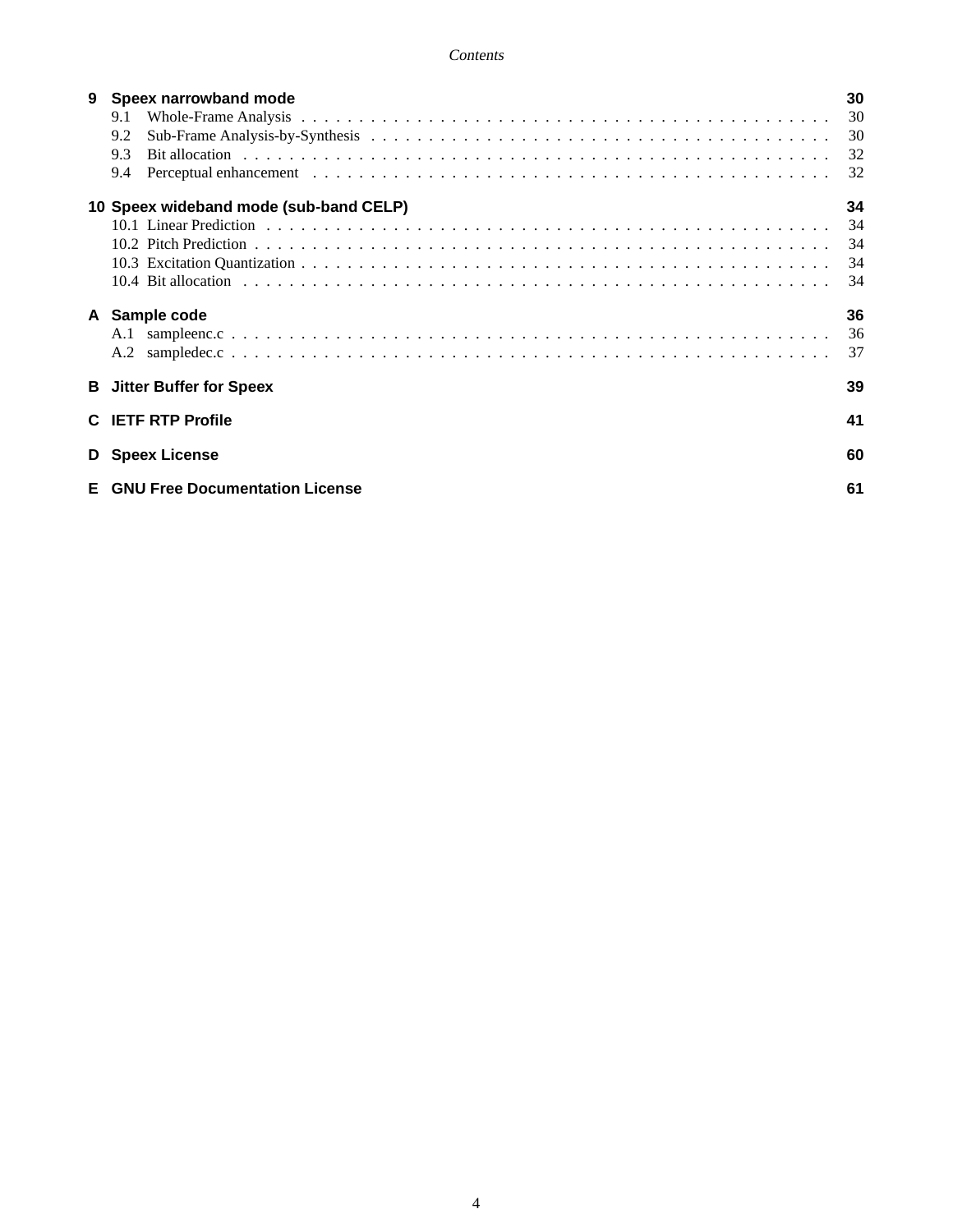# **List of Tables**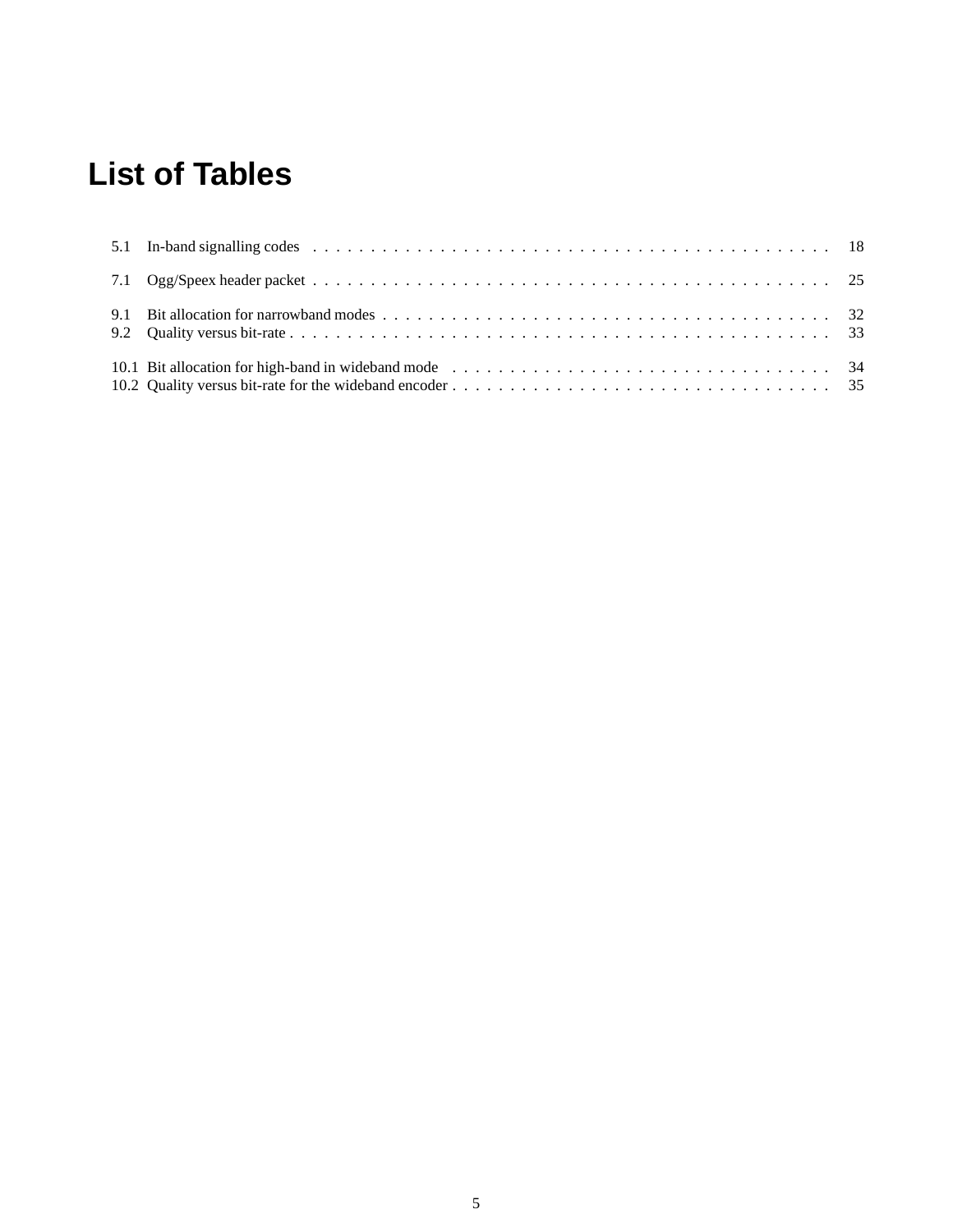# **1 Introduction to Speex**

The Speex codec (http://www.speex.org/) exists because there is a need for a speech codec that is open-source and free from software patent royalties. These are essential conditions for being usable in any open-source software. In essence, Speex is to speech what Vorbis is to audio/music. Unlike many other speech codecs, Speex is not designed for mobile phones but rather for packet networks and voice over IP (VoIP) applications. File-based compression is of course also supported.

The Speex codec is designed to be very flexible and support a wide range of speech quality and bit-rate. Support for very good quality speech also means that Speex can encode wideband speech (16 kHz sampling rate) in addition to narrowband speech (telephone quality, 8 kHz sampling rate).

Designing for VoIP instead of mobile phones means that Speex is robust to lost packets, but not to corrupted ones. This is based on the assumption that in VoIP, packets either arrive unaltered or don't arrive at all. Because Speex is targeted at a wide range of devices, it has modest (adjustable) complexity and a small memory footprint.

All the design goals led to the choice of CELP as the encoding technique. One of the main reasons is that CELP has long proved that it could work reliably and scale well to both low bit-rates (e.g. DoD CELP @ 4.8 kbps) and high bit-rates (e.g. G.728 @ 16 kbps).

#### **1.1 Getting help**

As for many open source projects, there are many ways to get help with Speex. These include:

- This manual
- Other documentation on the Speex website (http://www.speex.org/)
- Mailing list: Discuss any Speex-related topic on speex-dev@xiph.org (not just for developers)
- IRC: The main channel is #speex on irc.freenode.net. Note that due to time differences, it may take a while to get someone, so please be patient.
- Email the author privately at jean-marc.valin@usherbrooke.ca **only** for private/delicate topics you do not wish to discuss publically.

Before asking for help (mailing list or IRC), **it is important to first read this manual** (OK, so if you made it here it's already a good sign). It is generally considered rude to ask on a mailing list about topics that are clearly detailed in the documentation. On the other hand, it's perfectly OK (and encouraged) to ask for clarifications about something covered in the manual. This manual does not (yet) cover everything about Speex, so everyone is encouraged to ask questions, send comments, feature requests, or just let us know how Speex is being used.

Here are some additional guidelines related to the mailing list. Before reporting bugs in Speex to the list, it is strongly recommended (if possible) to first test whether these bugs can be reproduced using the speexenc and speexdec (see Section 4) command-line utilities. Bugs reported based on 3rd party code are both harder to find and far too often caused by errors that have nothing to do with Speex.

#### **1.2 About this document**

This document is divided in the following way. Section 2 describes the different Speex features and defines many basic terms that are used throughout this manual. Section 4 documents the standard command-line tools provided in the Speex distribution. Section 5 includes detailed instructions about programming using the libspeex API. Section 7 has some information related to Speex and standards.

The three last sections describe the algorithms used in Speex. These sections require signal processing knowledge, but are not required for merely using Speex. They are intended for people who want to understand how Speex really works and/or want to do research based on Speex. Section 8 explains the general idea behind CELP, while sections 9 and 10 are specific to Speex.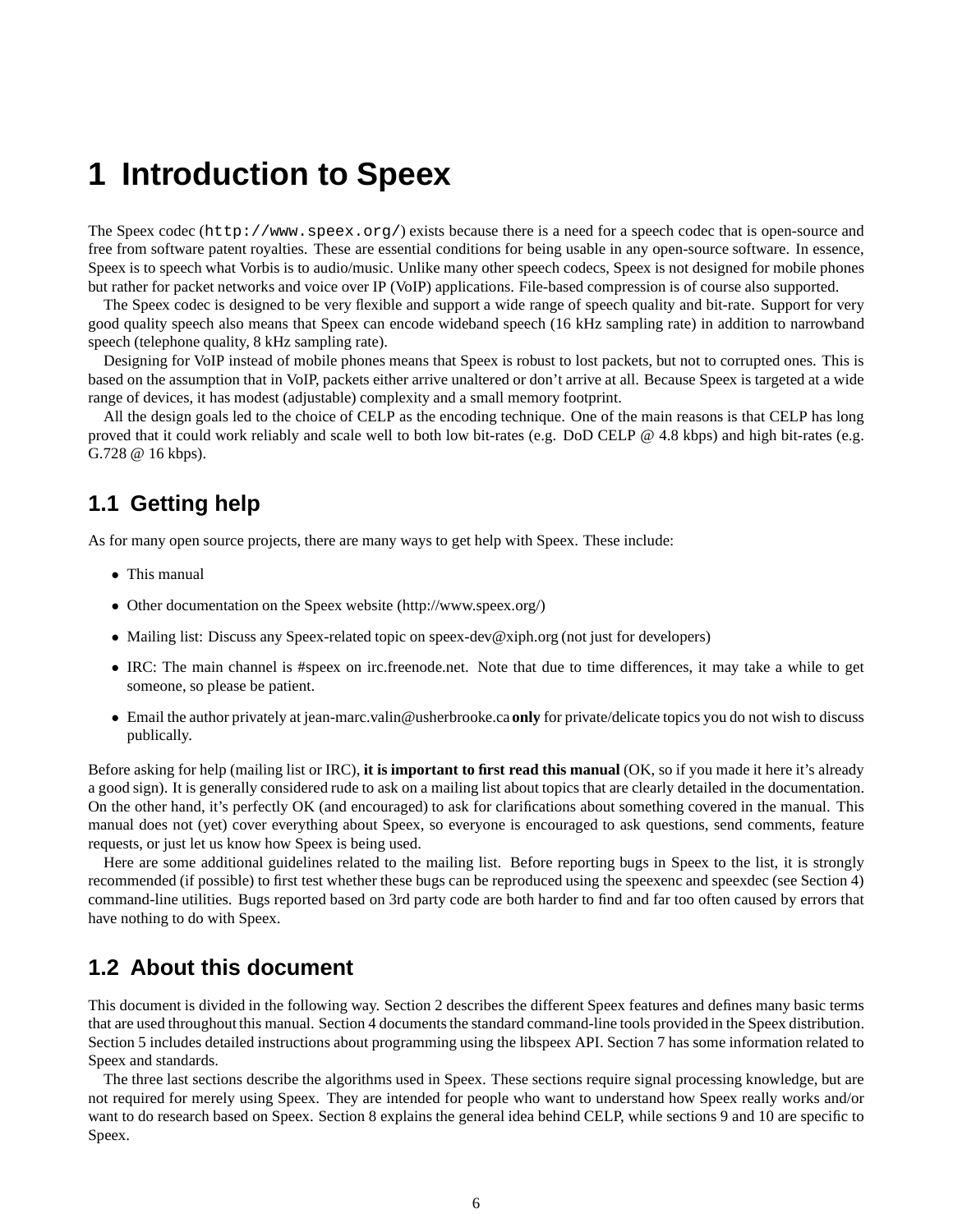# **2 Codec description**

This section describes Speex and its features into more details.

# **2.1 Concepts**

Before introducing all the Speex features, here are some concepts in speech coding that help better understand the rest of the manual. Although some are general concepts in speech/audio processing, others are specific to Speex.

#### **Sampling rate**

The sampling rate expressed in Hertz (Hz) is the number of samples taken from a signal per second. For a sampling rate of  $F_s$  kHz, the highest frequency that can be represented is equal to  $F_s/2$  kHz ( $F_s/2$  is known as the Nyquist frequency). This is a fundamental property in signal processing and is described by the sampling theorem. Speex is mainly designed for three different sampling rates: 8 kHz, 16 kHz, and 32 kHz. These are respectively refered to as narrowband, wideband and ultra-wideband.

#### **Bit-rate**

When encoding a speech signal, the bit-rate is defined as the number of bits per unit of time required to encode the speech. It is measured in *bits per second* (bps), or generally *kilobits per second*. It is important to make the distinction between *kilobits per second* (k**b**ps) and *kilobytes per second* (k**B**ps).

#### **Quality (variable)**

Speex is a lossy codec, which means that it achives compression at the expense of fidelity of the input speech signal. Unlike some other speech codecs, it is possible to control the tradeoff made between quality and bit-rate. The Speex encoding process is controlled most of the time by a quality parameter that ranges from 0 to 10. In constant bit-rate (CBR) operation, the quality parameter is an integer, while for variable bit-rate (VBR), the parameter is a float.

#### **Complexity (variable)**

With Speex, it is possible to vary the complexity allowed for the encoder. This is done by controlling how the search is performed with an integer ranging from 1 to 10 in a way that's similar to the -1 to -9 options to *gzip* and *bzip2* compression utilities. For normal use, the noise level at complexity 1 is between 1 and 2 dB higher than at complexity 10, but the CPU requirements for complexity 10 is about 5 times higher than for complexity 1. In practice, the best trade-off is between complexity 2 and 4, though higher settings are often useful when encoding non-speech sounds like DTMF tones.

### **Variable Bit-Rate (VBR)**

Variable bit-rate (VBR) allows a codec to change its bit-rate dynamically to adapt to the "difficulty" of the audio being encoded. In the example of Speex, sounds like vowels and high-energy transients require a higher bit-rate to achieve good quality, while fricatives (e.g. s,f sounds) can be coded adequately with less bits. For this reason, VBR can achive lower bit-rate for the same quality, or a better quality for a certain bit-rate. Despite its advantages, VBR has two main drawbacks: first, by only specifying quality, there's no guaranty about the final average bit-rate. Second, for some real-time applications like voice over IP (VoIP), what counts is the maximum bit-rate, which must be low enough for the communication channel.

### **Average Bit-Rate (ABR)**

Average bit-rate solves one of the problems of VBR, as it dynamically adjusts VBR quality in order to meet a specific target bit-rate. Because the quality/bit-rate is adjusted in real-time (open-loop), the global quality will be slightly lower than that obtained by encoding in VBR with exactly the right quality setting to meet the target average bit-rate.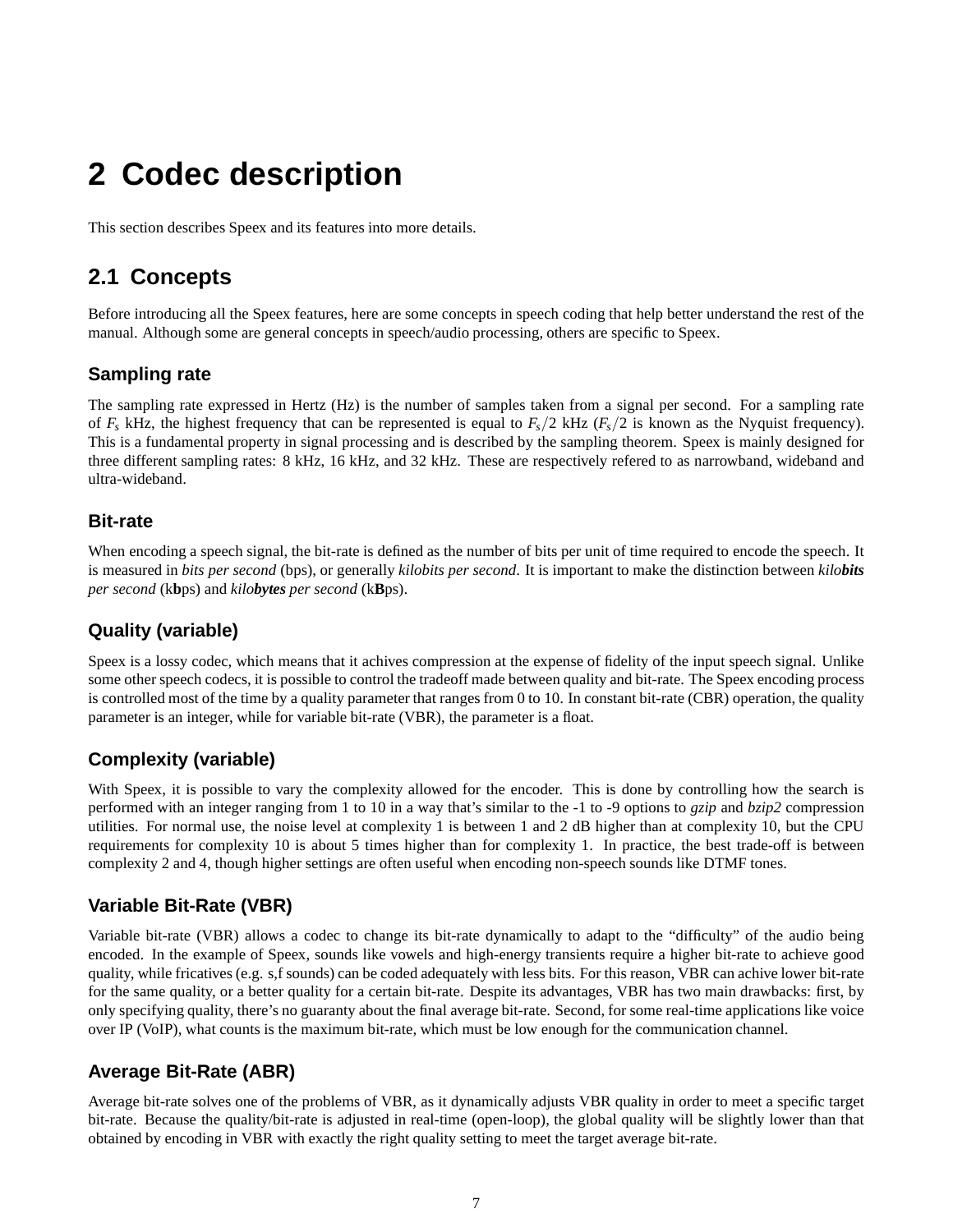### **Voice Activity Detection (VAD)**

When enabled, voice activity detection detects whether the audio being encoded is speech or silence/background noise. VAD is always implicitly activated when encoding in VBR, so the option is only useful in non-VBR operation. In this case, Speex detects non-speech periods and encode them with just enough bits to reproduce the background noise. This is called "comfort noise generation" (CNG).

#### **Discontinuous Transmission (DTX)**

Discontinuous transmission is an addition to VAD/VBR operation, that allows to stop transmitting completely when the background noise is stationary. In file-based operation, since we cannot just stop writing to the file, only 5 bits are used for such frames (corresponding to 250 bps).

#### **Perceptual enhancement**

Perceptual enhancement is a part of the decoder which, when turned on, attempts to reduce the perception of the noise/distortion produced by the encoding/decoding process. In most cases, perceptual enhancement brings the sound further from the original *objectively* (e.g. considering only SNR), but in the end it still *sounds* better (subjective improvement).

#### **Latency and algorithmic delay**

Every speech codec introduces a delay in the transmission. For Speex, this delay is equal to the frame size, plus some amount of "look-ahead" required to process each frame. In narrowband operation (8 kHz), the delay is 30 ms, while for wideband (16 kHz), the delay is 34 ms. These values don't account for the CPU time it takes to encode or decode the frames.

## **2.2 Codec**

The main characteristics of Speex can be summarized as follows:

- Free software/open-source, patent and royalty-free
- Integration of narrowband and wideband using an embedded bit-stream
- Wide range of bit-rates available (from 2.15 kbps to 44 kbps)
- Dynamic bit-rate switching (AMR) and Variable Bit-Rate (VBR) operation
- Voice Activity Detection (VAD, integrated with VBR) and discontinuous transmission (DTX)
- Variable complexity
- Embedded wideband structure (scalable sampling rate)
- Ultra-wideband sampling rate at 32 kHz
- Intensity stereo encoding option
- Fixed-point implementation

## **2.3 Preprocessor**

This part refers to the preprocessor module introduced in the 1.1.x branch. The preprocessor is designed to be used on the audio *before* running the encoder. The preprocessor provides three main functionalities:

- noise suppression
- automatic gain control (AGC)
- voice activity detection (VAD)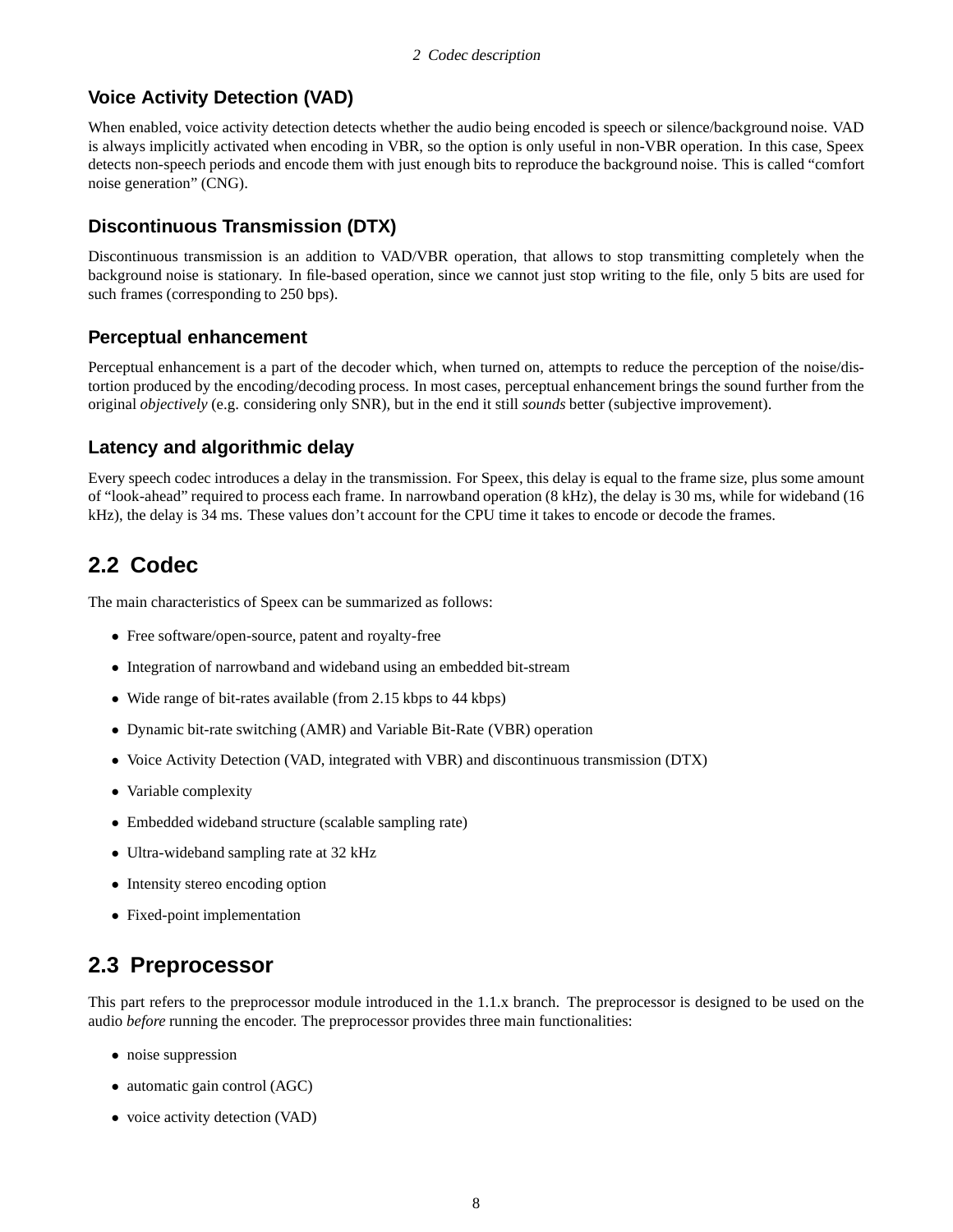#### <sup>2</sup> Codec description



Figure 2.1: Acoustic echo model

The denoiser can be used to reduce the amount of background noise present in the input signal. This provides higher quality speech whether or not the denoised signal is encoded with Speex (or at all). However, when using the denoised signal with the codec, there is an additional benefit. Speech codecs in general (Speex included) tend to perform poorly on noisy input, which tends to amplify the noise. The denoiser greatly reduces this effect.

Automatic gain control (AGC) is a feature that deals with the fact that the recording volume may vary by a large amount between different setups. The AGC provides a way to adjust a signal to a reference volume. This is useful for voice over IP because it removes the need for manual adjustment of the microphone gain. A secondary advantage is that by setting the microphone gain to a conservative (low) level, it is easier to avoid clipping.

The voice activity detector (VAD) provided by the preprocessor is more advanced than the one directly provided in the codec.

### **2.4 Adaptive Jitter Buffer**

When transmitting voice (or any content for that matter) over UDP or RTP, packet may be lost, arrive with different delay, or even out of order. The purpose of a jitter buffer is to reorder packets and buffer them long enough (but no longer than necessary) so they can be sent to be decoded.

## **2.5 Acoustic Echo Canceller**

In any hands-free communication system (Fig. 2.1), speech from the remote end is played in the local loudspeaker, propagates in the room and is captured by the microphone. If the audio captured from the microphone is sent directly to the remote end, then the remove user hears an echo of his voice. An acoustic echo canceller is designed to remove the acoustic echo before it is sent to the remote end. It is important to understand that the echo canceller is meant to improve the quality on the **remote** end.

## **2.6 Resampler**

In some cases, it may be useful to convert audio from one sampling rate to another. There are many reasons for that. It can be for mixing streams that have different sampling rates, for supporting sampling rates that the soundcard doesn't support, for transcoding, etc. That's why there is now a resampler that is part of the Speex project. This resampler can be used to convert between any two arbitrary rates (the ratio must only be a rational number) and there is control over the quality/complexity tradeoff.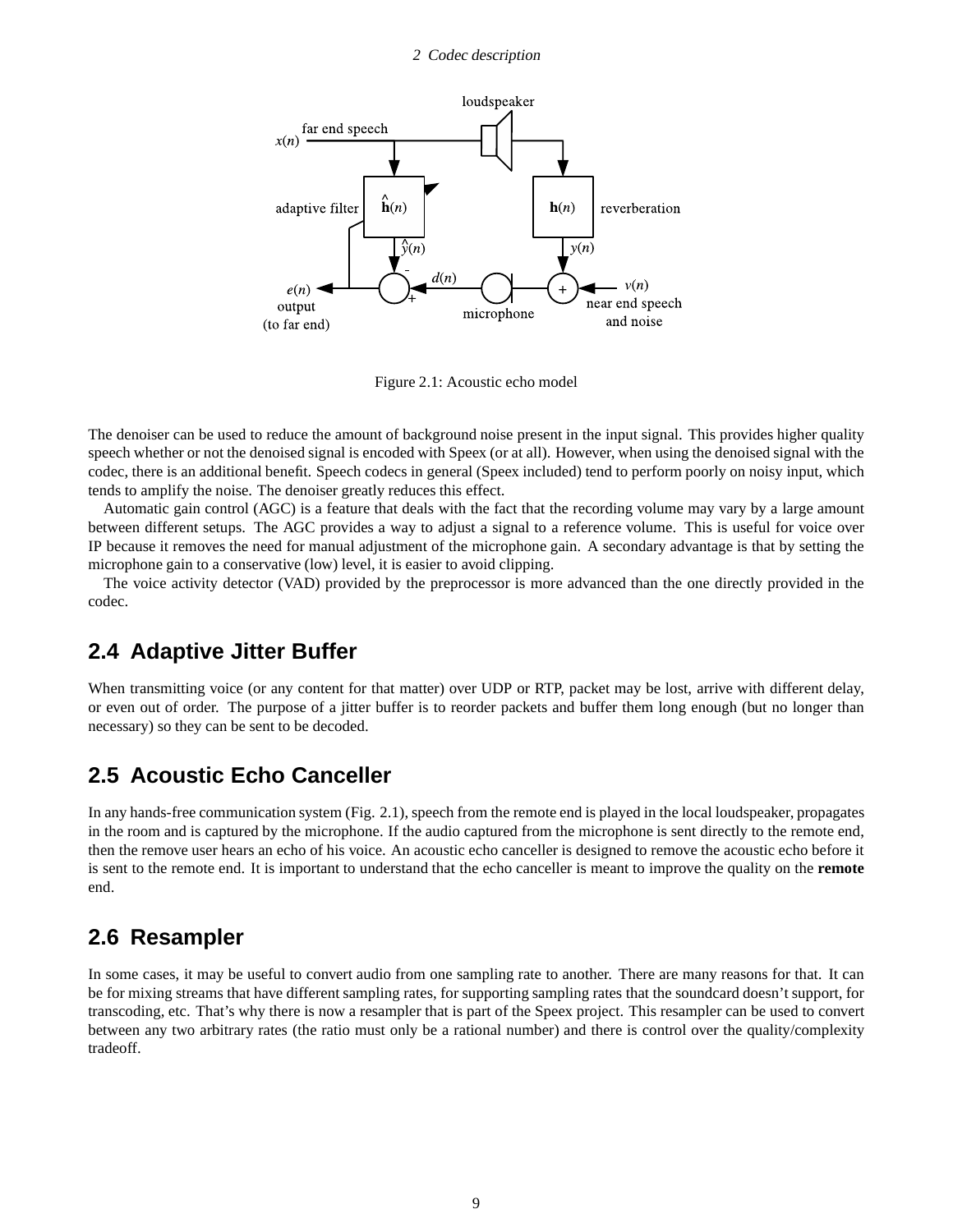# **3 Compiling and Porting**

Compiling Speex under UNIX/Linux or any other platform supported by autoconf (e.g. Win32/cygwin) is as easy as typing:

% ./configure [options] % make

- 
- % make install

The options supported by the Speex configure script are:

**–prefix=<path>** Specifies the base path for installing Speex (e.g. /usr)

**–enable-shared/–disable-shared** Whether to compile shared libraries

**–enable-static/–disable-static** Whether to compile static libraries

**–disable-wideband** Disable the wideband part of Speex (typically to save space)

**–enable-valgrind** Enable extra hits for valgrind for debugging purposes (do not use by default)

**–enable-sse** Enable use of SSE instructions (x86/float only)

**–enable-fixed-point** Compile Speex for a processor that does not have a floating point unit (FPU)

**–enable-arm4-asm** Enable assembly specific to the ARMv4 architecture (gcc only)

**–enable-arm5e-asm** Enable assembly specific to the ARMv5E architecture (gcc only)

**–enable-fixed-point-debug** Use only for debugging the fixed-point code (very slow)

**–enable-epic-48k** Enable a special (and non-compatible) 4.8 kbps narrowband mode (broken in 1.1.x and 1.2beta)

- **–enable-ti-c55x** Enable support for the TI C5x family
- **–enable-blackfin-asm** Enable assembly specific to the Blackfin DSP architecture (gcc only)
- **–enable-vorbis-psycho** Make the encoder use the Vorbis psycho-acoustic model. This is very experimental and may be removed in the future.

## **3.1 Platforms**

Speex is known to compile and work on a large number of architectures, both floating-point and fixed-point. In general, any architecture that can natively compute the multiplication of two signed 16-bit numbers (32-bit result) and runs at a sufficient clock rate (architecture-dependent) is capable of running Speex. Architectures on which Speex is **known** to work (it probably works on many others) are:

- x86 & x86-64
- Power
- SPARC
- ARM
- Blackfin
- Coldfire (68k family)
- $\bullet$  TI C54xx & C55xx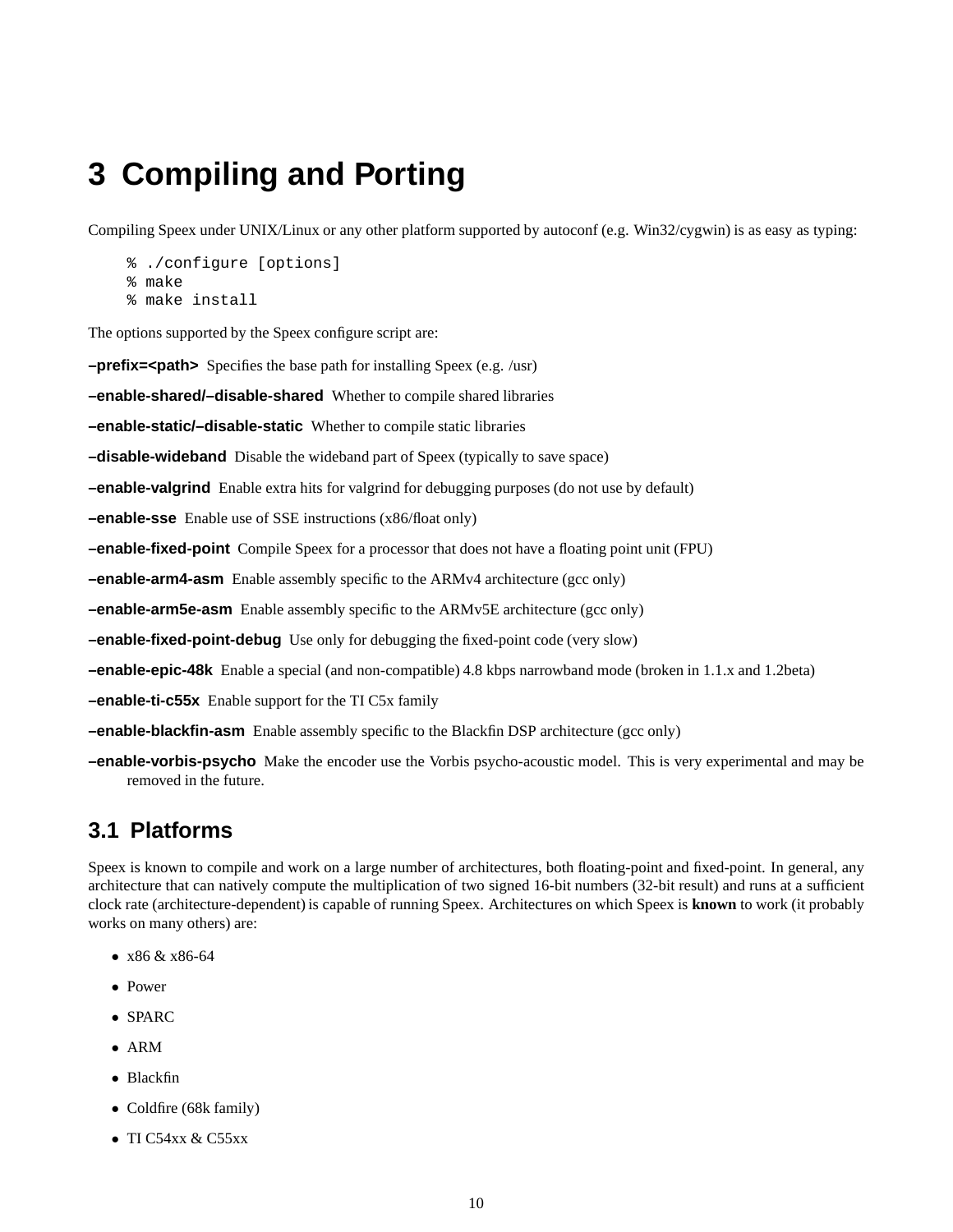- TI C6xxx
- TriMedia (experimental)

Operating systems on top of which Speex is known to work include (it probably works on many others):

- Linux
- $\bullet$   $\mu$ Clinux
- MacOS X
- BSD
- Other UNIX/POSIX variants
- Symbian

The source code directory include additional information for compiling on certain architectures or operating systems in README.xxx files.

# **3.2 Porting and Optimising**

Here are a few things to consider when porting or optimising Speex for a new platform or an existing one.

### **3.2.1 CPU optimisation**

The single that will affect the CPU usage of Speex the most is whether it is compiled for floating point or fixed-point. If your CPU/DSP does not have a floating-point unit FPU, then compiling as fixed-point will be orders of magnitudes faster. If there is an FPU present, then it is important to test which version is faster. On the x86 architecture, floating-point is **generally** faster, but not always. To compile Speex as fixed-point, you need to pass –fixed-point to the configure script or define the FIXED POINT macro for the compiler. As of 1.2beta3, it is now possible to disable the floating-point compatibility API, which means that your code can link without a float emulation library. To do that configure with –disable-float-api or define the DISABLE\_FLOAT\_API macro. Until the VBR feature is ported to fixed-point, you will also need to configure with –disable-vbr or define DISABLE\_VBR.

Other important things to check on some DSP architectures are:

- Make sure the cache is set to write-back mode
- If the chip has SRAM instead of cache, make sure as much code and data are in SRAM, rather than in RAM

If you are going to be writing assembly, then the following functions are **usually** the first ones you should consider optimising:

- filter\_mem16()
- $\bullet$  iir\_mem16()
- vq\_nbest()
- pitch\_xcorr()
- interp\_pitch()

The filtering functions filter\_mem16() and iir\_mem16() are implemented in the direct form II transposed (DF2T). However, for architectures based on multiply-accumulate (MAC), DF2T requires frequent reload of the accumulator, which can make the code very slow. For these architectures (e.g. Blackfin and Coldfire), a better approach is to implement those functions as direct form I (DF1), which is easier to express in terms of MAC. When doing that however, **it is important to make sure that the DF1 implementation still behaves like the original DF2T behaviour when it comes to filter values**. This is necessary because the filter is time-varrying and must compute exactly the same value (not counting machine rounding) on any encoder or decoder.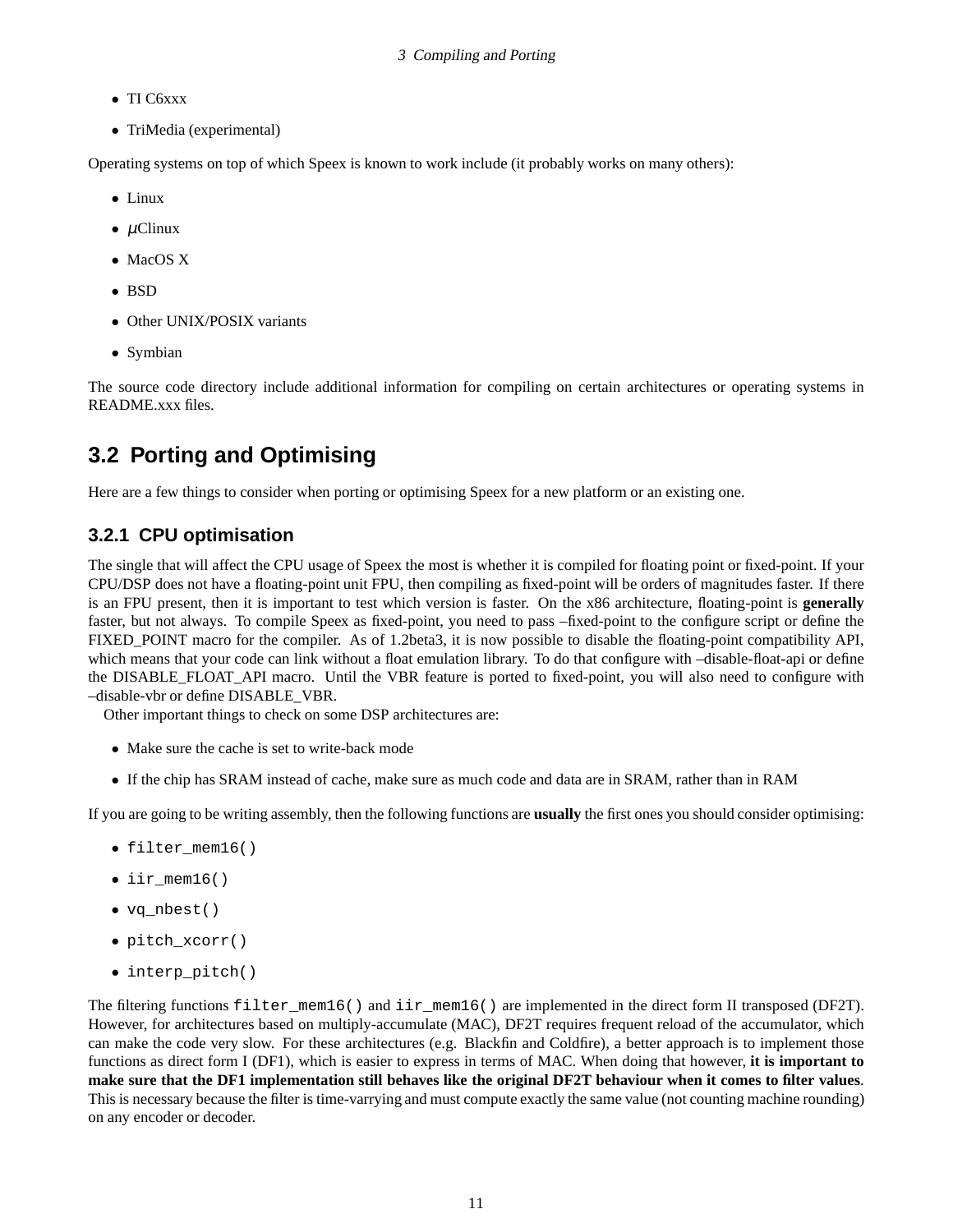#### **3.2.2 Memory optimisation**

Memory optimisation is mainly something that should be considered for small embedded platforms. For PCs, Speex is already so tiny that it's just not worth doing any of the things suggested here. There are several ways to reduce the memory usage of Speex, both in terms of code size and data size. For optimising code size, the trick is to first remove features you do not need. Some examples of things that can easily be disabled **if you don't need them** are:

- Wideband support (–disable-wideband)
- Support for stereo (removing stereo.c)
- VBR support (-disable-vbr or DISABLE\_VBR)
- Static codebooks that are not needed for the bit-rates you are using (\*\_table.c files)

Speex also has several methods for allocating temporary arrays. When using a compiler that supports C99 properly (as of 2007, Microsoft compilers don't, but gcc does), it is best to define VAR\_ARRAYS. That makes use of the variable-size array feature of C99. The next best is to define USE\_ALLOCA so that Speex can use alloca() to allocate the temporary arrays. Note that on many systems, alloca() is buggy so it may not work. If none of VAR\_ARRAYS and USE\_ALLOCA are defined, then Speex falls back to allocating a large "scratch space" and doing its own internal allocation. The main disadvantage of this solution is that it is wasteful. It needs to allocate enough stack for the worst case scenario (worst bit-rate, highest complexity setting, ...) and by default, the memory isn't shared between multiple encoder/decoder states. Still, if the "manual" allocation is the only option left, there are a few things that can be improved. By overriding the speex\_alloc\_scratch() call in os\_support.h, it is possible to always return the same memory area for all states $^1$ . In addition to that, by redefining the NB\_ENC\_STACK and NB\_DEC\_STACK (or similar for wideband), it is possible to only allocate memory for a scenario that is known in advange. In this case, it is important to measure the amount of memory required for the specific sampling rate, bit-rate and complexity level being used.

<sup>&</sup>lt;sup>1</sup>In this case, one must be careful with threads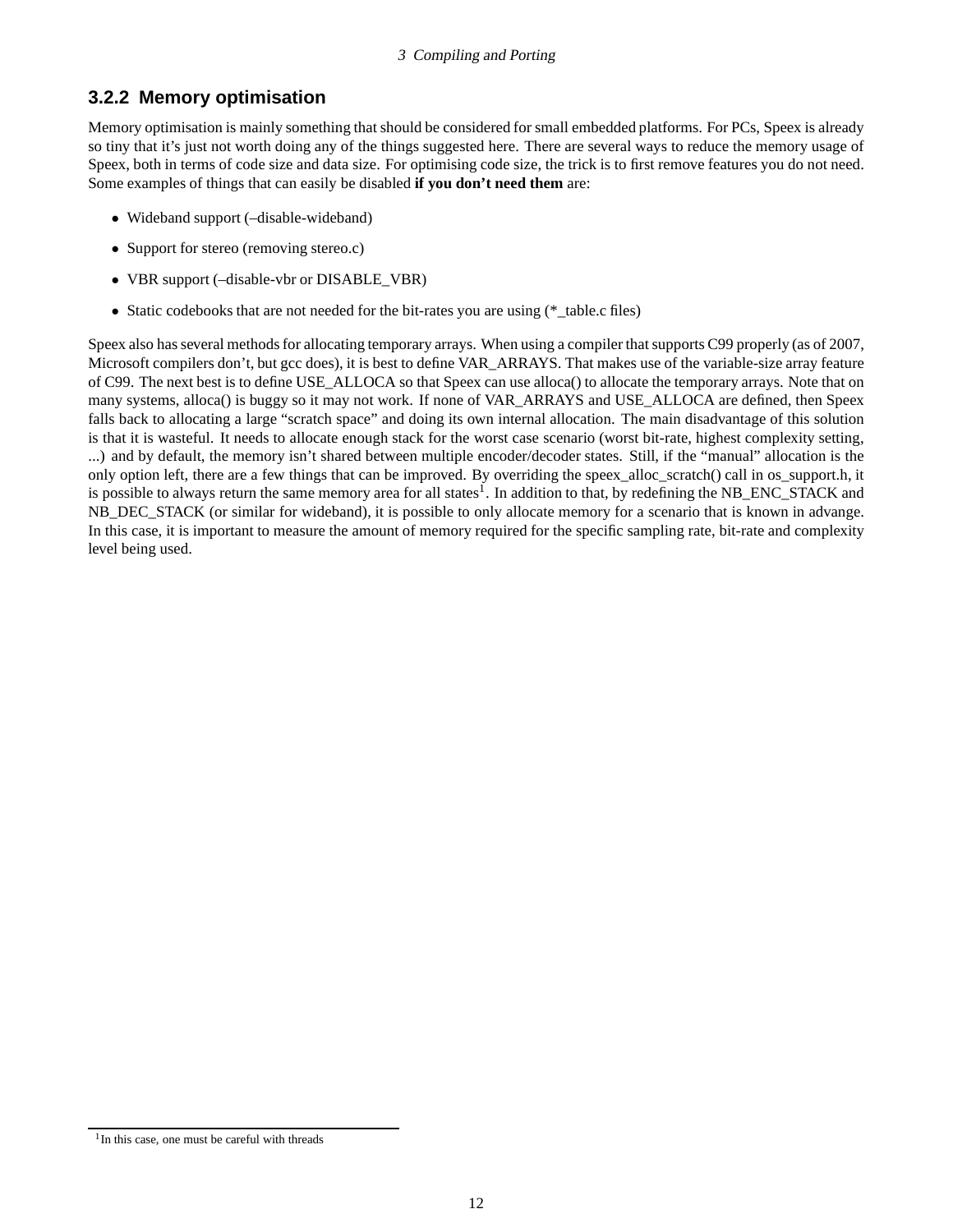# **4 Command-line encoder/decoder**

The base Speex distribution includes a command-line encoder (*speexenc*) and decoder (*speexdec*). Those tools produce and read Speex files encapsulated in the Ogg container. Although it is possible to encapsulate Speex in any container, Ogg is the recommended container for files. This section describes how to use the command line tools for Speex files in Ogg.

#### **4.1 speexenc**

The *speexenc* utility is used to create Speex files from raw PCM or wave files. It can be used by calling:

speexenc [options] input\_file output\_file

The value '-' for input\_file or output\_file corresponds respectively to stdin and stdout. The valid options are:

**–narrowband (-n)** Tell Speex to treat the input as narrowband (8 kHz). This is the default

**–wideband (-w)** Tell Speex to treat the input as wideband (16 kHz)

**–ultra-wideband (-u)** Tell Speex to treat the input as "ultra-wideband" (32 kHz)

**–quality n** Set the encoding quality (0-10), default is 8

**–bitrate n** Encoding bit-rate (use bit-rate n or lower)

**–vbr** Enable VBR (Variable Bit-Rate), disabled by default

**–abr n** Enable ABR (Average Bit-Rate) at n kbps, disabled by default

**–vad** Enable VAD (Voice Activity Detection), disabled by default

**–dtx** Enable DTX (Discontinuous Transmission), disabled by default

**–nframes n** Pack n frames in each Ogg packet (this saves space at low bit-rates)

**–comp n** Set encoding speed/quality tradeoff. The higher the value of n, the slower the encoding (default is 3)

**-V** Verbose operation, print bit-rate currently in use

**–help (-h)** Print the help

**–version (-v)** Print version information

#### **Speex comments**

**–comment** Add the given string as an extra comment. This may be used multiple times.

**–author** Author of this track.

**–title** Title for this track.

#### **Raw input options**

- **–rate n** Sampling rate for raw input
- **–stereo** Consider raw input as stereo
- **–le** Raw input is little-endian
- **–be** Raw input is big-endian
- **–8bit** Raw input is 8-bit unsigned
- **–16bit** Raw input is 16-bit signed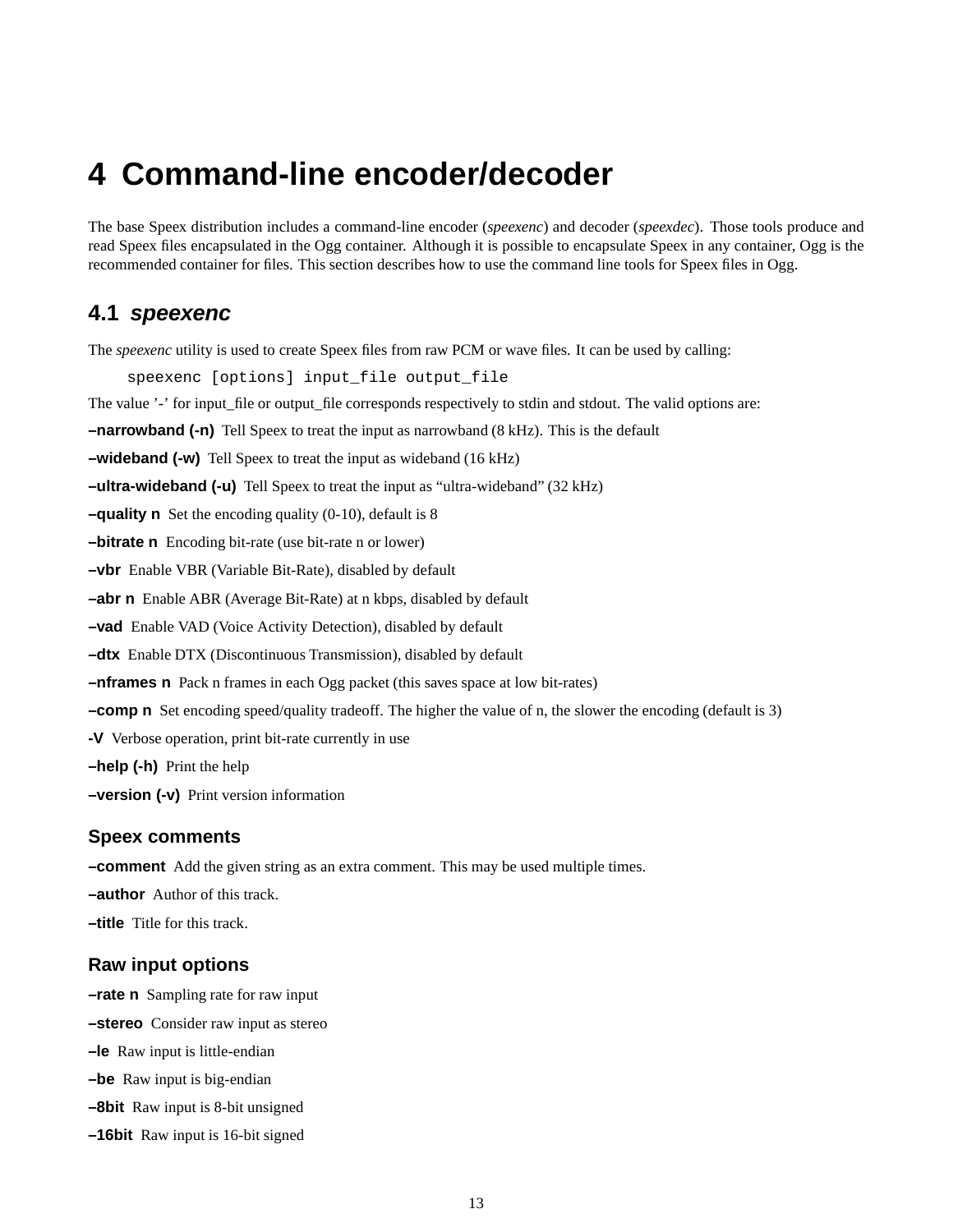## **4.2 speexdec**

The *speexdec* utility is used to decode Speex files and can be used by calling:

speexdec [options] speex\_file [output\_file]

The value '-' for input\_file or output\_file corresponds respectively to stdin and stdout. Also, when no output\_file is specified, the file is played to the soundcard. The valid options are:

**–enh** enable post-filter (default)

**–no-enh** disable post-filter

**–force-nb** Force decoding in narrowband

**–force-wb** Force decoding in wideband

**–force-uwb** Force decoding in ultra-wideband

**–mono** Force decoding in mono

**–stereo** Force decoding in stereo

**–rate n** Force decoding at n Hz sampling rate

**–packet-loss n** Simulate n % random packet loss

**-V** Verbose operation, print bit-rate currently in use

**–help (-h)** Print the help

**–version (-v)** Print version information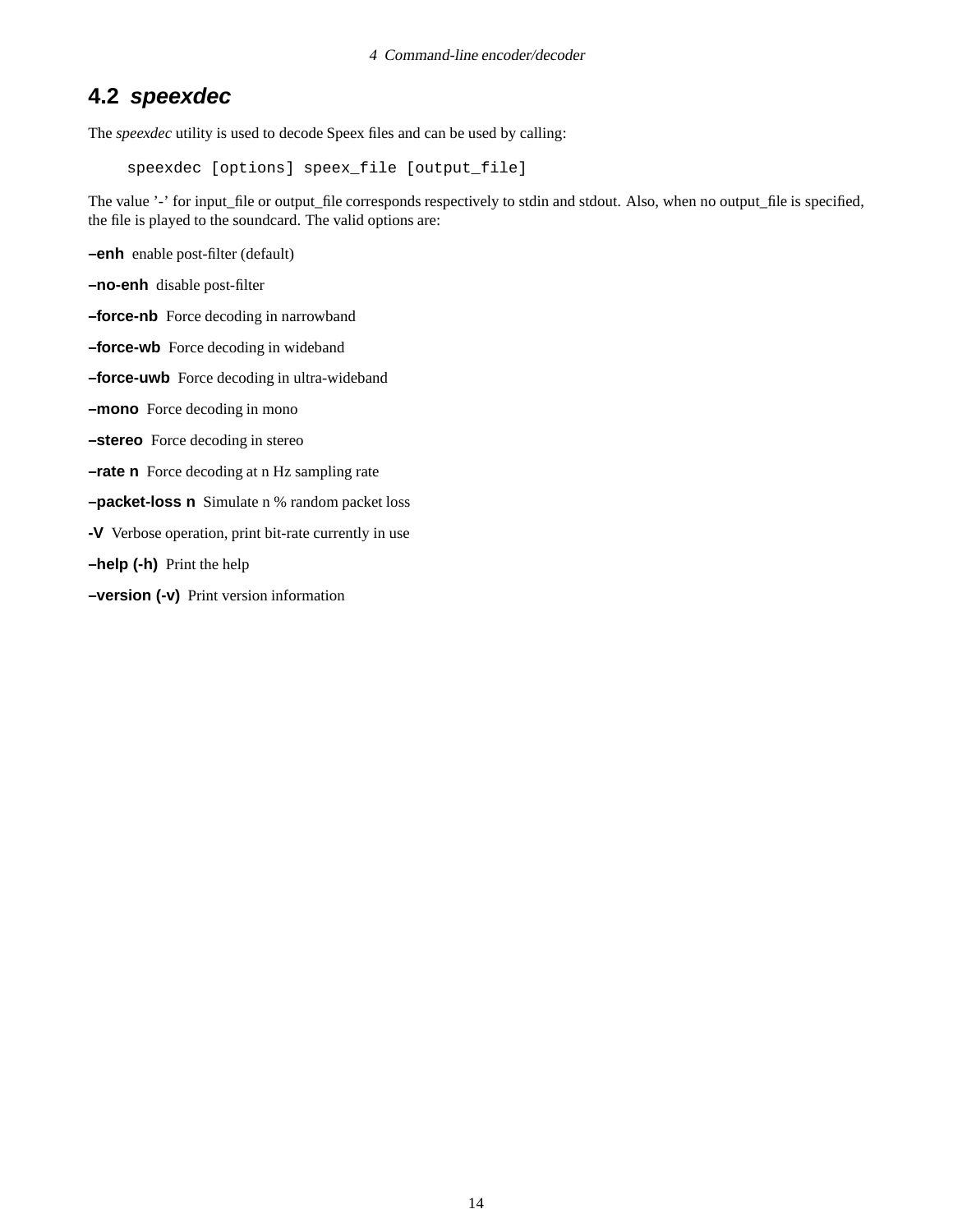# **5 Using the Speex Codec API (libspeex)**

The *libspeex* library contains all the functions for encoding and decoding speech with the Speex codec. When linking on a UNIX system, one must add *-lspeex -lm* to the compiler command line. One important thing to know is that **libspeex calls are reentrant, but not thread-safe**. That means that it is fine to use calls from many threads, but **calls using the same state from multiple threads must be protected by mutexes**. Examples of code can also be found in Appendix A and the complete API documentation is included in the Documentation section of the Speex website (http://www.speex.org/).

## **5.1 Encoding**

In order to encode speech using Speex, one first needs to:

```
#include <speex/speex.h>
```
Then in the code, a Speex bit-packing struct must be declared, along with a Speex encoder state:

```
SpeexBits bits;
void *enc_state;
```
The two are initialized by:

```
speex_bits_init(&bits);
enc_state = speex_encoder_init(&speex_nb_mode);
```
For wideband coding, *speex\_nb\_mode* will be replaced by *speex\_wb\_mode*. In most cases, you will need to know the frame size used at the sampling rate you are using. You can get that value in the *frame\_size* variable (expressed in **samples**, not bytes) with:

speex\_encoder\_ctl(enc\_state,SPEEX\_GET\_FRAME\_SIZE, &frame\_size);

In practice, *frame\_size* will correspond to 20 ms when using 8, 16, or 32 kHz sampling rate. There are many parameters that can be set for the Speex encoder, but the most useful one is the quality parameter that controls the quality vs bit-rate tradeoff. This is set by:

```
speex_encoder_ctl(enc_state,SPEEX_SET_QUALITY,&quality);
```
where *quality* is an integer value ranging from 0 to 10 (inclusively). The mapping between quality and bit-rate is described in Fig. 9.2 for narrowband.

Once the initialization is done, for every input frame:

```
speex_bits_reset(&bits);
speex_encode_int(enc_state, input_frame, &bits);
nbBytes = speex_bits_write(&bits, byte_ptr, MAX_NB_BYTES);
```
where *input\_frame* is a *(*short *\*)* pointing to the beginning of a speech frame, *byte\_ptr* is a *(char \*)* where the encoded frame will be written, *MAX\_NB\_BYTES* is the maximum number of bytes that can be written to *byte\_ptr* without causing an overflow and *nbBytes* is the number of bytes actually written to *byte\_ptr* (the encoded size in bytes). Before calling speex\_bits\_write, it is possible to find the number of bytes that need to be written by calling speex\_bits\_nbytes(&bits), which returns a number of bytes.

It is still possible to use the *speex\_encode()* function, which takes a *(float \*)* for the audio. However, this would make an eventual port to an FPU-less platform (like ARM) more complicated. Internally, *speex\_encode()* and *speex\_encode\_int()* are processed in the same way. Whether the encoder uses the fixed-point version is only decided by the compile-time flags, not at the API level.

After you're done with the encoding, free all resources with:

```
speex_bits_destroy(&bits);
speex_encoder_destroy(enc_state);
```
That's about it for the encoder.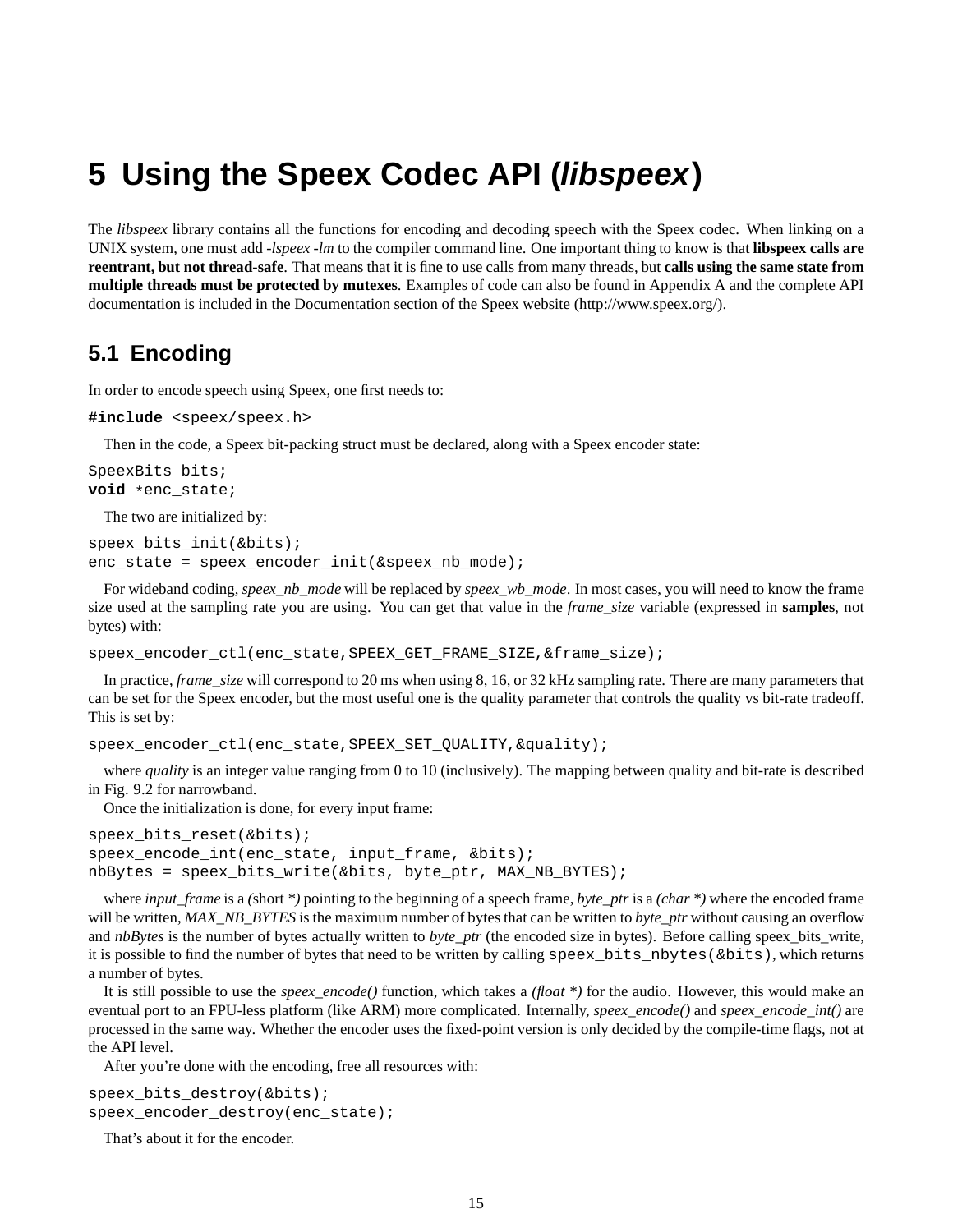<sup>5</sup> Using the Speex Codec API (libspeex)

### **5.2 Decoding**

In order to decode speech using Speex, you first need to:

**#include** <speex/speex.h>

You also need to declare a Speex bit-packing struct

```
SpeexBits bits;
```
and a Speex decoder state

```
void *dec_state;
```
The two are initialized by:

speex\_bits\_init(&bits); dec state = speex decoder init( $&$ speex nb mode);

For wideband decoding, *speex\_nb\_mode* will be replaced by *speex\_wb\_mode*. If you need to obtain the size of the frames that will be used by the decoder, you can get that value in the *frame\_size* variable (expressed in **samples**, not bytes) with:

speex\_decoder\_ctl(dec\_state, SPEEX\_GET\_FRAME\_SIZE, &frame\_size);

There is also a parameter that can be set for the decoder: whether or not to use a perceptual enhancer. This can be set by:

speex\_decoder\_ctl(dec\_state, SPEEX\_SET\_ENH, &enh);

where *enh* is an int with value 0 to have the enhancer disabled and 1 to have it enabled. As of 1.2-beta1, the default is now to enable the enhancer.

Again, once the decoder initialization is done, for every input frame:

speex\_bits\_read\_from(&bits, input\_bytes, nbBytes); speex\_decode\_int(dec\_state, &bits, output\_frame);

where input bytes is a *(char \*)* containing the bit-stream data received for a frame, *nbBytes* is the size (in bytes) of that bit-stream, and *output\_frame* is a *(short \*)* and points to the area where the decoded speech frame will be written. A NULL value as the second argument indicates that we don't have the bits for the current frame. When a frame is lost, the Speex decoder will do its best to "guess" the correct signal.

As for the encoder, the *speex\_decode()* function can still be used, with a *(float \*)* as the output for the audio. After you're done with the decoding, free all resources with:

speex bits destroy(&bits); speex\_decoder\_destroy(dec\_state);

## **5.3 Codec Options (speex\_\*\_ctl)**

*Entities should not be multiplied beyond necessity – William of Ockham.*

*Just because there's an option for it doesn't mean you have to turn it on – me.*

The Speex encoder and decoder support many options and requests that can be accessed through the *speex\_encoder\_ctl* and *speex\_decoder\_ctl* functions. These functions are similar to the *ioctl* system call and their prototypes are:

```
void speex_encoder_ctl(void *encoder, int request, void *ptr);
void speex_decoder_ctl(void *encoder, int request, void *ptr);
```
Despite those functions, the defaults are usually good for many applications and **optional settings should only be used when one understands them and knows that they are needed**. A common error is to attempt to set many unnecessary settings.

Here is a list of the values allowed for the requests. Some only apply to the encoder or the decoder. Because the last argument is of type **void** \*, the \_ctl() functions are **not type safe**, and shoud thus be used with care. The type spx\_int32\_t is the same as the C99 int32\_t type.

**SPEEX\_SET\_ENH** $\ddagger$  Set perceptual enhancer to on (1) or off (0) ( $\text{spx}_\text{int}$  int32\_t, default is on)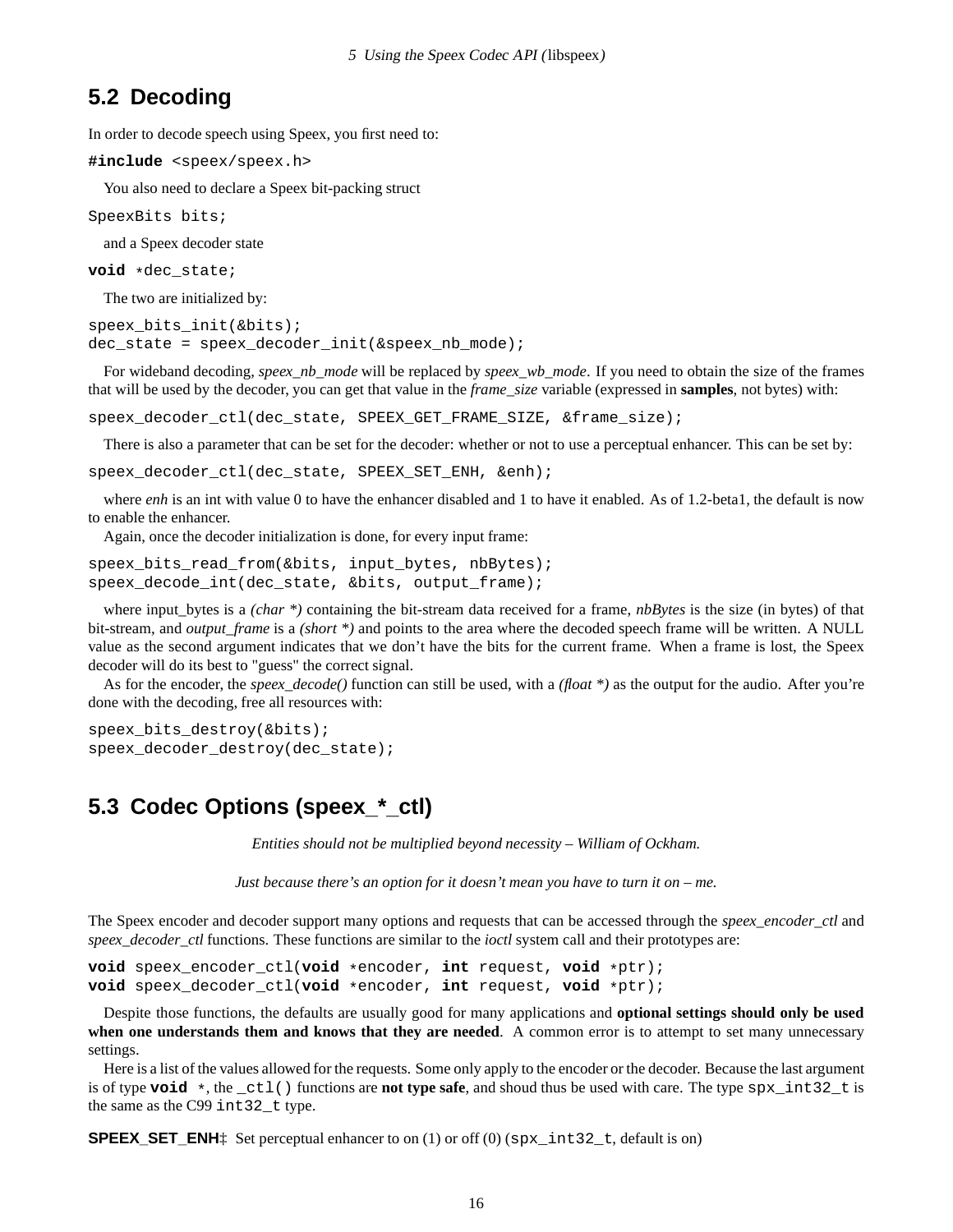- **SPEEX GET ENH**<sup> $\uparrow$ </sup> Get perceptual enhancer status (spx\_int32\_t)
- **SPEEX\_GET\_FRAME\_SIZE** Get the number of samples per frame for the current mode (spx\_int32\_t)
- **SPEEX\_SET\_QUALITY**<sup> $\dagger$ </sup> Set the encoder speech quality (spx\_int32\_t from 0 to 10, default is 8)
- **SPEEX\_GET\_QUALITY**<sup> $\dagger$ </sup> Get the current encoder speech quality (spx\_int32\_t from 0 to 10)
- **SPEEX\_SET\_MODE**<sup>†</sup> Set the mode number, as specified in the RTP spec (spx\_int32\_t)
- **SPEEX\_GET\_MODE**† Get the current mode number, as specified in the RTP spec (spx\_int32\_t)
- **SPEEX\_SET\_VBR**<sup>†</sup> Set variable bit-rate (VBR) to on (1) or off (0) (spx\_int32\_t, default is off)
- **SPEEX\_GET\_VBR**† Get variable bit-rate (VBR) status (spx\_int32\_t)
- **SPEEX\_SET\_VBR\_QUALITY**† Set the encoder VBR speech quality (float 0.0 to 10.0, default is 8.0)
- **SPEEX\_GET\_VBR\_QUALITY**<sup>†</sup> Get the current encoder VBR speech quality (float 0 to 10)
- **SPEEX\_SET\_COMPLEXITY**<sup>†</sup> Set the CPU resources allowed for the encoder (spx\_int32\_t from 1 to 10, default is 2)
- **SPEEX GET COMPLEXITY**<sup>†</sup> Get the CPU resources allowed for the encoder (spx\_int32\_t from 1 to 10, default is 2)
- **SPEEX\_SET\_BITRATE**† Set the bit-rate to use the closest value not exceeding the parameter (spx\_int32\_t in bits per second)
- **SPEEX\_GET\_BITRATE** Get the current bit-rate in use (spx\_int32\_t in bits per second)
- **SPEEX\_SET\_SAMPLING\_RATE** Set real sampling rate (spx\_int32\_t in Hz)
- **SPEEX\_GET\_SAMPLING\_RATE** Get real sampling rate (spx\_int32\_t in Hz)
- **SPEEX\_RESET\_STATE** Reset the encoder/decoder state to its original state, clearing all memories (no argument)
- **SPEEX\_SET\_VAD**<sup>†</sup> Set voice activity detection (VAD) to on (1) or off (0) (spx\_int32\_t, default is off)
- **SPEEX\_GET\_VAD**<sup>†</sup> Get voice activity detection (VAD) status (spx\_int32\_t)
- **SPEEX\_SET\_DTX**<sup> $\dagger$ </sup> Set discontinuous transmission (DTX) to on (1) or off (0) (spx\_int32\_t, default is off)
- **SPEEX GET DTX**<sup> $\dagger$ </sup> Get discontinuous transmission (DTX) status (spx int32 t)
- **SPEEX\_SET\_ABR**<sup>†</sup> Set average bit-rate (ABR) to a value n in bits per second (spx\_int32\_t in bits per second)
- **SPEEX\_GET\_ABR**<sup>+</sup> Get average bit-rate (ABR) setting (spx\_int32\_t in bits per second)
- **SPEEX\_SET\_PLC\_TUNING**<sup>†</sup> Tell the encoder to optimize encoding for a certain percentage of packet loss (spx\_int32\_t in percent)
- **SPEEX\_GET\_PLC\_TUNING**† Get the current tuning of the encoder for PLC (spx\_int32\_t in percent)
- **SPEEX\_SET\_VBR\_MAX\_BITRATE**† Set the maximum bit-rate allowed in VBR operation (spx\_int32\_t in bits per second)
- **SPEEX\_GET\_VBR\_MAX\_BITRATE**† Get the current maximum bit-rate allowed in VBR operation (spx\_int32\_t in bits per second)
- **SPEEX SET HIGHPASS** Set the high-pass filter on (1) or off (0) (spx int32 t, default is on)

**SPEEX\_GET\_HIGHPASS** Get the current high-pass filter status (spx\_int32\_t)

† applies only to the encoder

‡ applies only to the decoder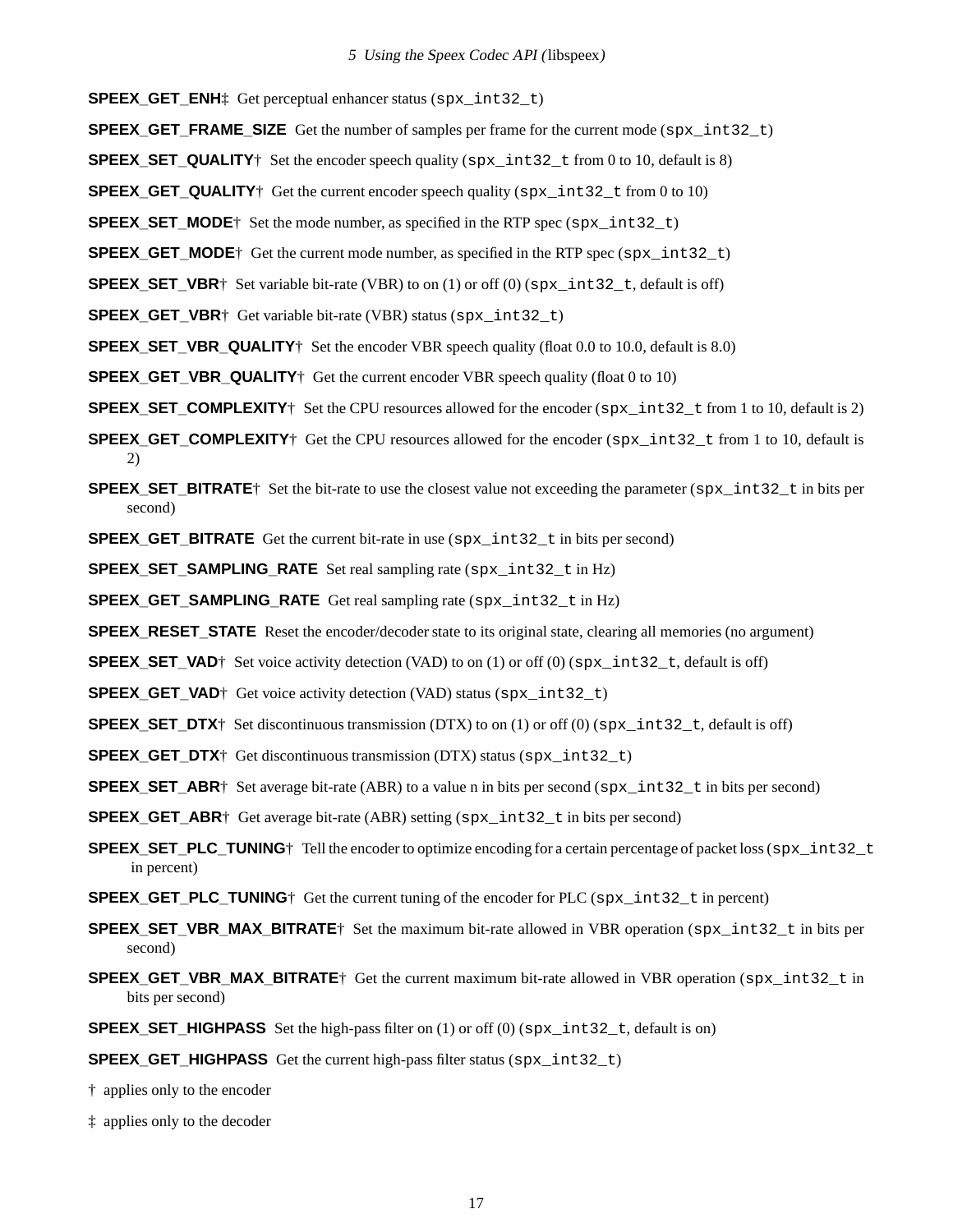<sup>5</sup> Using the Speex Codec API (libspeex)

### **5.4 Mode queries**

Speex modes have a query system similar to the speex\_encoder\_ctl and speex\_decoder\_ctl calls. Since modes are read-only, it is only possible to get information about a particular mode. The function used to do that is:

**void** speex\_mode\_query(SpeexMode \*mode, **int** request, **void** \*ptr);

The admissible values for request are (unless otherwise note, the values are returned through *ptr*):

**SPEEX MODE FRAME SIZE** Get the frame size (in samples) for the mode

**SPEEX\_SUBMODE\_BITRATE** Get the bit-rate for a submode number specified through *ptr* (integer in bps).

## **5.5 Packing and in-band signalling**

Sometimes it is desirable to pack more than one frame per packet (or other basic unit of storage). The proper way to do it is to call speex\_encode *N* times before writing the stream with speex\_bits\_write. In cases where the number of frames is not determined by an out-of-band mechanism, it is possible to include a terminator code. That terminator consists of the code 15 (decimal) encoded with 5 bits, as shown in Table 9.2. Note that as of version 1.0.2, calling speex\_bits\_write automatically inserts the terminator so as to fill the last byte. This doesn't involves any overhead and makes sure Speex can always detect when there is no more frame in a packet.

It is also possible to send in-band "messages" to the other side. All these messages are encoded as "pseudo-frames" of mode 14 which contain a 4-bit message type code, followed by the message. Table 5.1 lists the available codes, their meaning and the size of the message that follows. Most of these messages are requests that are sent to the encoder or decoder on the other end, which is free to comply or ignore them. By default, all in-band messages are ignored.

| Code           | Size (bits) | Content                                                                               |
|----------------|-------------|---------------------------------------------------------------------------------------|
| $\theta$       |             | Asks decoder to set perceptual enhancement off $(0)$ or on $(1)$                      |
|                |             | Asks (if 1) the encoder to be less "agressive" due to high packet loss                |
| $\overline{2}$ | 4           | Asks encoder to switch to mode N                                                      |
| 3              | 4           | Asks encoder to switch to mode N for low-band                                         |
| $\overline{4}$ | 4           | Asks encoder to switch to mode N for high-band                                        |
| 5              | 4           | Asks encoder to switch to quality N for VBR                                           |
| 6              | 4           | Request acknowledge $(0=no, 1=all, 2=only for in-band data)$                          |
| 7              | 4           | Asks encoder to set CBR $(0)$ , VAD $(1)$ , DTX $(3)$ , VBR $(5)$ , VBR $+$ DTX $(7)$ |
| 8              | 8           | Transmit (8-bit) character to the other end                                           |
| 9              | 8           | Intensity stereo information                                                          |
| 10             | 16          | Announce maximum bit-rate acceptable (N in bytes/second)                              |
| 11             | 16          | reserved                                                                              |
| 12             | 32          | Acknowledge receiving packet N                                                        |
| 13             | 32          | reserved                                                                              |
| 14             | 64          | reserved                                                                              |
| 15             | 64          | reserved                                                                              |

#### Table 5.1: In-band signalling codes

Finally, applications may define custom in-band messages using mode 13. The size of the message in bytes is encoded with 5 bits, so that the decoder can skip it if it doesn't know how to interpret it.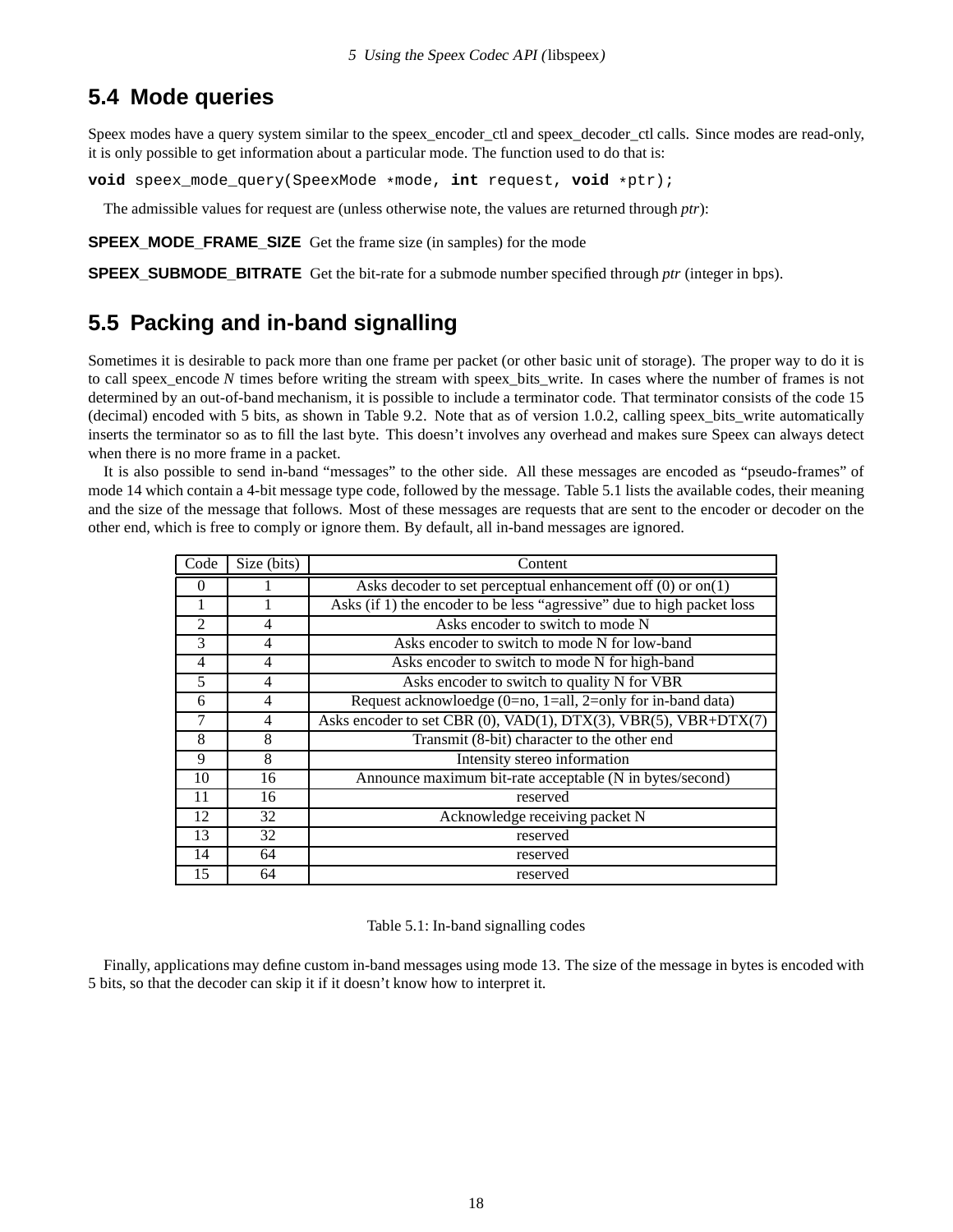# **6 Speech Processing API (libspeexdsp)**

As of version 1.2beta3, the non-codec parts of the Speex package are now in a separate library called *libspeexdsp*. This library includes the preprocessor, the acoustic echo canceller, the jitter buffer, and the resampler. In a UNIX environment, it can be linked into a program by adding *-lspeexdsp -lm* to the compiler command line. Just like for libspeex, **libspeexdsp calls are reentrant, but not thread-safe**. That means that it is fine to use calls from many threads, but **calls using the same state from multiple threads must be protected by mutexes**.

### **6.1 Preprocessor**

In order to use the Speex preprocessor, you first need to:

**#include** <speex/speex\_preprocess.h>

Then, a preprocessor state can be created as:

```
SpeexPreprocessState *preprocess_state = speex_preprocess_state_init(frame_size,
   sampling rate);
```
and it is recommended to use the same value for frame\_size as is used by the encoder (20 *ms*). For each input frame, you need to call:

speex\_preprocess\_run(preprocess\_state, audio\_frame);

where audio frame is used both as input and output. In cases where the output audio is not useful for a certain frame, it is possible to use instead:

speex\_preprocess\_estimate\_update(preprocess\_state, audio\_frame);

This call will update all the preprocessor internal state variables without computing the output audio, thus saving some CPU cycles.

The behaviour of the preprocessor can be changed using:

```
speex_preprocess_ctl(preprocess_state, request, ptr);
```
which is used in the same way as the encoder and decoder equivalent. Options are listed in Section 6.1.1. The preprocessor state can be destroyed using:

speex\_preprocess\_state\_destroy(preprocess\_state);

#### **6.1.1 Preprocessor options**

As with the codec, the preprocessor also has options that can be controlled using an ioctl()-like call. The available options are:

**SPEEX\_PREPROCESS\_SET\_DENOISE** Turns denoising on(1) or off(2) (spx\_int32\_t)

**SPEEX\_PREPROCESS\_GET\_DENOISE** Get denoising status (spx\_int32\_t)

**SPEEX\_PREPROCESS\_SET\_AGC** Turns automatic gain control (AGC) on(1) or off(2) (spx\_int32\_t)

**SPEEX\_PREPROCESS\_GET\_AGC** Get AGC status (spx\_int32\_t)

**SPEEX PREPROCESS SET VAD** Turns voice activity detector (VAD) on(1) or off(2) (spx\_int32\_t)

**SPEEX\_PREPROCESS\_GET\_VAD** Get VAD status (spx\_int32\_t)

**SPEEX\_PREPROCESS\_SET\_AGC\_LEVEL**

**SPEEX\_PREPROCESS\_GET\_AGC\_LEVEL**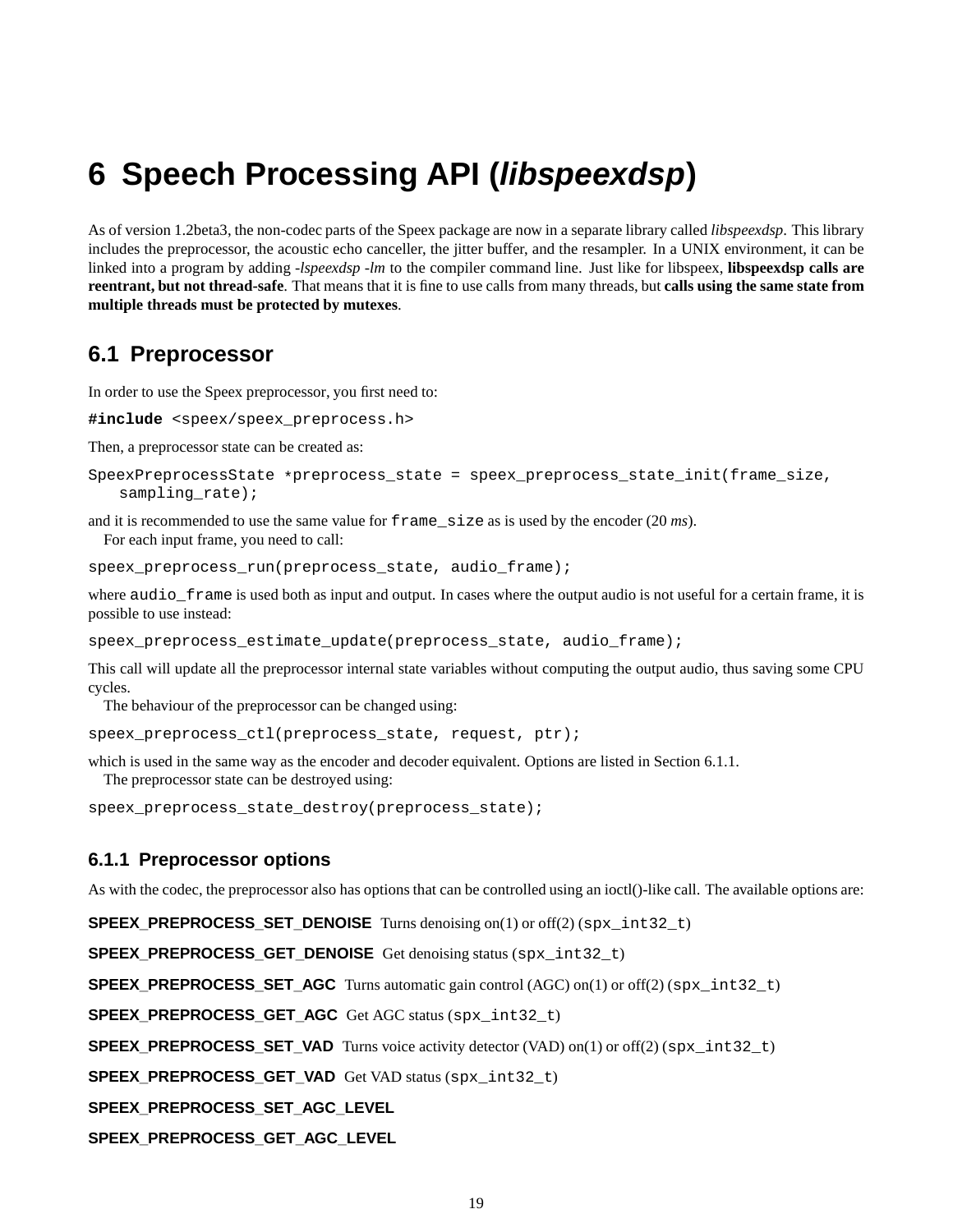**SPEEX\_PREPROCESS\_SET\_DEREVERB** Turns reverberation removal on(1) or off(2) (spx\_int32\_t)

**SPEEX\_PREPROCESS\_GET\_DEREVERB** Get reverberation removal status (spx\_int32\_t)

**SPEEX\_PREPROCESS\_SET\_DEREVERB\_LEVEL** Not working yet, do not use

**SPEEX\_PREPROCESS\_GET\_DEREVERB\_LEVEL** Not working yet, do not use

**SPEEX\_PREPROCESS\_SET\_DEREVERB\_DECAY** Not working yet, do not use

**SPEEX\_PREPROCESS\_GET\_DEREVERB\_DECAY\_Not working yet, do not use** 

**SPEEX\_PREPROCESS\_SET\_PROB\_START**

**SPEEX\_PREPROCESS\_GET\_PROB\_START**

**SPEEX\_PREPROCESS\_SET\_PROB\_CONTINUE**

**SPEEX\_PREPROCESS\_GET\_PROB\_CONTINUE**

**SPEEX\_PREPROCESS\_SET\_NOISE\_SUPPRESS** Set maximum attenuation of the noise in dB (negativespx\_int32\_t  $\mathcal{L}$ 

**SPEEX\_PREPROCESS\_GET\_NOISE\_SUPPRESS** Get maximum attenuation of the noise in dB (negativespx\_int32\_t  $\lambda$ 

- **SPEEX\_PREPROCESS\_SET\_ECHO\_SUPPRESS** Set maximum attenuation of the residual echo in dB (negative spx\_int32\_t  $\lambda$
- **SPEEX\_PREPROCESS\_GET\_ECHO\_SUPPRESS** Set maximum attenuation of the residual echo in dB (negativespx\_int32\_t  $\lambda$
- **SPEEX\_PREPROCESS\_SET\_ECHO\_SUPPRESS\_ACTIVE** Set maximum attenuation of the echo in dB when near end is active (negative spx\_int32\_t)
- **SPEEX\_PREPROCESS\_GET\_ECHO\_SUPPRESS\_ACTIVE** Set maximum attenuation of the echo in dB when near end is active (negative spx\_int32\_t)
- **SPEEX\_PREPROCESS\_SET\_ECHO\_STATE** Set the associated echo canceller for residual echo suppression (pointer or NULL for no residual echo suppression)

**SPEEX PREPROCESS GET ECHO STATE** Get the associated echo canceller (pointer)

## **6.2 Echo Cancellation**

The Speex library now includes an echo cancellation algorithm suitable for Acoustic Echo Cancellation (AEC). In order to use the echo canceller, you first need to

**#include** <speex/speex\_echo.h>

Then, an echo canceller state can be created by:

SpeexEchoState \*echo\_state = speex\_echo\_state\_init(frame\_size, filter\_length);

where frame\_size is the amount of data (in samples) you want to process at once and filter\_length is the length (in samples) of the echo cancelling filter you want to use (also known as *tail length*). It is recommended to use a frame size in the order of 20 ms (or equal to the codec frame size) and make sure it is easy to perform an FFT of that size (powers of two are better than prime sizes). The recommended tail length is approximately the third of the room reverberation time. For example, in a small room, reverberation time is in the order of 300 ms, so a tail length of 100 ms is a good choice (800 samples at 8000 Hz sampling rate).

Once the echo canceller state is created, audio can be processed by:

speex\_echo\_cancellation(echo\_state, input\_frame, echo\_frame, output\_frame);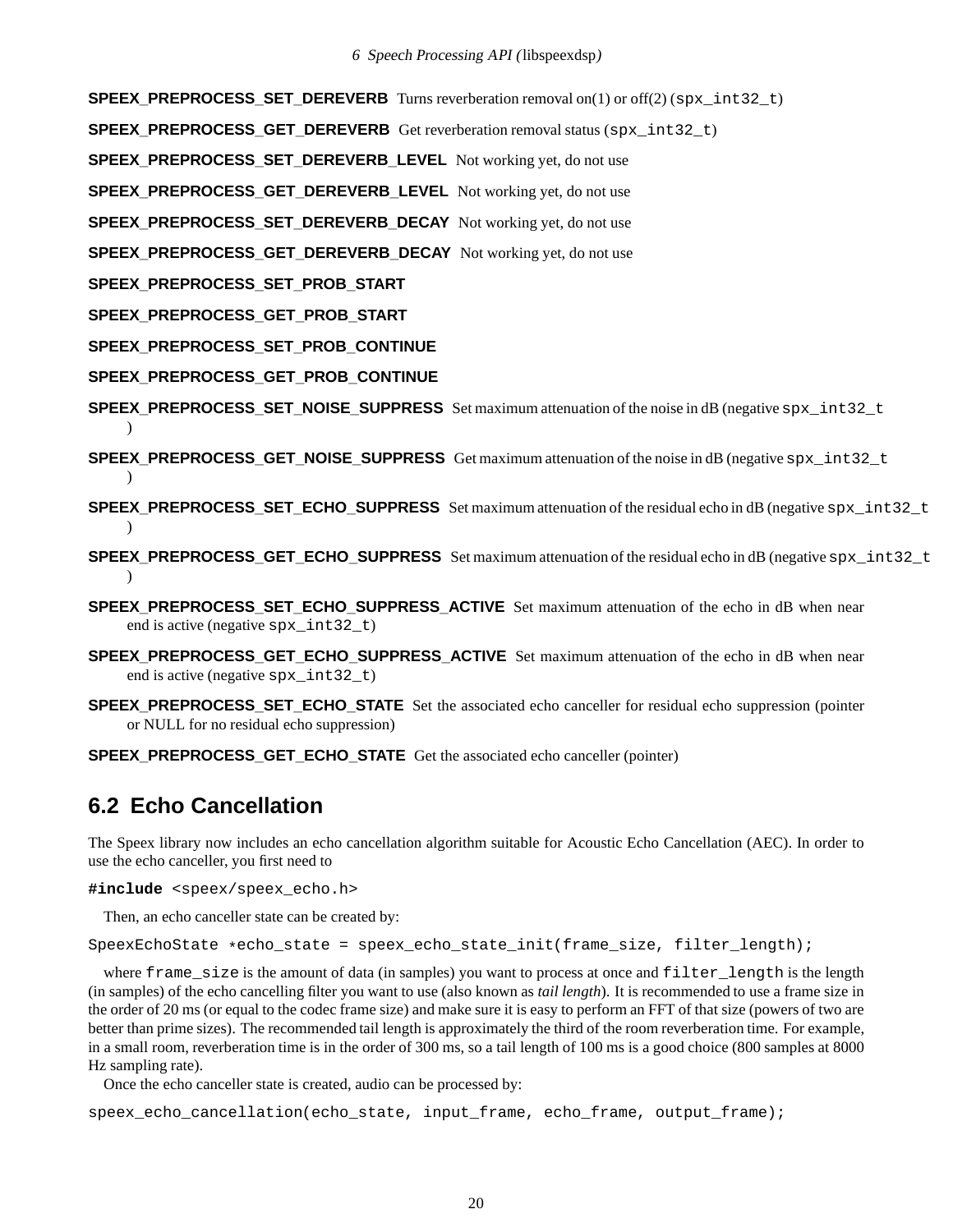#### <sup>6</sup> Speech Processing API (libspeexdsp)

where input frame is the audio as captured by the microphone, echo frame is the signal that was played in the speaker (and needs to be removed) and output\_frame is the signal with echo removed.

One important thing to keep in mind is the relationship between input\_frame and echo\_frame. It is important that, at any time, any echo that is present in the input has already been sent to the echo canceller as echo\_frame. In other words, the echo canceller cannot remove a signal that it hasn't yet received. On the other hand, the delay between the input signal and the echo signal must be small enough because otherwise part of the echo cancellation filter is inefficient. In the ideal case, you code would look like:

write to soundcard(echo frame, frame size); read\_from\_soundcard(input\_frame, frame\_size); speex\_echo\_cancellation(echo\_state, input\_frame, echo\_frame, output\_frame);

If you wish to further reduce the echo present in the signal, you can do so by associating the echo canceller to the preprocessor (see Section 6.1). This is done by calling:

```
speex_preprocess_ctl(preprocess_state, SPEEX_PREPROCESS_SET_ECHO_STATE,echo_state);
```
in the initialisation.

As of version 1.2-beta2, there is an alternative, simpler API that can be used instead of *speex\_echo\_cancellation()*. When audio capture and playback are handled asynchronously (e.g. in different threads or using the *poll()* or *select()* system call), it can be difficult to keep track of what input\_frame comes with what echo\_frame. Instead, the playback comtext/thread can simply call:

speex\_echo\_playback(echo\_state, echo\_frame);

every time an audio frame is played. Then, the capture context/thread calls:

speex\_echo\_capture(echo\_state, input\_frame, output\_frame);

for every frame captured. Internally, *speex\_echo\_playback()* simply buffers the playback frame so it can be used by *speex\_echo\_capture()* to call *speex\_echo\_cancel()*. A side effect of using this alternate API is that the playback audio is delayed by two frames, which is the normal delay caused by the soundcard. When capture and playback are already synchronised, *speex\_echo\_cancellation()* is preferable since it gives better control on the exact input/echo timing.

The echo cancellation state can be destroyed with:

```
speex_echo_state_destroy(echo_state);
```
It is also possible to reset the state of the echo canceller so it can be reused without the need to create another state with:

speex echo state reset(echo state);

#### **6.2.1 Troubleshooting**

There are several things that may prevent the echo canceller from working properly. One of them is a bug (or something suboptimal) in the code, but there are many others you should consider first

- Using a different soundcard to do the capture and plaback will **not** work, regardless of what you may think. The only exception to that is if the two cards can be made to have their sampling clock "locked" on the same clock source. If not, the clocks will always have a small amount of drift, which will prevent the echo canceller from adapting.
- The delay between the record and playback signals must be minimal. Any signal played has to "appear" on the playback (far end) signal slightly before the echo canceller "sees" it in the near end signal, but excessive delay means that part of the filter length is wasted. In the worst situations, the delay is such that it is longer than the filter length, in which case, no echo can be cancelled.
- When it comes to echo tail length (filter length), longer is \*not\* better. Actually, the longer the tail length, the longer it takes for the filter to adapt. Of course, a tail length that is too short will not cancel enough echo, but the most common problem seen is that people set a very long tail length and then wonder why no echo is being cancelled.
- Non-linear distortion cannot (by definition) be modeled by the linear adaptive filter used in the echo canceller and thus cannot be cancelled. Use good audio gear and avoid saturation/clipping.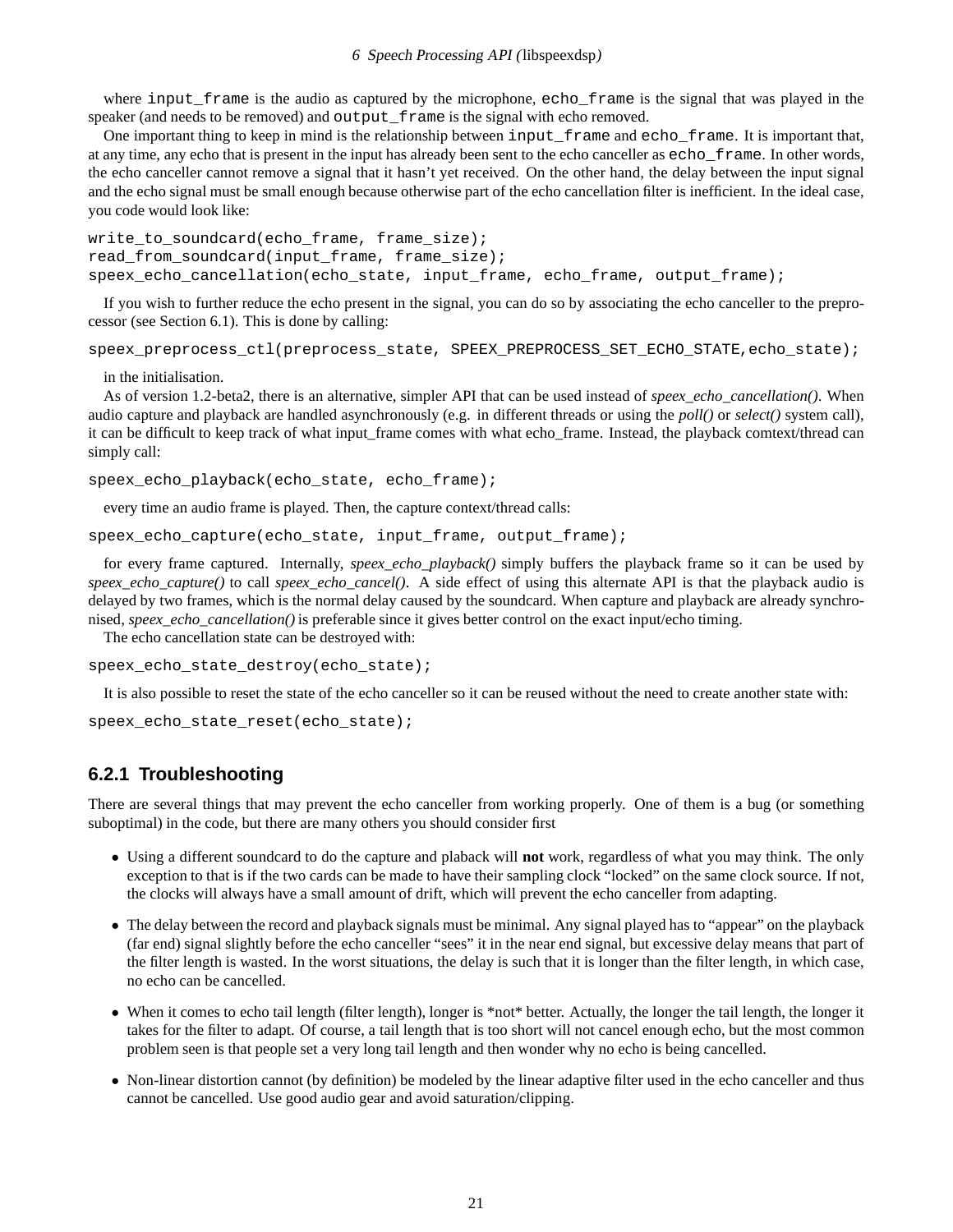Also useful is reading *Echo Cancellation Demystified* by Alexey Frunze<sup>1</sup>, which explains the fundamental principles of echo cancellation. The details of the algorithm described in the article are different, but the general ideas of echo cancellation through adaptive filters are the same.

As of version 1.2beta2, a new echo\_diagnostic.m tool is included in the source distribution. The first step is to define DUMP\_ECHO\_CANCEL\_DATA during the build. This causes the echo canceller to automatically save the near-end, far-end and output signals to files (aec\_rec.sw aec\_play.sw and aec\_out.sw). These are exactly what the AEC receives and outputs. From there, it is necessary to start Octave and type:

echo\_diagnostic('aec\_rec.sw', 'aec\_play.sw', 'aec\_diagnostic.sw', 1024);

The value of 1024 is the filter length and can be changed. There will be some (hopefully) useful messages printed and echo cancelled audio will be saved to aec\_diagnostic.sw . If even that output is bad (almost no cancellation) then there is probably problem with the playback or recording process.

### **6.3 Jitter Buffer**

The jitter buffer can be enabled by including:

**#include** <speex/speex\_jitter.h>

and a new jitter buffer state can be initialised by:

```
JitterBuffer *state = jitter_buffer_init(step);
```
where the step argument is the default time step (in timestamp units) used for adjusting the delay and doing concealment. A value of 1 is always correct, but higher values may be more convenient sometimes. For example, if you are only able to do concealment on 20ms frames, there is no point in the jitter buffer asking you to do it on one sample. Another example is that for video, it makes no sense to adjust the delay by less than a full frame. The value provided can always be changed at a later time.

The jitter buffer API is based on the JitterBufferPacket type, which is defined as:

```
typedef struct {
  char *data; /* Data bytes contained in the packet */
  spr\_uint32_t len; /* Length of the packet in bytes */
  spx_uint32_t timestamp; /* Timestamp for the packet */
   spx uint32 t span; \rightarrow \rightarrow Time covered by the packet (timestamp units) */
} JitterBufferPacket;
```
As an example, for audio the timestamp field would be what is obtained from the RTP timestamp field and the span would be the number of samples that are encoded in the packet. For Speex narrowband, span would be 160 if only one frame is included in the packet.

When a packet arrives, it need to be inserter into the jitter buffer by:

```
JitterBufferPacket packet;
/* Fill in each field in the packet struct */
jitter_buffer_put(state, &packet);
```
When the decoder is ready to decode a packet the packet to be decoded can be obtained by:

```
int start_offset;
err = jitter_buffer_get(state, &packet, desired_span, &start_offset);
```
If jitter\_buffer\_put() and jitter\_buffer\_get() are called from different threads, then **you need to protect the jitter buffer state with a mutex**.

Because the jitter buffer is designed not to use an explicit timer, it needs to be told about the time explicitly. This is done by calling:

```
jitter_buffer_tick(state);
```
This needs to be done periodically in the playing thread. This will be the last jitter buffer call before going to sleep (until more data is played back). In some cases, it may be preferable to use

<sup>1</sup>http://www.embeddedstar.com/articles/2003/7/article20030720-1.html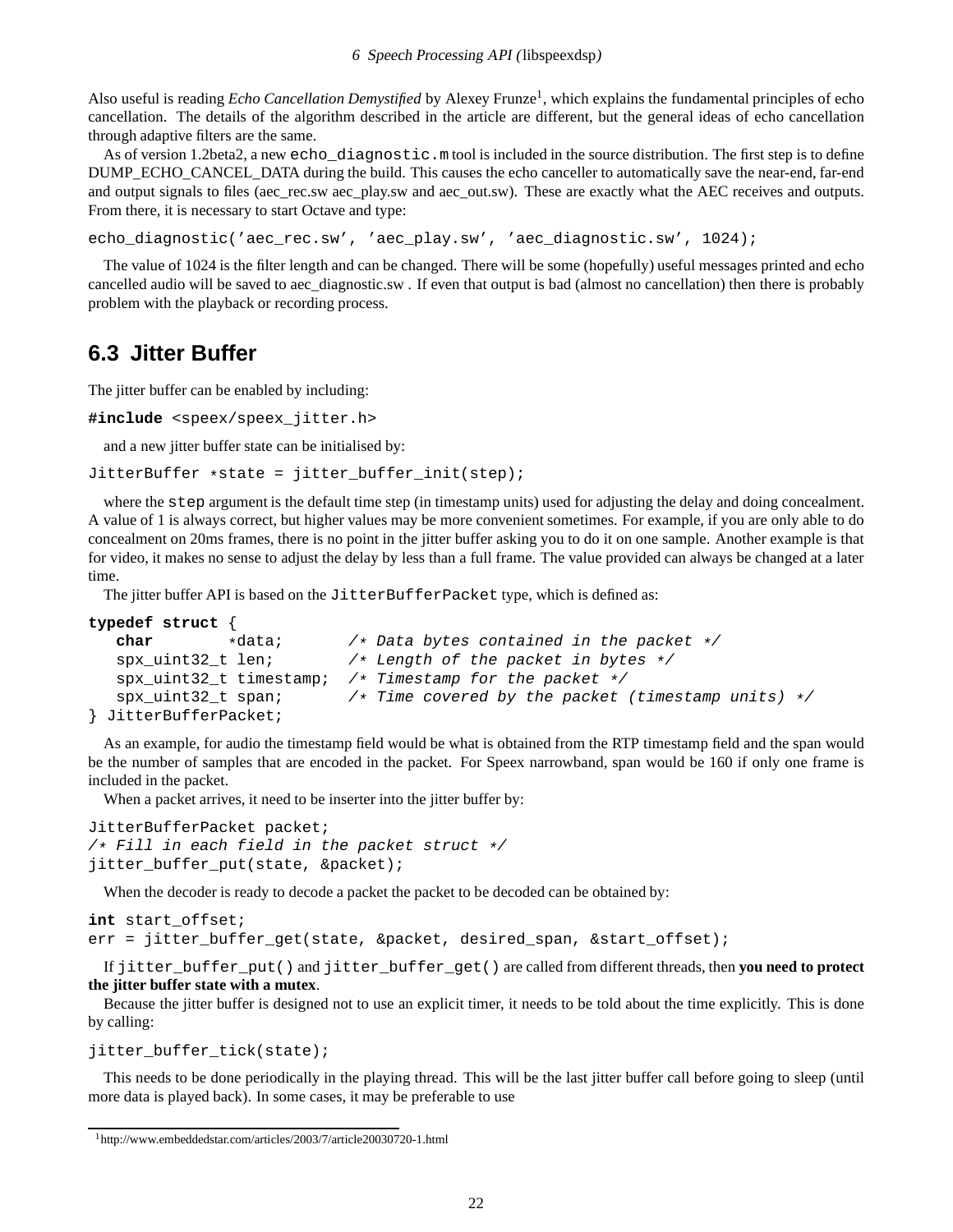jitter\_buffer\_remaining\_span(state, remaining);

The second argument is used to specify that we are still holding data that has not been written to the playback device. For instance, if 256 samples were needed by the soundcard (specified by desired\_span), but jitter\_buffer\_get() returned 320 samples, we would have remaining=64.

## **6.4 Resampler**

Speex includes a resampling modules. To make use of the resampler, it is necessary to include its header file:

**#include** <speex/speex\_resampler.h>

For each stream that is to be resampled, it is necessary to create a resampler state with:

```
SpeexResamplerState *resampler;
resampler = speex_resampler_init(nb_channels, input_rate, output_rate, quality, &
   err);
```
where nb\_channels is the number of channels that will be used (either interleaved or non-interleaved), input\_rate is the sampling rate of the input stream, output\_rate is the sampling rate of the output stream and quality is the requested quality setting (0 to 10). The quality parameter is useful for controlling the quality/complexity/latency tradeoff. Using a higher quality setting means less noise/aliasing, a higher complexity and a higher latency. Usually, a quality of 3 is acceptable for most desktop uses and quality 10 is mostly recommended for pro audio work. Quality 0 usually has a decent sound (certainly better than using linear interpolation resampling), but artifacts may be heard.

The actual resampling is performed using

```
err = speex_resampler_process_int(resampler, channelID, in, &in_length, out, &
   out_length);
```
where channelID is the ID of the channel to be processed. For a mono stream, use 0. The *in* pointer points to the first sample of the input buffer for the selected channel and *out* points to the first sample of the output. The size of the input and output buffers are specified by *in\_length* and *out\_length* respectively. Upon completion, these values are replaced by the number of samples read and written by the resampler. Unless an error occurs, either all input samples will be read or all output samples will be written to (or both). For floating-point samples, the function speex resampler process float() behaves similarly.

It is also possible to process multiple channels at once.

To be continued...

## **6.5 Ring Buffer**

Put some stuff there...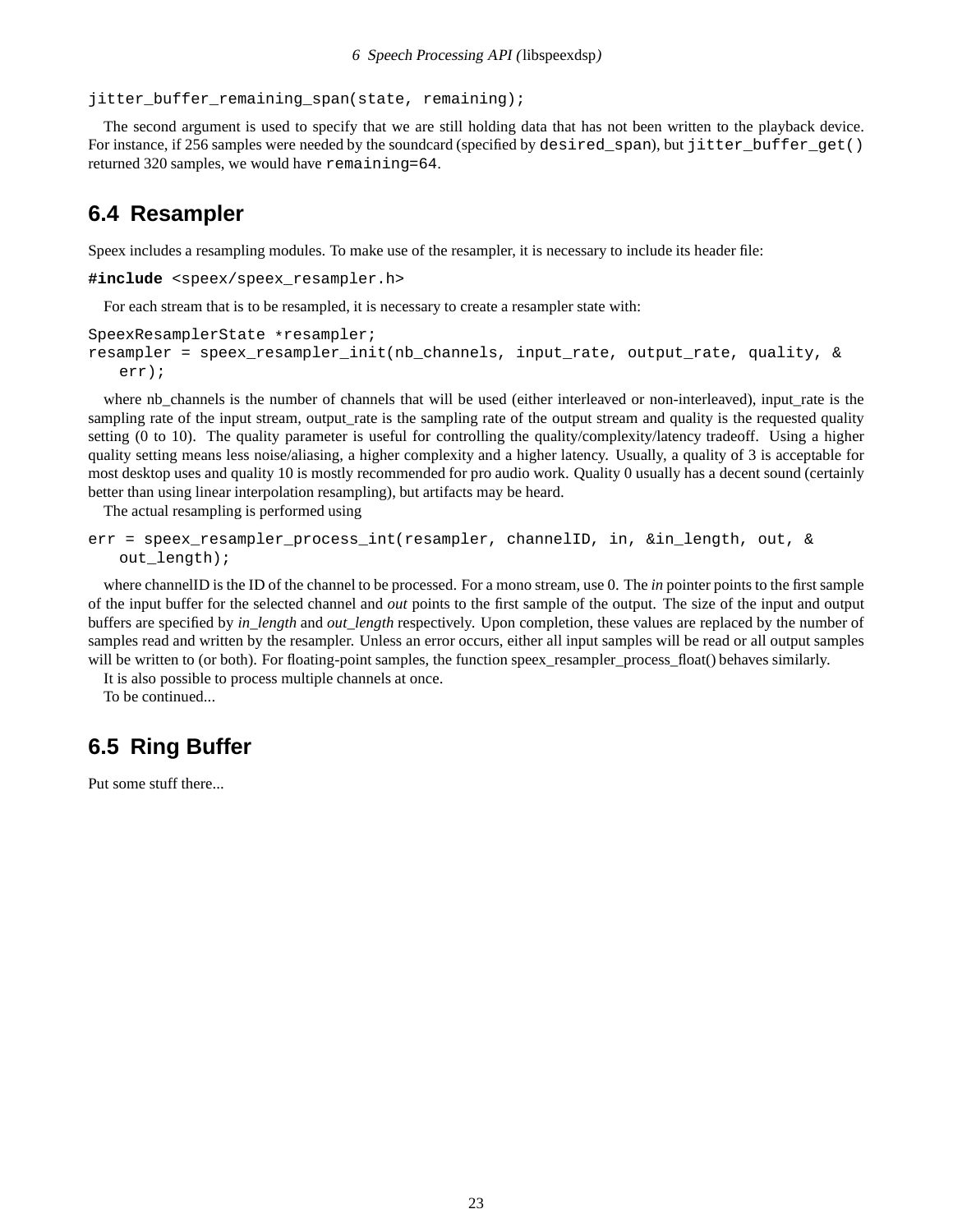# **7 Formats and standards**

Speex can encode speech in both narrowband and wideband and provides different bit-rates. However, not all features need to be supported by a certain implementation or device. In order to be called "Speex compatible" (whatever that means), an implementation must implement at least a basic set of features.

At the minimum, all narrowband modes of operation MUST be supported at the decoder. This includes the decoding of a wideband bit-stream by the narrowband decoder<sup>1</sup>. If present, a wideband decoder MUST be able to decode a narrowband stream, and MAY either be able to decode all wideband modes or be able to decode the embedded narrowband part of all modes (which includes ignoring the high-band bits).

For encoders, at least one narrowband or wideband mode MUST be supported. The main reason why all encoding modes do not have to be supported is that some platforms may not be able to handle the complexity of encoding in some modes.

## **7.1 RTP Payload Format**

The RTP payload draft is included in appendix C and the latest version is available at  $http://www.speex.org/drafts/$ latest. This draft has been sent (2003/02/26) to the Internet Engineering Task Force (IETF) and will be discussed at the March 18th meeting in San Francisco.

### **7.2 MIME Type**

For now, you should use the MIME type audio/x-speex for Speex-in-Ogg. We will apply for type audio/speex in the near future.

## **7.3 Ogg file format**

Speex bit-streams can be stored in Ogg files. In this case, the first packet of the Ogg file contains the Speex header described in table 7.1. All integer fields in the headers are stored as little-endian. The speex\_string field must contain the "Speex " (with 3 trailing spaces), which identifies the bit-stream. The next field, speex\_version contains the version of Speex that encoded the file. For now, refer to speex\_header.[ch] for more info. The *beginning of stream* (b\_o\_s) flag is set to 1 for the header. The header packet has packetno=0 and granulepos=0.

The second packet contains the Speex comment header. The format used is the Vorbis comment format described here: http://www.xiph.org/ogg/vorbis/doc/v-comment.html . This packet has packetno=1 and granulepos=0.

The third and subsequent packets each contain one or more (number found in header) Speex frames. These are identified with packetno starting from 2 and the granulepos is the number of the last sample encoded in that packet. The last of these packets has the *end of stream* (e\_o\_s) flag is set to 1.

 $1$ The wideband bit-stream contains an embedded narrowband bit-stream which can be decoded alone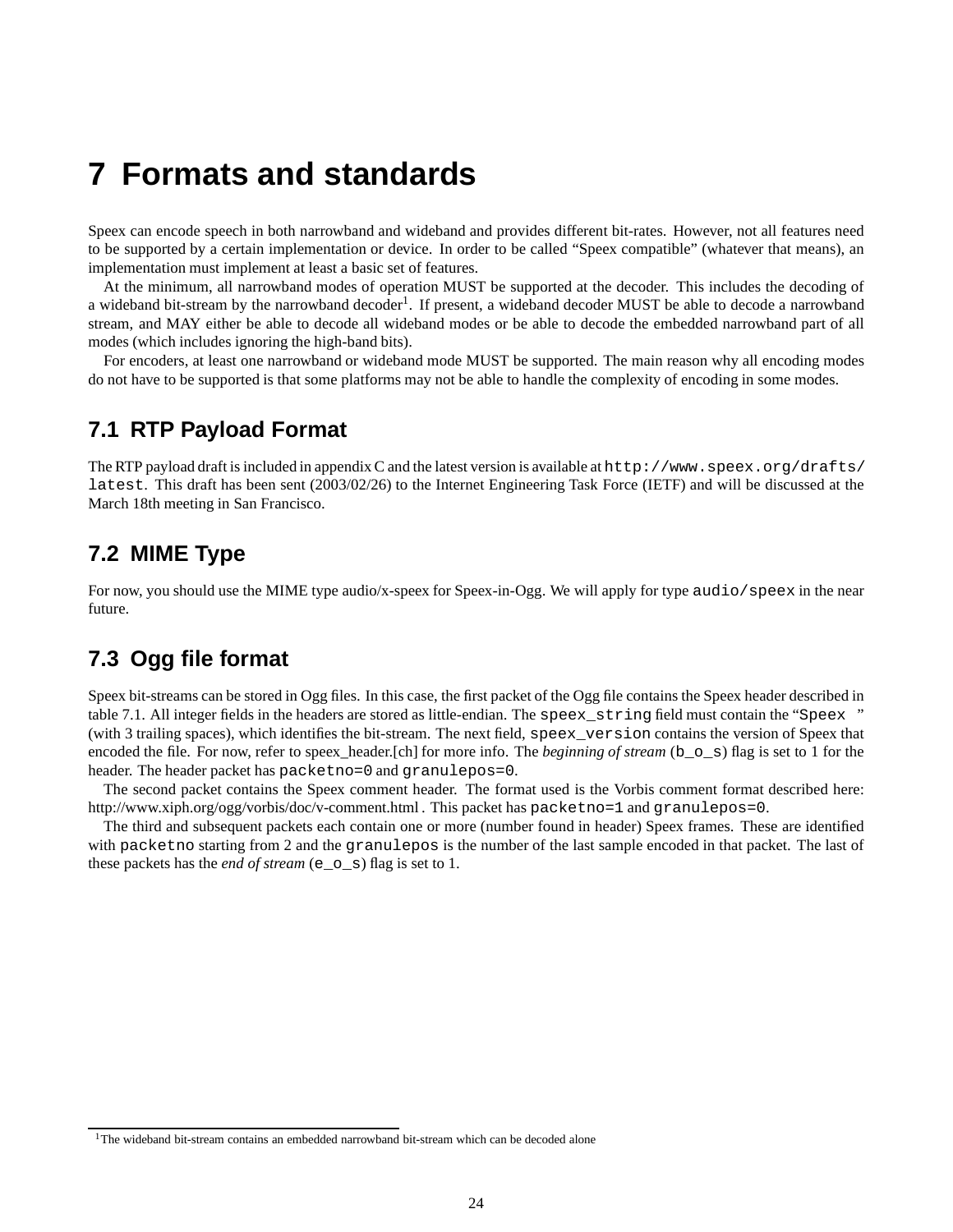<sup>7</sup> Formats and standards

| Field                  | Type   | Size           |
|------------------------|--------|----------------|
| speex_string           | char[] | 8              |
| speex_version          | char[] | 20             |
| speex_version_id       | int    | 4              |
| header size            | int    | $\overline{4}$ |
| rate                   | int    | $\overline{4}$ |
| mode                   | int    | $\overline{4}$ |
| mode_bitstream_version | int    | $\overline{4}$ |
| nb_channels            | int    | $\overline{4}$ |
| bitrate                | int    | $\overline{4}$ |
| frame size             | int    | 4              |
| vbr                    | int    | $\overline{4}$ |
| frames_per_packet      | int    | $\overline{4}$ |
| extra headers          | int    | 4              |
| reserved1              | int    | 4              |
| reserved2              | int    | $\overline{4}$ |

Table 7.1: Ogg/Speex header packet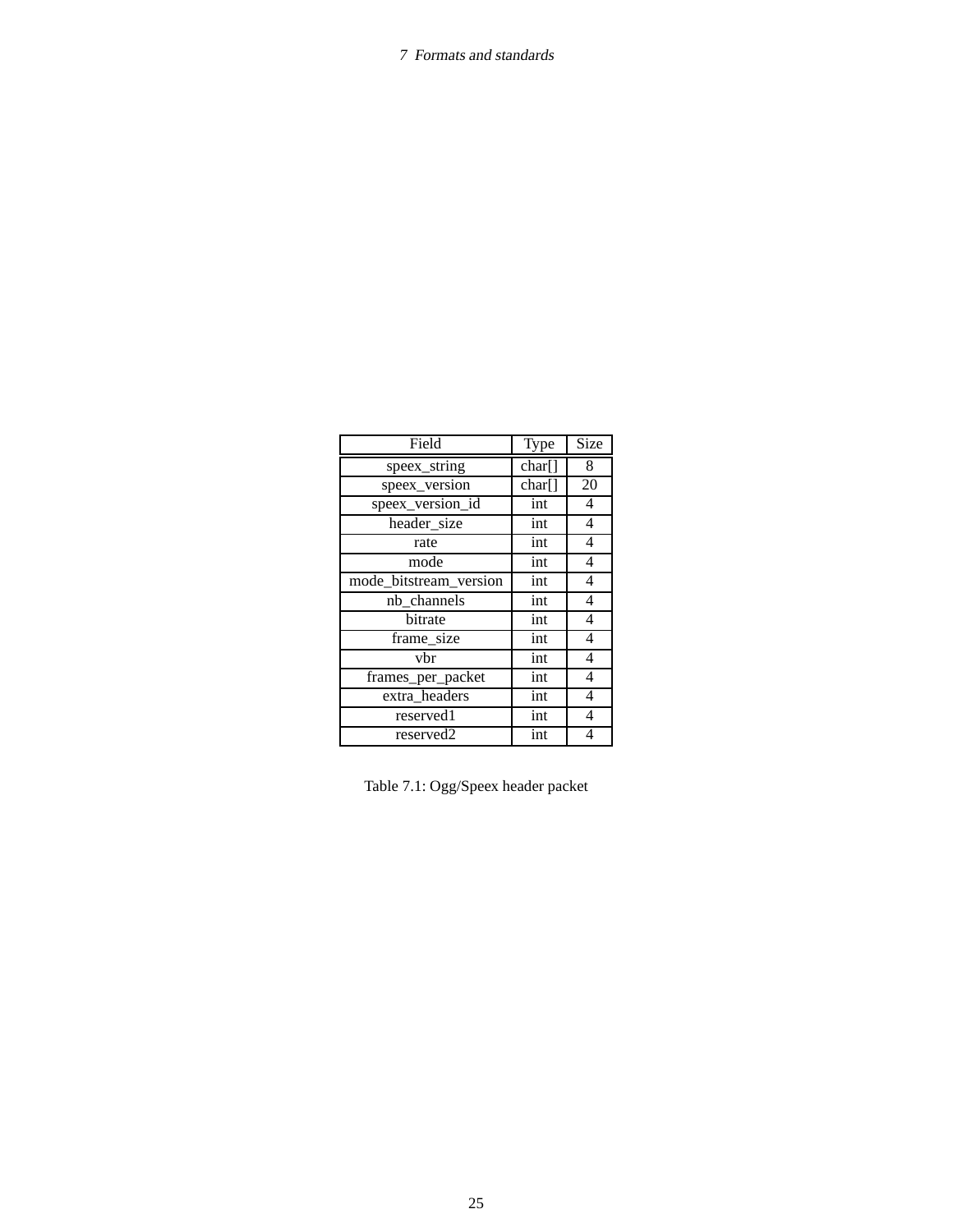# **8 Introduction to CELP Coding**

*Do not meddle in the affairs of poles, for they are subtle and quick to leave the unit circle.*

Speex is based on CELP, which stands for Code Excited Linear Prediction. This section attempts to introduce the principles behind CELP, so if you are already familiar with CELP, you can safely skip to section 9. The CELP technique is based on three ideas:

- 1. The use of a linear prediction (LP) model to model the vocal tract
- 2. The use of (adaptive and fixed) codebook entries as input (excitation) of the LP model
- 3. The search performed in closed-loop in a "perceptually weighted domain"

This section describes the basic ideas behind CELP. This is still a work in progress.

### **8.1 Source-Filter Model of Speech Prediction**

The source-filter model of speech production assumes that the vocal cords are the source of spectrally flat sound (the excitation signal), and that the vocal tract acts as a filter to spectrally shape the various sounds of speech. While still an approximation, the model is widely used in speech coding because of its simplicity.Its use is also the reason why most speech codecs (Speex included) perform badly on music signals. The different phonemes can be distinguished by their excitation (source) and spectral shape (filter). Voiced sounds (e.g. vowels) have an excitation signal that is periodic and that can be approximated by an impulse train in the time domain or by regularly-spaced harmonics in the frequency domain. On the other hand, fricatives (such as the "s", "sh" and "f" sounds) have an excitation signal that is similar to white Gaussian noise. So called voice fricatives (such as "z" and "v") have excitation signal composed of an harmonic part and a noisy part.

The source-filter model is usually tied with the use of Linear prediction. The CELP model is based on source-filter model, as can be seen from the CELP decoder illustrated in Figure 8.1.

## **8.2 Linear Prediction (LPC)**

Linear prediction is at the base of many speech coding techniques, including CELP. The idea behind it is to predict the signal  $x[n]$  using a linear combination of its past samples:

$$
y[n] = \sum_{i=1}^{N} a_i x[n-i]
$$

where  $y[n]$  is the linear prediction of  $x[n]$ . The prediction error is thus given by:

$$
e[n] = x[n] - y[n] = x[n] - \sum_{i=1}^{N} a_i x[n-i]
$$

The goal of the LPC analysis is to find the best prediction coefficients  $a_i$  which minimize the quadratic error function:

$$
E = \sum_{n=0}^{L-1} [e[n]]^2 = \sum_{n=0}^{L-1} \left[ x[n] - \sum_{i=1}^{N} a_i x[n-i] \right]^2
$$

That can be done by making all derivatives <sup>∂</sup>*<sup>E</sup>* <sup>∂</sup>*ai* equal to zero:

$$
\frac{\partial E}{\partial a_i} = \frac{\partial}{\partial a_i} \sum_{n=0}^{L-1} \left[ x[n] - \sum_{i=1}^{N} a_i x[n-i] \right]^2 = 0
$$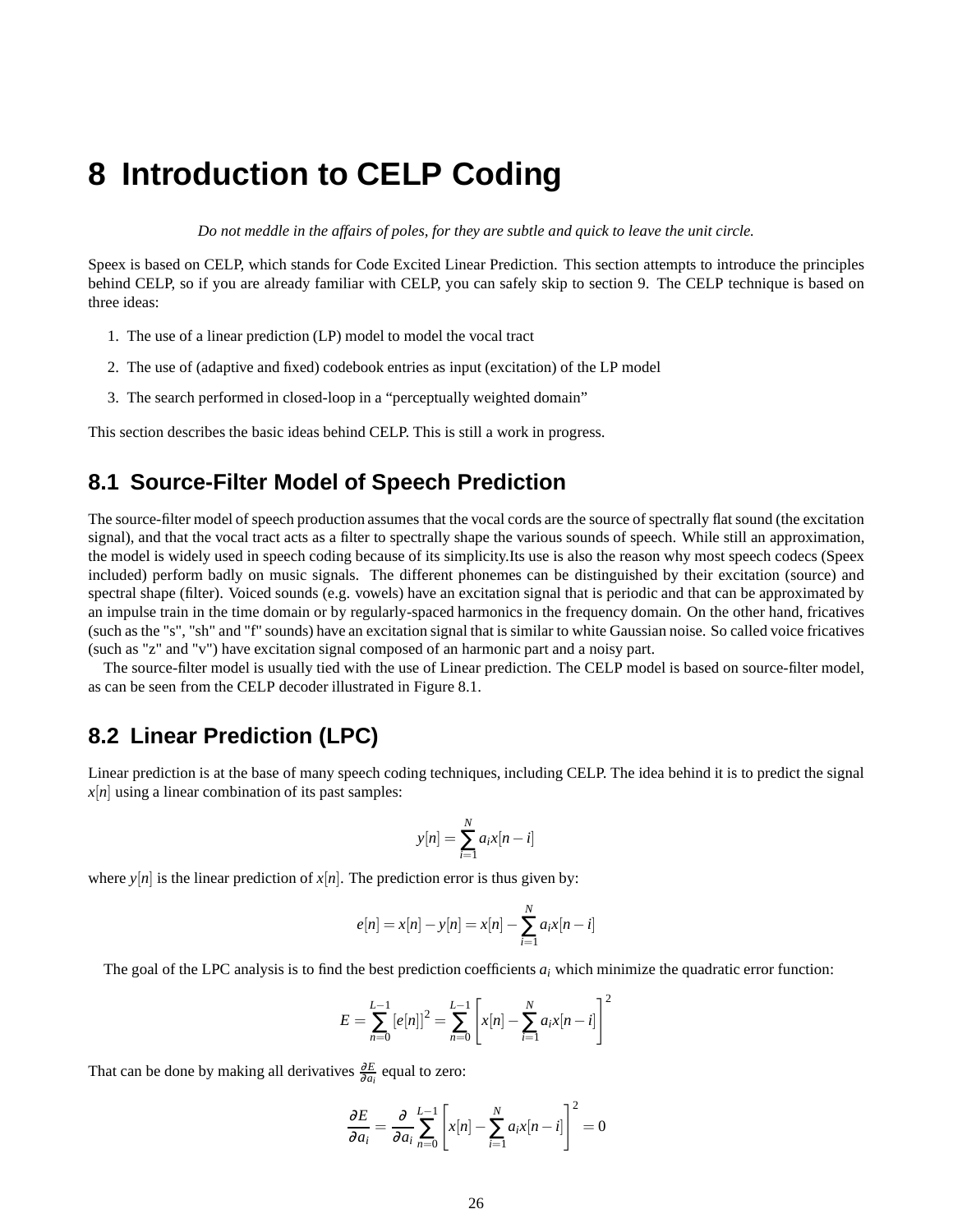

Figure 8.1: The CELP model of speech synthesis (decoder)

For an order *N* filter, the filter coefficients  $a_i$  are found by solving the system  $N \times N$  linear system  $Ra = r$ , where

$$
\mathbf{R} = \begin{bmatrix} R(0) & R(1) & \cdots & R(N-1) \\ R(1) & R(0) & \cdots & R(N-2) \\ \vdots & \vdots & \ddots & \vdots \\ R(N-1) & R(N-2) & \cdots & R(0) \end{bmatrix}
$$

$$
\mathbf{r} = \begin{bmatrix} R(1) \\ R(2) \\ \vdots \\ R(N) \end{bmatrix}
$$

with  $R(m)$ , the auto-correlation of the signal  $x[n]$ , computed as:

$$
R(m) = \sum_{i=0}^{N-1} x[i]x[i-m]
$$

Because **R** is Hermitian Toeplitz, the Levinson-Durbin algorithm can be used, making the solution to the problem  $\mathcal{O}(N^2)$ instead of  $\mathcal{O}(N^3)$ . Also, it can be proven that all the roots of  $A(z)$  are within the unit circle, which means that  $1/A(z)$  is always stable. This is in theory; in practice because of finite precision, there are two commonly used techniques to make sure we have a stable filter. First, we multiply  $R(0)$  by a number slightly above one (such as 1.0001), which is equivalent to adding noise to the signal. Also, we can apply a window to the auto-correlation, which is equivalent to filtering in the frequency domain, reducing sharp resonances.

### **8.3 Pitch Prediction**

During voiced segments, the speech signal is periodic, so it is possible to take advantage of that property by approximating the excitation signal  $e[n]$  by a gain times the past of the excitation:

$$
e[n] \simeq p[n] = \beta e[n - T],
$$

where *T* is the pitch period,  $\beta$  is the pitch gain. We call that long-term prediction since the excitation is predicted from *e*[ $n-T$ ] with  $T \gg N$ .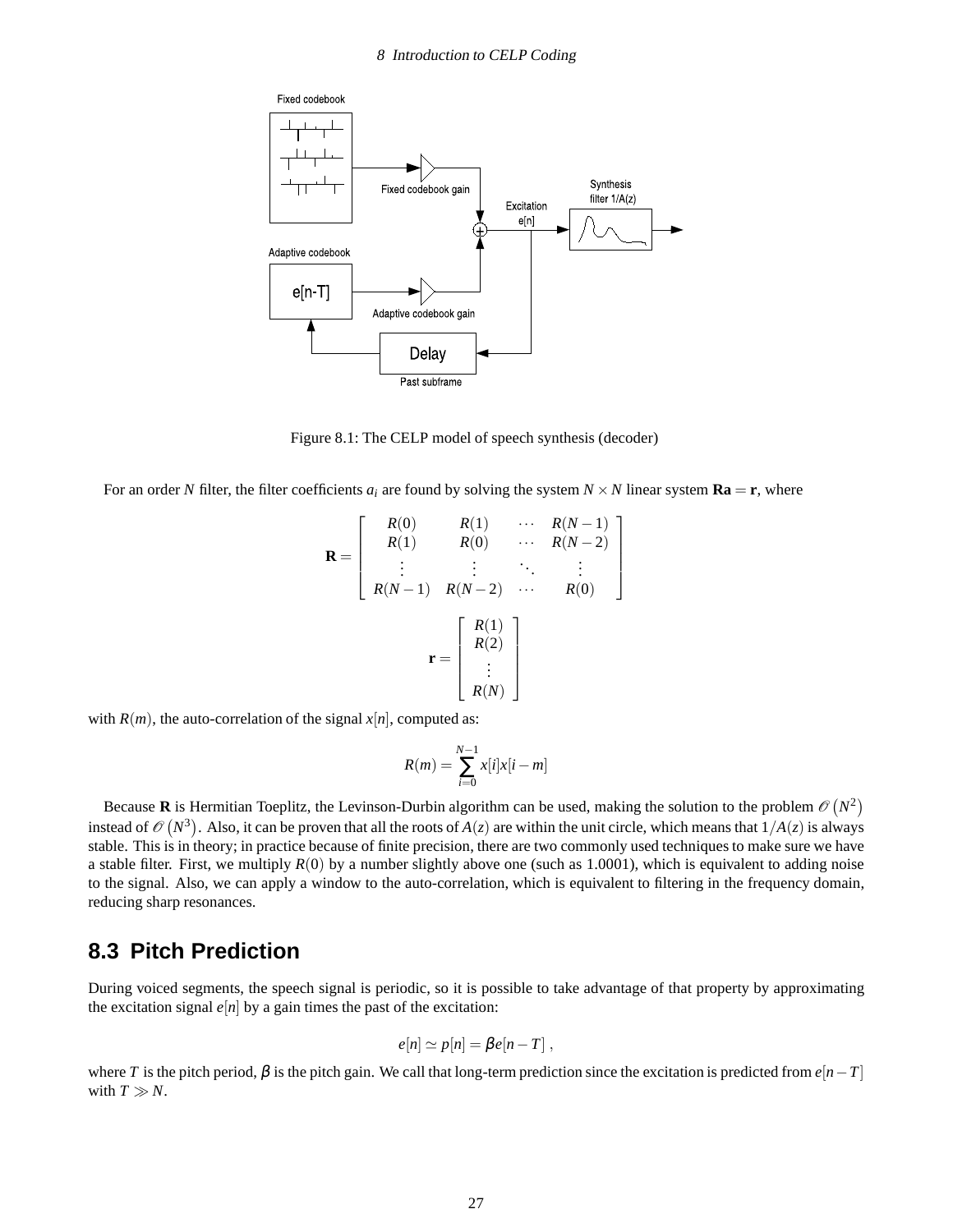#### <sup>8</sup> Introduction to CELP Coding



Figure 8.2: Standard noise shaping in CELP. Arbitrary y-axis offset.

### **8.4 Innovation Codebook**

The final excitation *e*[*n*] will be the sum of the pitch prediction and an *innovation* signal *c*[*n*] taken from a fixed codebook, hence the name *Code* Excited Linear Prediction. The final excitation is given by

$$
e[n] = p[n] + c[n] = \beta e[n - T] + c[n].
$$

The quantization of  $c[n]$  is where most of the bits in a CELP codec are allocated. It represents the information that couldn't be obtained either from linear prediction or pitch prediction. In the *z*-domain we can represent the final signal  $X(z)$  as

$$
X(z) = \frac{C(z)}{A(z)\left(1 - \beta z^{-T}\right)}
$$

### **8.5 Noise Weighting**

Most (if not all) modern audio codecs attempt to "shape" the noise so that it appears mostly in the frequency regions where the ear cannot detect it. For example, the ear is more tolerant to noise in parts of the spectrum that are louder and *vice versa*. In order to maximize speech quality, CELP codecs minimize the mean square of the error (noise) in the perceptually weighted domain. This means that a perceptual noise weighting filter  $W(z)$  is applied to the error signal in the encoder. In most CELP codecs,  $W(z)$  is a pole-zero weighting filter derived from the linear prediction coefficients (LPC), generally using bandwidth expansion. Let the spectral envelope be represented by the synthesis filter  $1/A(z)$ , CELP codecs typically derive the noise weighting filter as

$$
W(z) = \frac{A(z/\gamma_1)}{A(z/\gamma_2)}\,,\tag{8.1}
$$

where  $\gamma_1 = 0.9$  and  $\gamma_2 = 0.6$  in the Speex reference implementation. If a filter  $A(z)$  has (complex) poles at  $p_i$  in the *z*-plane, the filter  $A(z/\gamma)$  will have its poles at  $p'_i = \gamma p_i$ , making it a flatter version of  $A(z)$ .

The weighting filter is applied to the error signal used to optimize the codebook search through analysis-by-synthesis (AbS). This results in a spectral shape of the noise that tends towards  $1/W(z)$ . While the simplicity of the model has been an important reason for the success of CELP, it remains that  $W(z)$  is a very rough approximation for the perceptually optimal noise weighting function. Fig. 8.2 illustrates the noise shaping that results from Eq. 8.1. Throughout this paper, we refer to  $W(z)$  as the noise weighting filter and to  $1/W(z)$  as the noise shaping filter (or curve).

#### **8.6 Analysis-by-Synthesis**

One of the main principles behind CELP is called Analysis-by-Synthesis (AbS), meaning that the encoding (analysis) is performed by perceptually optimising the decoded (synthesis) signal in a closed loop. In theory, the best CELP stream would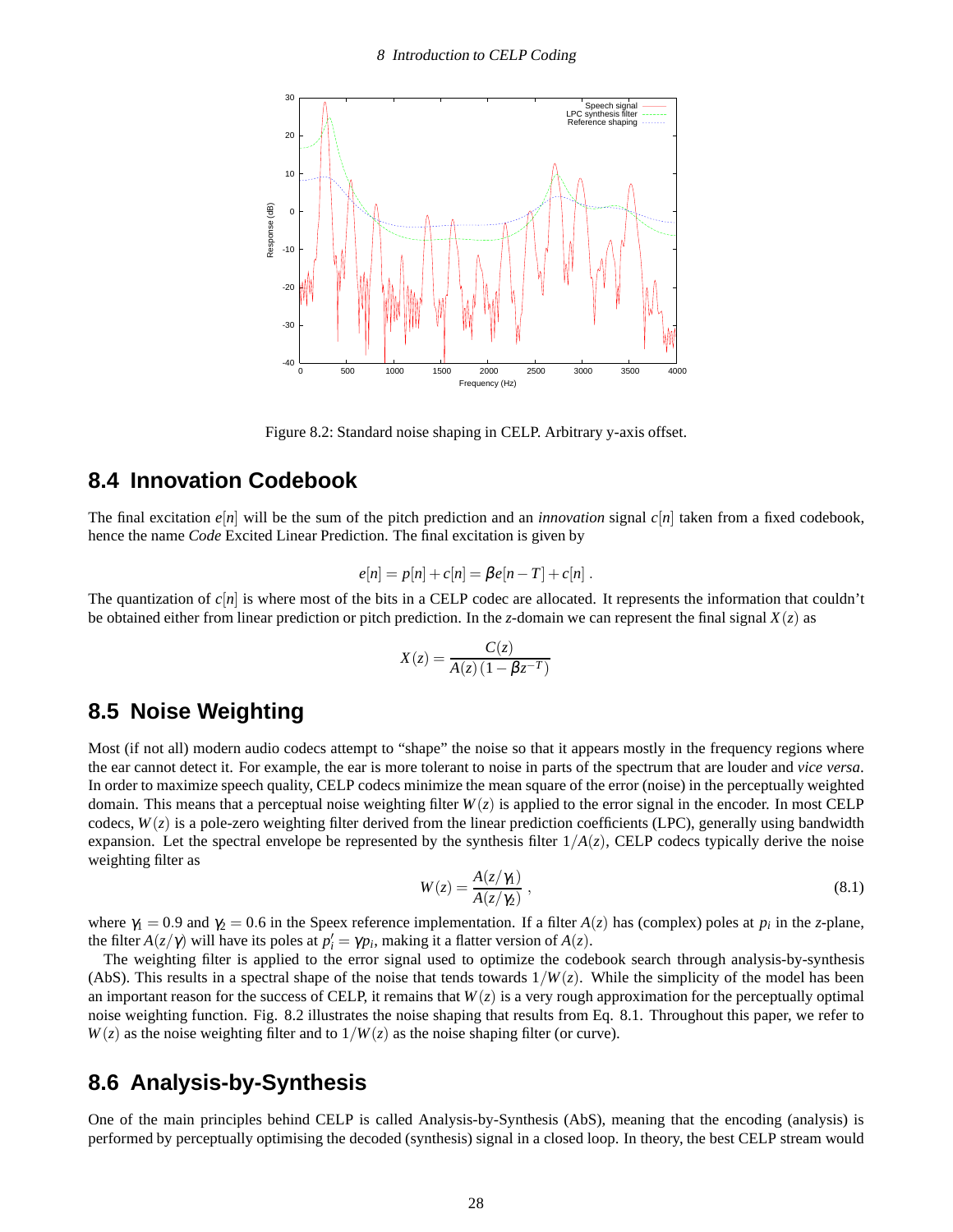#### <sup>8</sup> Introduction to CELP Coding

be produced by trying all possible bit combinations and selecting the one that produces the best-sounding decoded signal. This is obviously not possible in practice for two reasons: the required complexity is beyond any currently available hardware and the "best sounding" selection criterion implies a human listener.

In order to achieve real-time encoding using limited computing resources, the CELP optimisation is broken down into smaller, more manageable, sequential searches using the perceptual weighting function described earlier.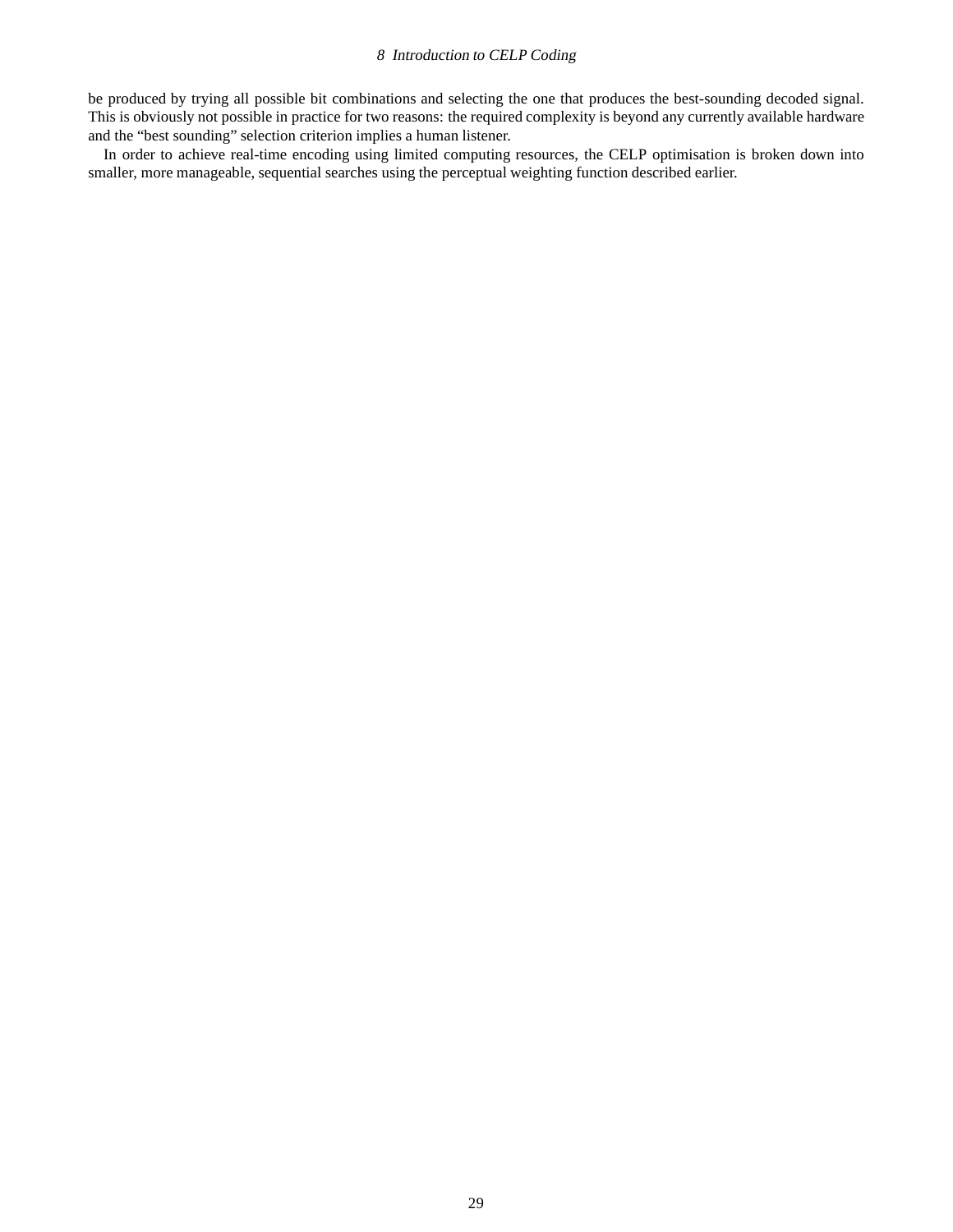# **9 Speex narrowband mode**

This section looks at how Speex works for narrowband (8kHz sampling rate) operation. The frame size for this mode is 20ms, corresponding to 160 samples. Each frame is also subdivided into 4 sub-frames of 40 samples each.

Also many design decisions were based on the original goals and assumptions:

- Minimizing the amount of information extracted from past frames (for robustness to packet loss)
- Dynamically-selectable codebooks (LSP, pitch and innovation)
- sub-vector fixed (innovation) codebooks

#### **9.1 Whole-Frame Analysis**

In narrowband, Speex frames are 20 ms long (160 samples) and are subdivided in 4 sub-frames of 5 ms each (40 samples). For most narrowband bit-rates (8 kbps and above), the only parameters encoded at the frame level are the Line Spectral Pairs (LSP) and a global excitation gain *g*<sub>frame</sub>, as shown in Fig. 9.1. All other parameters are encoded at the sub-frame level.

Linear prediction analysis is performed once per frame using an asymmetric Hamming window centered on the fourth subframe. Because linear prediction coefficients (LPC) are not robust to quantization, they are first are converted to line spectral pairs (LSP). The LSP's are considered to be associated to the 4 *th* sub-frames and the LSP's associated to the first 3 sub-frames are linearly interpolated using the current and previous LSP coefficients. The LSP coefficients and converted back to the LPC filter  $\hat{A}(z)$ . The non-quantized interpolated filter is denoted  $A(z)$  and can be used for the weighting filter  $W(z)$  because it does not need to be available to the decoder.

To make Speex more robust to packet loss, no prediction is applied on the LSP coefficients prior to quantization. The LSPs are encoded using vector quantizatin (VQ) with 30 bits for higher quality modes and 18 bits for lower quality.

### **9.2 Sub-Frame Analysis-by-Synthesis**

The analysis-by-synthesis (AbS) encoder loop is described in Fig. 9.2. There are three main aspects where Speex significantly differs from most other CELP codecs. First, while most recent CELP codecs make use of fractional pitch estimation with a single gain, Speex uses an integer to encode the pitch period, but uses a 3-tap predictor (3 gains). The adaptive codebook contribution  $e_a[n]$  can thus be expressed as:

$$
e_a[n] = g_0e[n - T - 1] + g_1e[n - T] + g_2e[n - T + 1]
$$
\n(9.1)

where  $g_0$ ,  $g_1$  and  $g_2$  are the jointly quantized pitch gains and  $e[n]$  is the codec excitation memory. It is worth noting that when the pitch is smaller than the sub-frame size, we repeat the excitation at a period *T*. For example, when  $n - T + 1 \ge 0$ , we use  $n-2T+1$  instead. In most modes, the pitch period is encoded with 7 bits in the [17,144] range and the  $\beta_i$  coefficients are vector-quantized using 7 bits at higher bit-rates (15 kbps narrowband and above) and 5 bits at lower bit-rates (11 kbps narrowband and below).



Figure 9.1: Frame open-loop analysis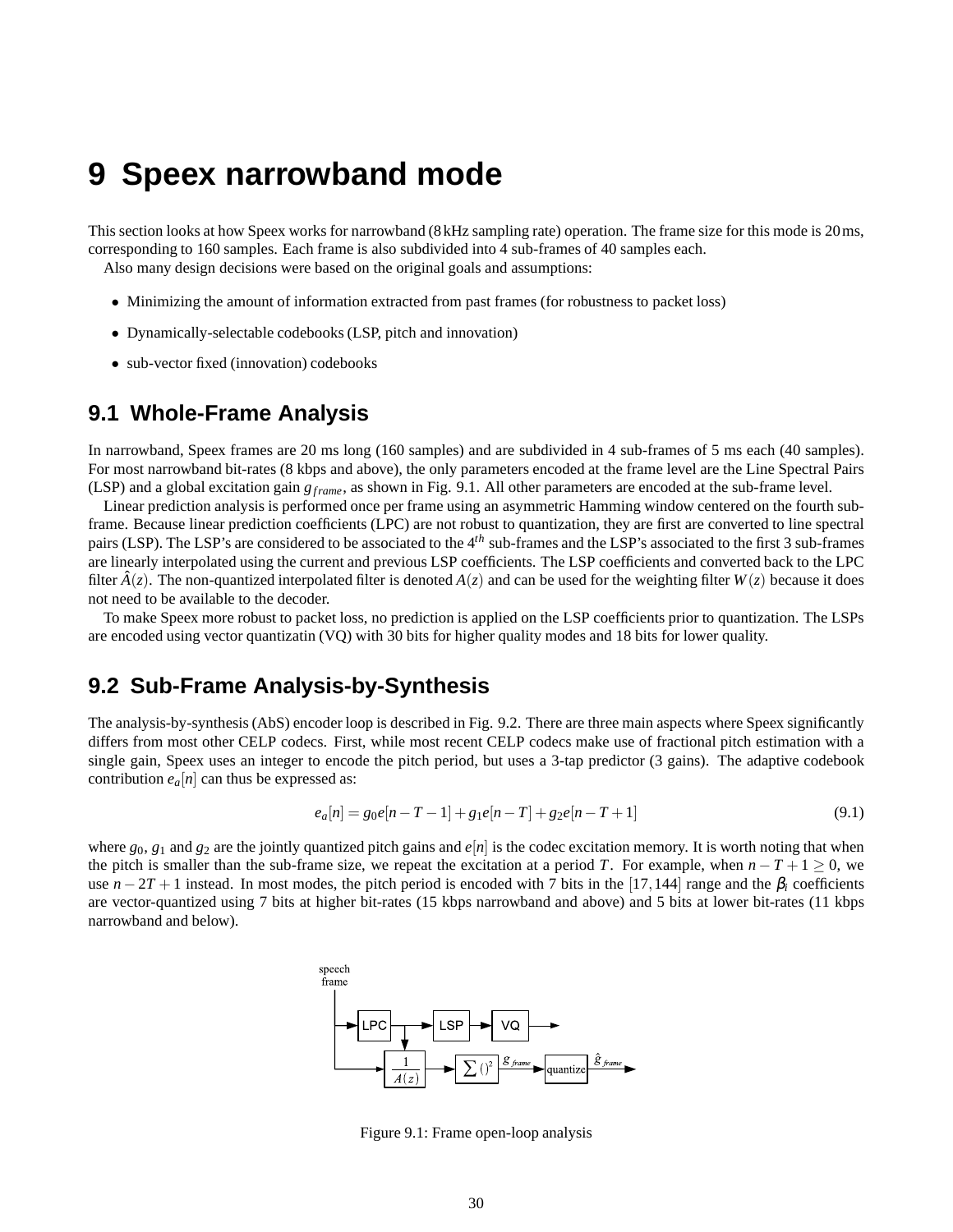

Figure 9.2: Analysis-by-synthesis closed-loop optimization on a sub-frame.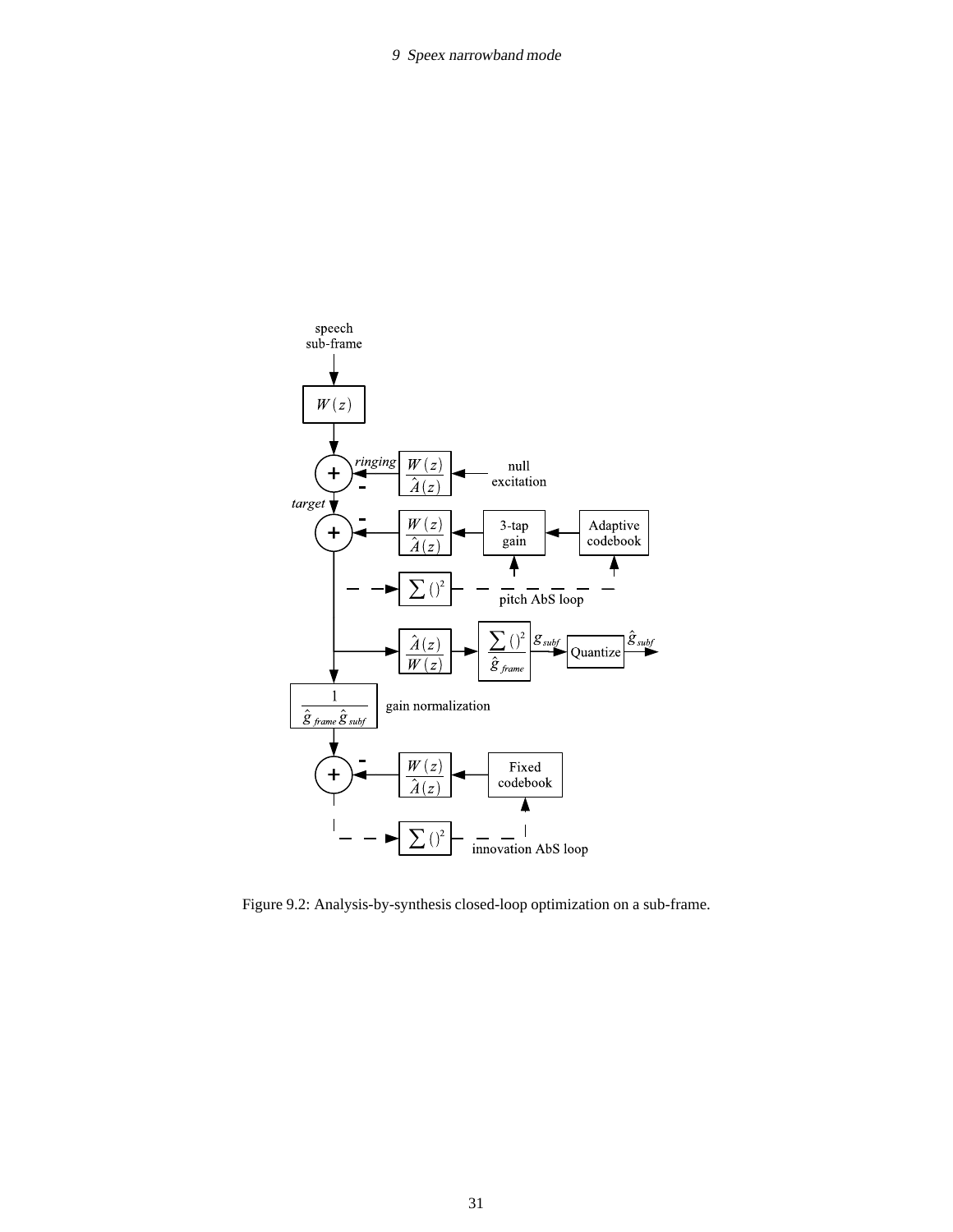#### <sup>9</sup> Speex narrowband mode

Many current CELP codecs use moving average (MA) prediction to encode the fixed codebook gain. This provides slightly better coding at the expense of introducing a dependency on previously encoded frames. A second difference is that Speex encodes the fixed codebook gain as the product of the global excitation gain  $g_{frame}$  with a sub-frame gain corrections  $g_{subf}$ . This increases robustness to packet loss by eliminating the inter-frame dependency. The sub-frame gain correction is encoded before the fixed codebook is searched (not closed-loop optimized) and uses between 0 and 3 bits per sub-frame, depending on the bit-rate.

The third difference is that Speex uses sub-vector quantization of the innovation (fixed codebook) signal instead of an algebraic codebook. Each sub-frame is divided into sub-vectors of lengths ranging between 5 and 20 samples. Each subvector is chosen from a bitrate-dependent codebook and all sub-vectors are concatenated to form a sub-frame. As an example, the 3.95 kbps mode uses a sub-vector size of 20 samples with 32 entries in the codebook (5 bits). This means that the innovation is encoded with 10 bits per sub-frame, or 2000 bps. On the other hand, the 18.2 kbps mode uses a sub-vector size of 5 samples with 256 entries in the codebook (8 bits), so the innovation uses 64 bits per sub-frame, or 12800 bps.

### **9.3 Bit allocation**

There are 7 different narrowband bit-rates defined for Speex, ranging from 250 bps to 24.6 kbps, although the modes below 5.9 kbps should not be used for speech. The bit-allocation for each mode is detailed in table 9.1. Each frame starts with the mode ID encoded with 4 bits which allows a range from 0 to 15, though only the first 7 values are used (the others are reserved). The parameters are listed in the table in the order they are packed in the bit-stream. All frame-based parameters are packed before sub-frame parameters. The parameters for a certain sub-frame are all packed before the following sub-frame is packed. Note that the "OL" in the parameter description means that the parameter is an open loop estimation based on the whole frame.

| Parameter       | Update rate | $\theta$ |          | 2                        | 3                        | 4   | 5        | 6        |          | 8                        |
|-----------------|-------------|----------|----------|--------------------------|--------------------------|-----|----------|----------|----------|--------------------------|
|                 |             |          |          |                          |                          |     |          |          |          |                          |
| Wideband bit    | frame       |          |          |                          |                          |     |          |          |          |                          |
| Mode ID         | frame       | 4        | 4        | $\overline{4}$           | 4                        | 4   | 4        | 4        | 4        | 4                        |
| <b>LSP</b>      | frame       | $\Omega$ | 18       | 18                       | 18                       | 18  | 30       | 30       | 30       | 18                       |
| OL pitch        | frame       | $\Omega$ |          |                          | 0                        | 0   | 0        | $\Omega$ | $\theta$ | 7                        |
| OL pitch gain   | frame       | $\Omega$ | 4        | 0                        | $\Omega$                 | 0   | $\theta$ | $\Omega$ | $\theta$ | 4                        |
| OL Exc gain     | frame       | $\theta$ | 5        | $\overline{\mathcal{L}}$ | 5                        | 5   | 5        | 5        | 5        | $\overline{\phantom{0}}$ |
| Fine pitch      | sub-frame   | $\Omega$ | 0        | $\Omega$                 | 7                        | 7   |          | 7        | 7        | $\Omega$                 |
| Pitch gain      | sub-frame   | $\theta$ | $\Omega$ | $\overline{\mathcal{L}}$ | $\overline{\phantom{0}}$ | 5   |          | 7        | 7        | 0                        |
| Innovation gain | sub-frame   | $\theta$ |          | $\Omega$                 |                          |     | 3        | 3        | 3        | 0                        |
| Innovation VQ   | sub-frame   | $\Omega$ | 0        | 16                       | 20                       | 35  | 48       | 64       | 96       | 10                       |
| Total           | frame       | 5        | 43       | 119                      | 160                      | 220 | 300      | 364      | 492      | 79                       |

Table 9.1: Bit allocation for narrowband modes

So far, no MOS (Mean Opinion Score) subjective evaluation has been performed for Speex. In order to give an idea of the quality achievable with it, table 9.2 presents my own subjective opinion on it. It sould be noted that different people will perceive the quality differently and that the person that designed the codec often has a bias (one way or another) when it comes to subjective evaluation. Last thing, it should be noted that for most codecs (including Speex) encoding quality sometimes varies depending on the input. Note that the complexity is only approximate (within 0.5 mflops and using the lowest complexity setting). Decoding requires approximately 0.5 mflops in most modes (1 mflops with perceptual enhancement).

### **9.4 Perceptual enhancement**

**This section was only valid for version 1.1.12 and earlier. It does not apply to version 1.2-beta1 (and later), for which the new perceptual enhancement is not yet documented.**

This part of the codec only applies to the decoder and can even be changed without affecting inter-operability. For that reason, the implementation provided and described here should only be considered as a reference implementation. The enhancement system is divided into two parts. First, the synthesis filter  $S(z) = 1/A(z)$  is replaced by an enhanced filter:

$$
S'(z) = \frac{A(z/a_2)A(z/a_3)}{A(z)A(z/a_1)}
$$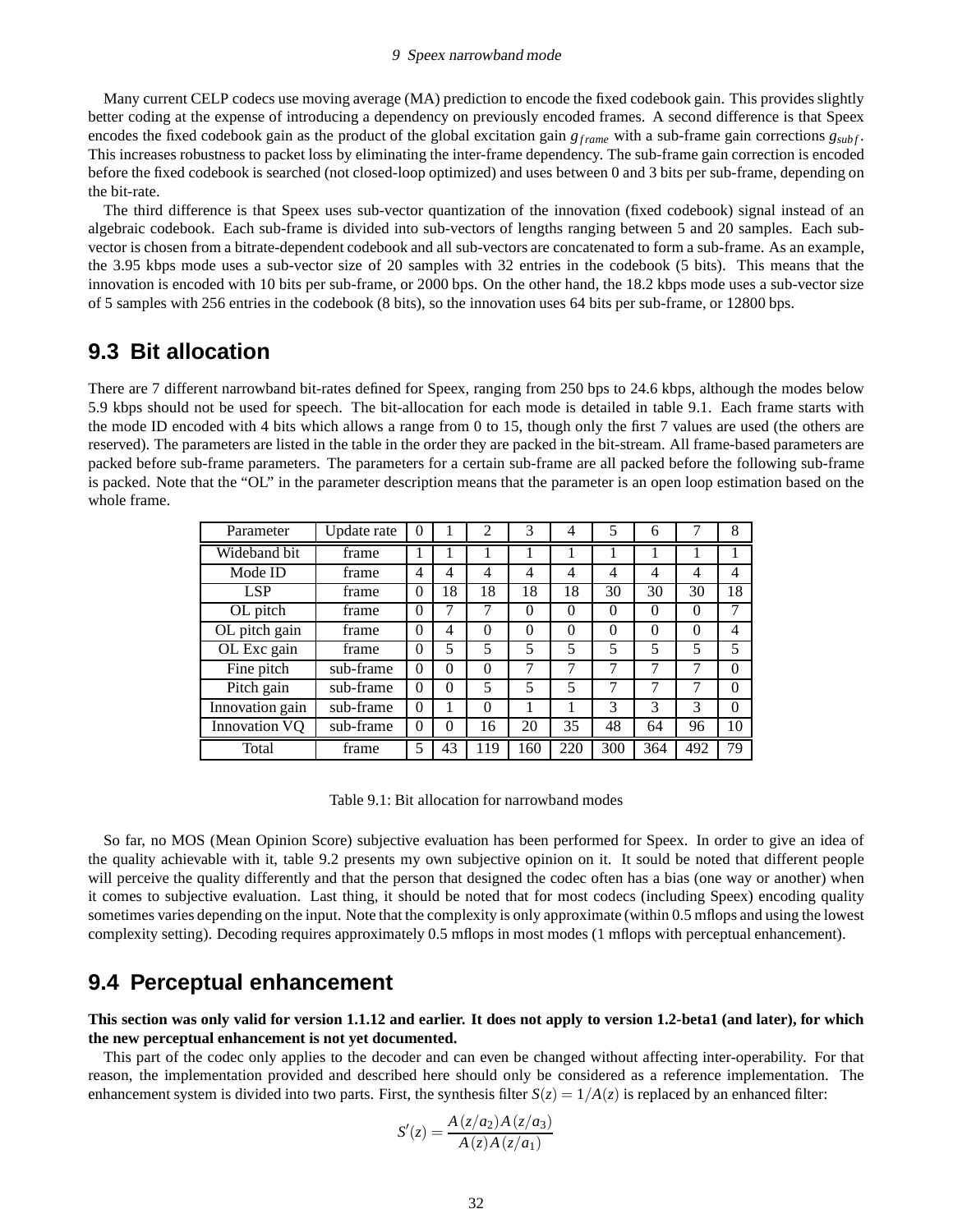#### Speex narrowband mode

| Mode           | Quality        | $\overline{\text{Bit-rate}}$ (bps) | mflops   | Quality/description                                     |
|----------------|----------------|------------------------------------|----------|---------------------------------------------------------|
| 0              |                | 250                                | $\theta$ | No transmission (DTX)                                   |
|                | $\Omega$       | 2,150                              | 6        | Vocoder (mostly for comfort noise)                      |
| $\overline{c}$ | $\overline{2}$ | 5,950                              | 9        | Very noticeable artifacts/noise, good intelligibility   |
| 3              | $3-4$          | 8,000                              | 10       | Artifacts/noise sometimes noticeable                    |
| 4              | $5-6$          | 11,000                             | 14       | Artifacts usually noticeable only with headphones       |
| 5              | $7 - 8$        | 15,000                             | 11       | Need good headphones to tell the difference             |
| 6              | 9              | 18,200                             | 17.5     | Hard to tell the difference even with good headphones   |
| 7              | 10             | 24,600                             | 14.5     | Completely transparent for voice, good quality music    |
| 8              |                | 3,950                              | 10.5     | Very noticeable artifacts/noise, good intelligibility   |
| 9              |                |                                    |          | reserved                                                |
| 10             |                |                                    |          | reserved                                                |
| 11             |                |                                    |          | reserved                                                |
| 12             |                |                                    |          | reserved                                                |
| 13             |                |                                    |          | Application-defined, interpreted by callback or skipped |
| 14             |                |                                    |          | Speex in-band signaling                                 |
| 15             |                |                                    |          | Terminator code                                         |

Table 9.2: Quality versus bit-rate

where *a*<sub>1</sub> and *a*<sub>2</sub> depend on the mode in use and  $a_3 = \frac{1}{r} \left(1 - \frac{1 - ra_1}{1 - ra_2}\right)$  $\frac{1-ra_1}{1-ra_2}$  with *r* = .9. The second part of the enhancement consists of using a comb filter to enhance the pitch in the excitation domain.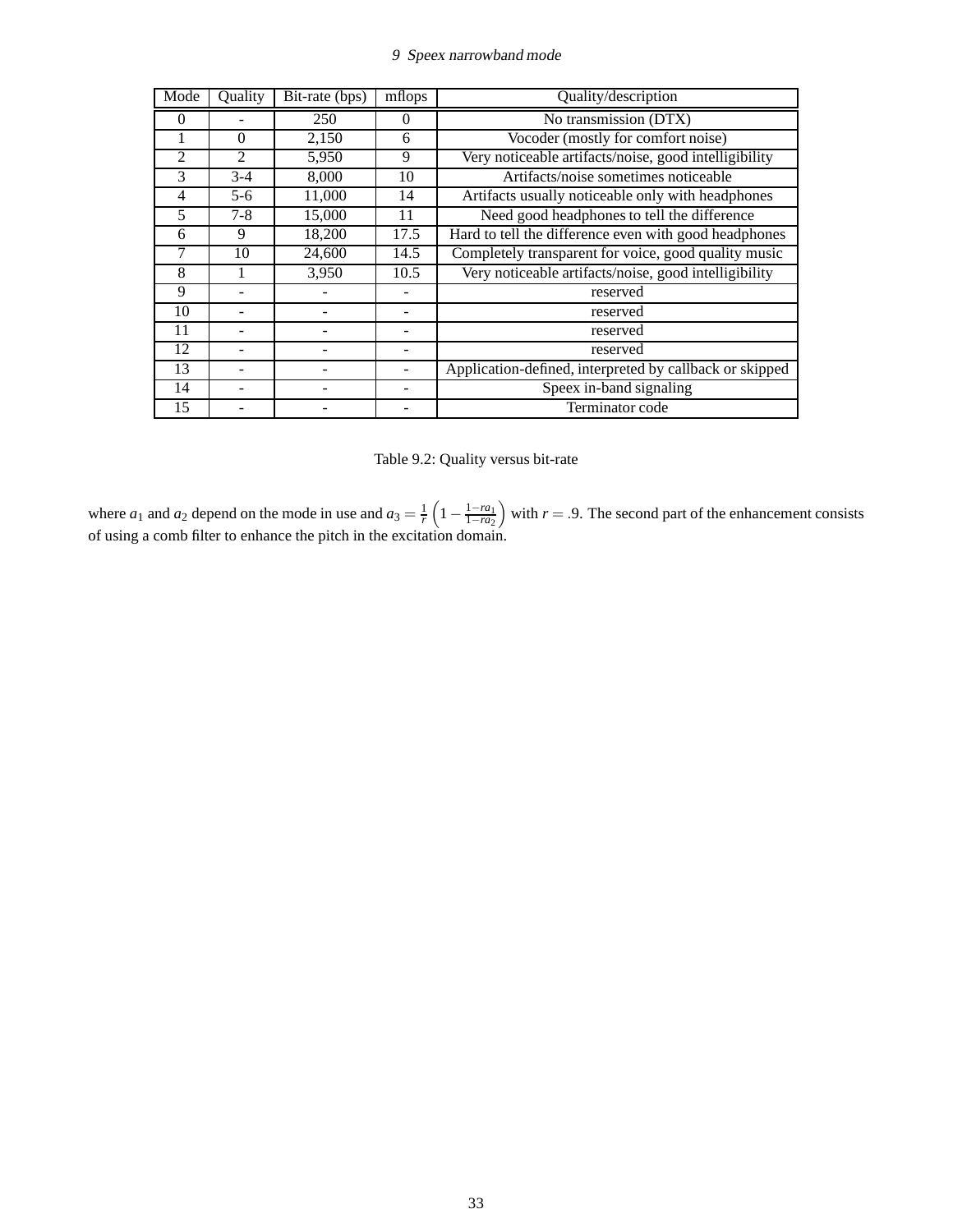# **10 Speex wideband mode (sub-band CELP)**

For wideband, the Speex approach uses a *quadrature mirror filter* (QMF) to split the band in two. The 16 kHz signal is thus divided into two 8 kHz signals, one representing the low band (0-4 kHz), the other the high band (4-8 kHz). The low band is encoded with the narrowband mode described in section 9 in such a way that the resulting "embedded narrowband bit-stream" can also be decoded with the narrowband decoder. Since the low band encoding has already been described, only the high band encoding is described in this section.

## **10.1 Linear Prediction**

The linear prediction part used for the high-band is very similar to what is done for narrowband. The only difference is that we use only 12 bits to encode the high-band LSP's using a multi-stage vector quantizer (MSVQ). The first level quantizes the 10 coefficients with 6 bits and the error is then quantized using 6 bits, too.

## **10.2 Pitch Prediction**

That part is easy: there's no pitch prediction for the high-band. There are two reasons for that. First, there is usually little harmonic structure in this band (above 4 kHz). Second, it would be very hard to implement since the QMF folds the 4-8 kHz band into 4-0 kHz (reversing the frequency axis), which means that the location of the harmonics is no longer at multiples of the fundamental (pitch).

## **10.3 Excitation Quantization**

The high-band excitation is coded in the same way as for narrowband.

## **10.4 Bit allocation**

For the wideband mode, the entire narrowband frame is packed before the high-band is encoded. The narrowband part of the bit-stream is as defined in table 9.1. The high-band follows, as described in table 10.1. For wideband, the mode ID is the same as the Speex quality setting and is defined in table 10.2. This also means that a wideband frame may be correctly decoded by a narrowband decoder with the only caveat that if more than one frame is packed in the same packet, the decoder will need to skip the high-band parts in order to sync with the bit-stream.

| Parameter            | Update rate | 0 |    |     |     |     |
|----------------------|-------------|---|----|-----|-----|-----|
| Wideband bit         | frame       |   |    |     |     |     |
| Mode ID              | frame       | 3 | 3  |     |     |     |
| LSP <sub>1</sub>     | frame       |   | 12 | 12  | 12  | 12  |
| Excitation gain      | sub-frame   | 0 | 5  |     |     |     |
| <b>Excitation VQ</b> | sub-frame   |   |    | 20  | 40  | 80  |
| Total                | frame       |   | 36 | 112 | 192 | 352 |

Table 10.1: Bit allocation for high-band in wideband mode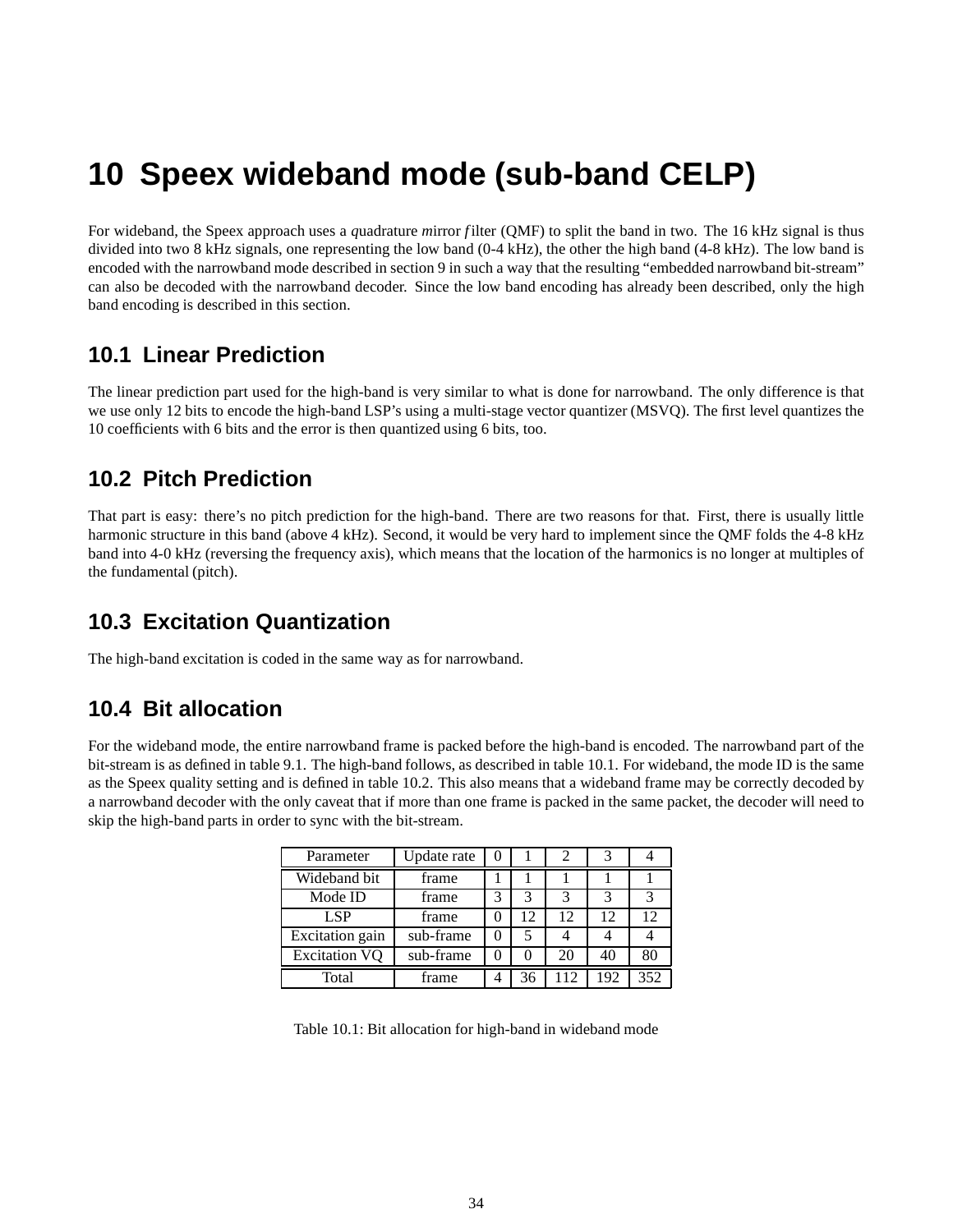Speex wideband mode (sub-band CELP)

| Mode/Quality   | Bit-rate (bps) | Quality/description                                   |
|----------------|----------------|-------------------------------------------------------|
|                | 3,950          | Barely intelligible (mostly for comfort noise)        |
|                | 5,750          | Very noticeable artifacts/noise, poor intelligibility |
| $\overline{2}$ | 7,750          | Very noticeable artifacts/noise, good intelligibility |
| 3              | 9,800          | Artifacts/noise sometimes annoying                    |
| 4              | 12,800         | Artifacts/noise usually noticeable                    |
| 5              | 16,800         | Artifacts/noise sometimes noticeable                  |
| 6              | 20,600         | Need good headphones to tell the difference           |
|                | 23,800         | Need good headphones to tell the difference           |
| 8              | 27,800         | Hard to tell the difference even with good headphones |
| 9              | 34,200         | Hard to tell the difference even with good headphones |
| 10             | 42,200         | Completely transparent for voice, good quality music  |

Table 10.2: Quality versus bit-rate for the wideband encoder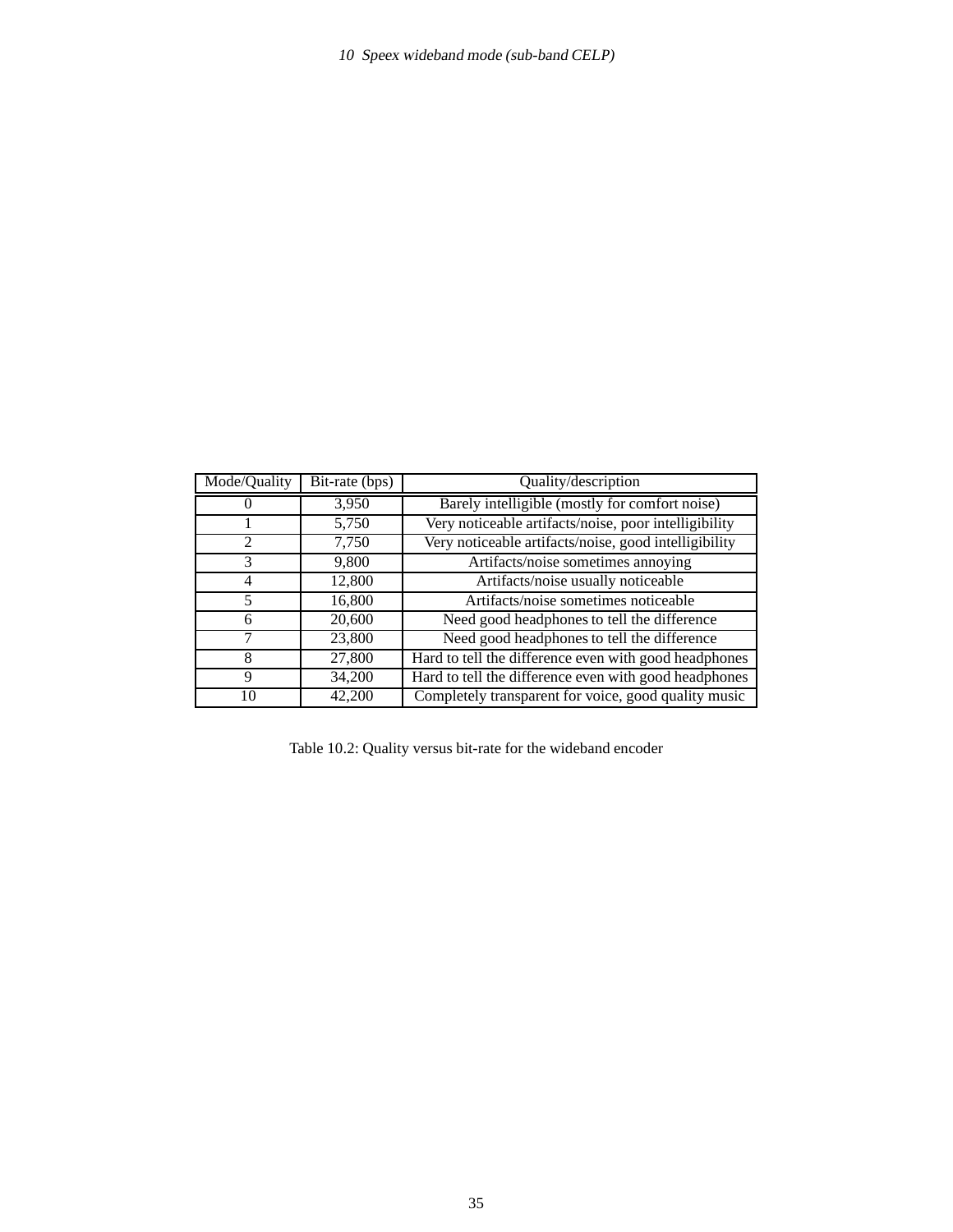# **A Sample code**

This section shows sample code for encoding and decoding speech using the Speex API. The commands can be used to encode and decode a file by calling:

% sampleenc in\_file.sw | sampledec out\_file.sw

where both files are raw (no header) files encoded at 16 bits per sample (in the machine natural endianness).

#### **A.1 sampleenc.c**

sampleenc takes a raw 16 bits/sample file, encodes it and outputs a Speex stream to stdout. Note that the packing used is **not** compatible with that of speexenc/speexdec.

Listing A.1: Source code for sampleenc

```
1 #include <speex/speex.h>
2 #include <stdio.h>
3
4 /*The frame size in hardcoded for this sample code but it doesn't have to be*/
5 #define FRAME_SIZE 160
6 int main(int argc, char **argv)
7 {
8 char *inFile;
9 FILE *fin;
10 short in[FRAME_SIZE];
11 float input[FRAME_SIZE];
12 char cbits[200];
13 int nbBytes;
14 /*Holds the state of the encoder*/
15 void *state;
16 /*Holds bits so they can be read and written to by the Speex routines*/
17 SpeexBits bits;
18 int i, tmp;
19
20 /*Create a new encoder state in narrowband mode*/
21 state = speex_encoder_init(&speex_nb_mode);
22
23 /*Set the quality to 8 (15 kbps)*/
24 tmp=8;
25 speex_encoder_ctl(state, SPEEX_SET_QUALITY, &tmp);
26
27 inFile = \arg\{1\};
28 fin = fopen(inFile, "r");
29
30 /*Initialization of the structure that holds the bits*/
31 speex_bits_init(&bits);
32 while (1)
33 {
34 /*Read a 16 bits/sample audio frame*/
35 fread(in, sizeof(short), FRAME_SIZE, fin);
36 if (feof(fin))
37 break;
38 /*Copy the 16 bits values to float so Speex can work on them*/
```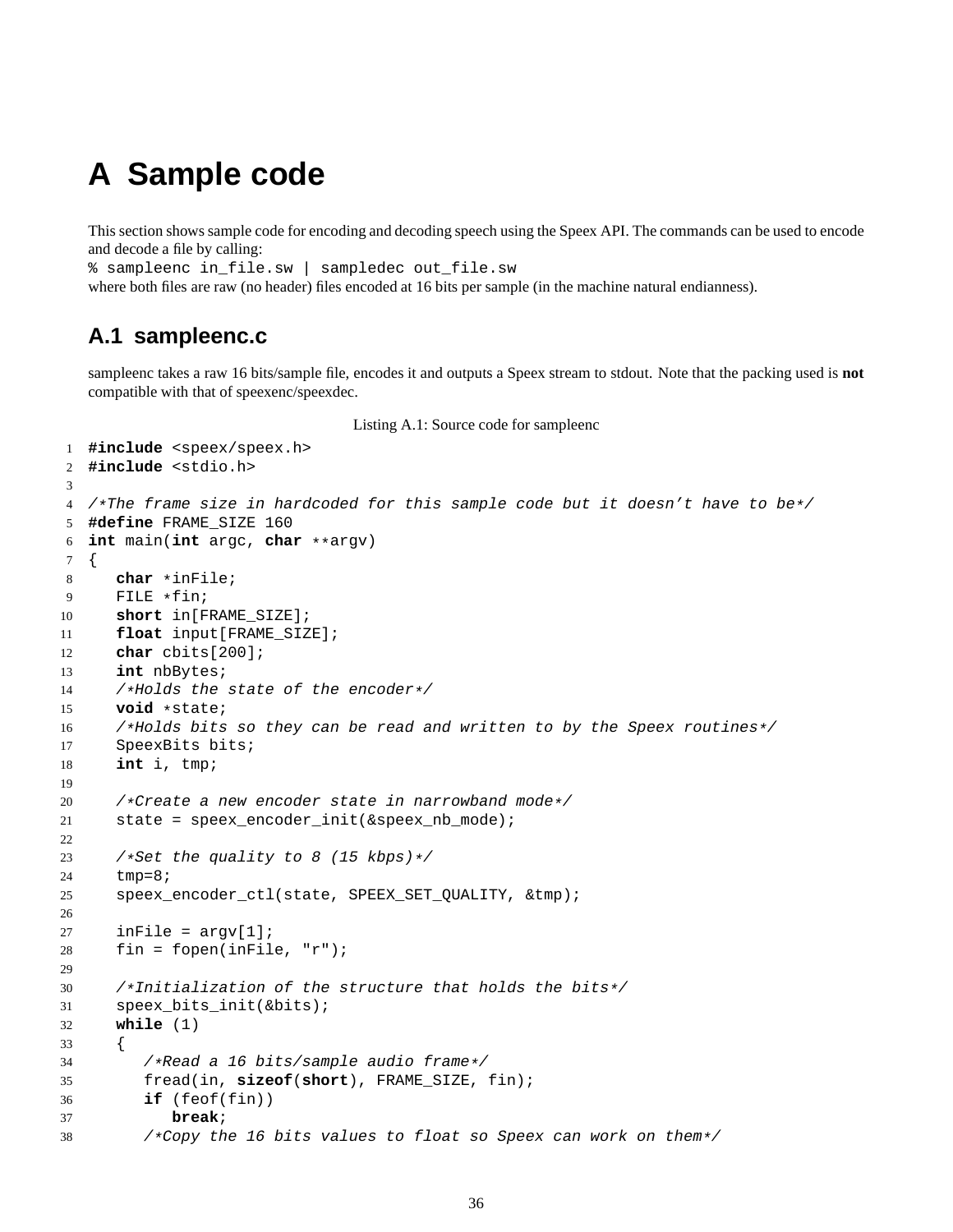```
39 for (i=0; i < FRAME SIZE;i++)
40 input[i]=in[i];41
42 \rightarrow /*Flush all the bits in the struct so we can encode a new frame*/
43 speex_bits_reset(&bits);
44
45 /*Encode the frame*/
46 speex_encode(state, input, &bits);
47 /*Copy the bits to an array of char that can be written*/
48 nbBytes = speex_bits_write(&bits, cbits, 200);
49
50 /*Write the size of the frame first. This is what sampledec expects but
51 it's likely to be different in your own application*/
52 fwrite(&nbBytes, sizeof(int), 1, stdout);
53 /*Write the compressed data*/
54 fwrite(cbits, 1, nbBytes, stdout);
55
56 }
57
58 /*Destroy the encoder state*/
59 speex_encoder_destroy(state);
60 /*Destroy the bit-packing struct*/
61 speex_bits_destroy(&bits);
62 fclose(fin);
63 return 0;
64 }
```
## **A.2 sampledec.c**

sampledec reads a Speex stream from stdin, decodes it and outputs it to a raw 16 bits/sample file. Note that the packing used is **not** compatible with that of speexenc/speexdec.

Listing A.2: Source code for sampledec

```
1 #include <speex/speex.h>
2 #include <stdio.h>
3
4 /*The frame size in hardcoded for this sample code but it doesn't have to be*/
5 #define FRAME_SIZE 160
6 int main(int argc, char **argv)
7 {
8 char *outFile;
9 FILE *fout;
10 \rightarrow +Holds the audio that will be written to file (16 bits per sample)*/
11 short out[FRAME_SIZE];
12 /*Speex handle samples as float, so we need an array of floats*/
13 float output[FRAME_SIZE];
14 char cbits[200];
15 int nbBytes;
16 /*Holds the state of the decoder*/
17 void *state;
18 /*Holds bits so they can be read and written to by the Speex routines*/
19 SpeexBits bits;
20 int i, tmp;
21
22 /*Create a new decoder state in narrowband mode*/
23 state = speex_decoder_init(&speex_nb_mode);
```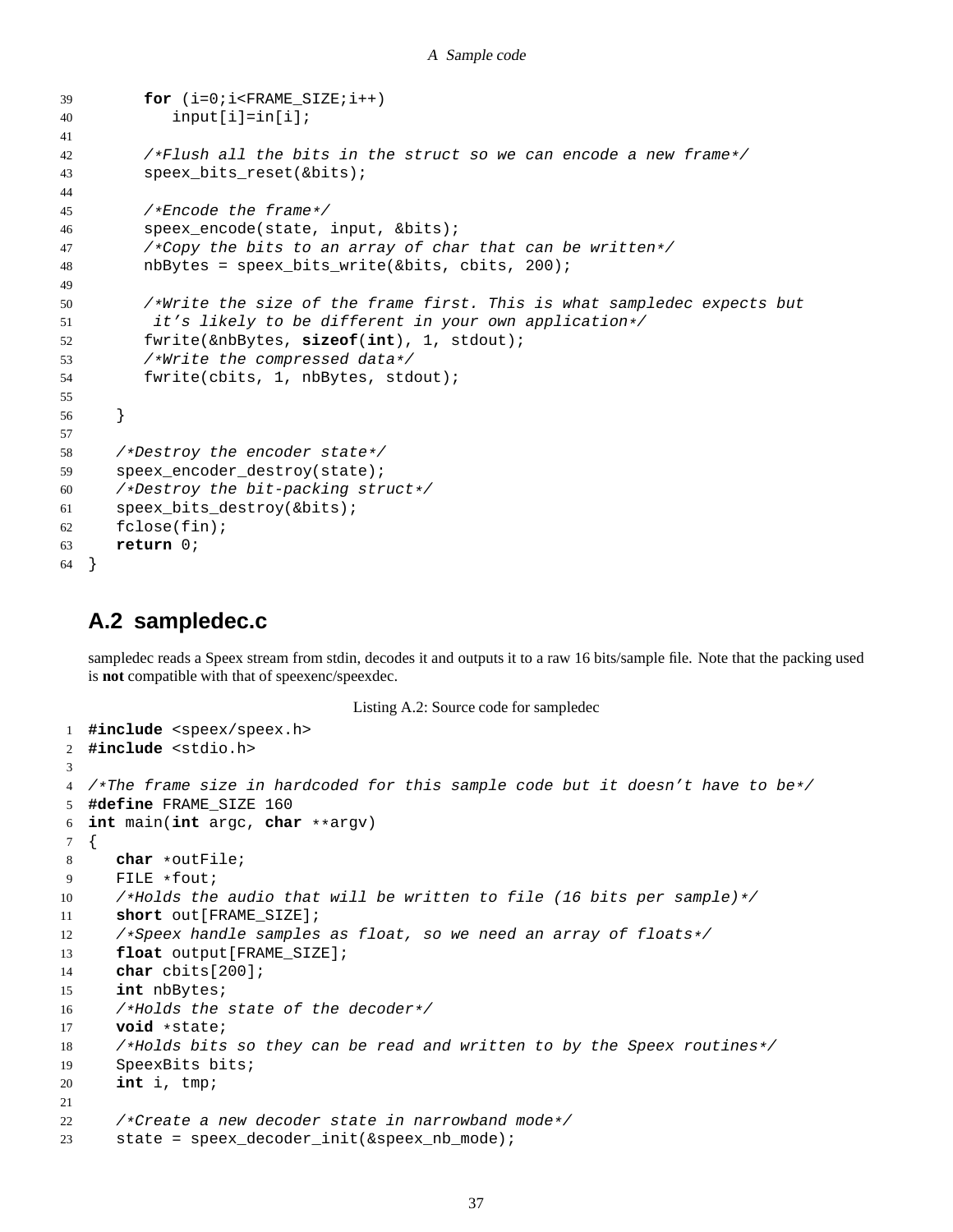```
24
25 /*Set the perceptual enhancement on*/
26 tmp=1;
27 speex_decoder_ctl(state, SPEEX_SET_ENH, &tmp);
28
29 outFile = \text{argv}[1];
30 fout = fopen(outFile, "w");
31
32 /*Initialization of the structure that holds the bits*/
33 speex_bits_init(&bits);
34 while (1)
35 {
36 /*Read the size encoded by sampleenc, this part will likely be
37 different in your application*/
38 fread(&nbBytes, sizeof(int), 1, stdin);
39 fprintf (stderr, "nbBytes: %d\n", nbBytes);
40 if (feof(stdin))
41 break;
42
43 /*Read the "packet" encoded by sampleenc*/
44 fread(cbits, 1, nbBytes, stdin);
45 /*Copy the data into the bit-stream struct*/
46 speex_bits_read_from(&bits, cbits, nbBytes);
47
48 /*Decode the data*/
49 speex_decode(state, &bits, output);
50
51 /*Copy from float to short (16 bits) for output*/
52 for (i=0; i <b>FRAME</b> <math>SIZE; i++)</math>53 out[i]=output[i];
54
55 /*Write the decoded audio to file*/
56 fwrite(out, sizeof(short), FRAME_SIZE, fout);
57 }
58
59 /*Destroy the decoder state*/
60 speex_decoder_destroy(state);
61 /*Destroy the bit-stream truct*/
62 speex_bits_destroy(&bits);
63 fclose(fout);
64 return 0;
65 }
```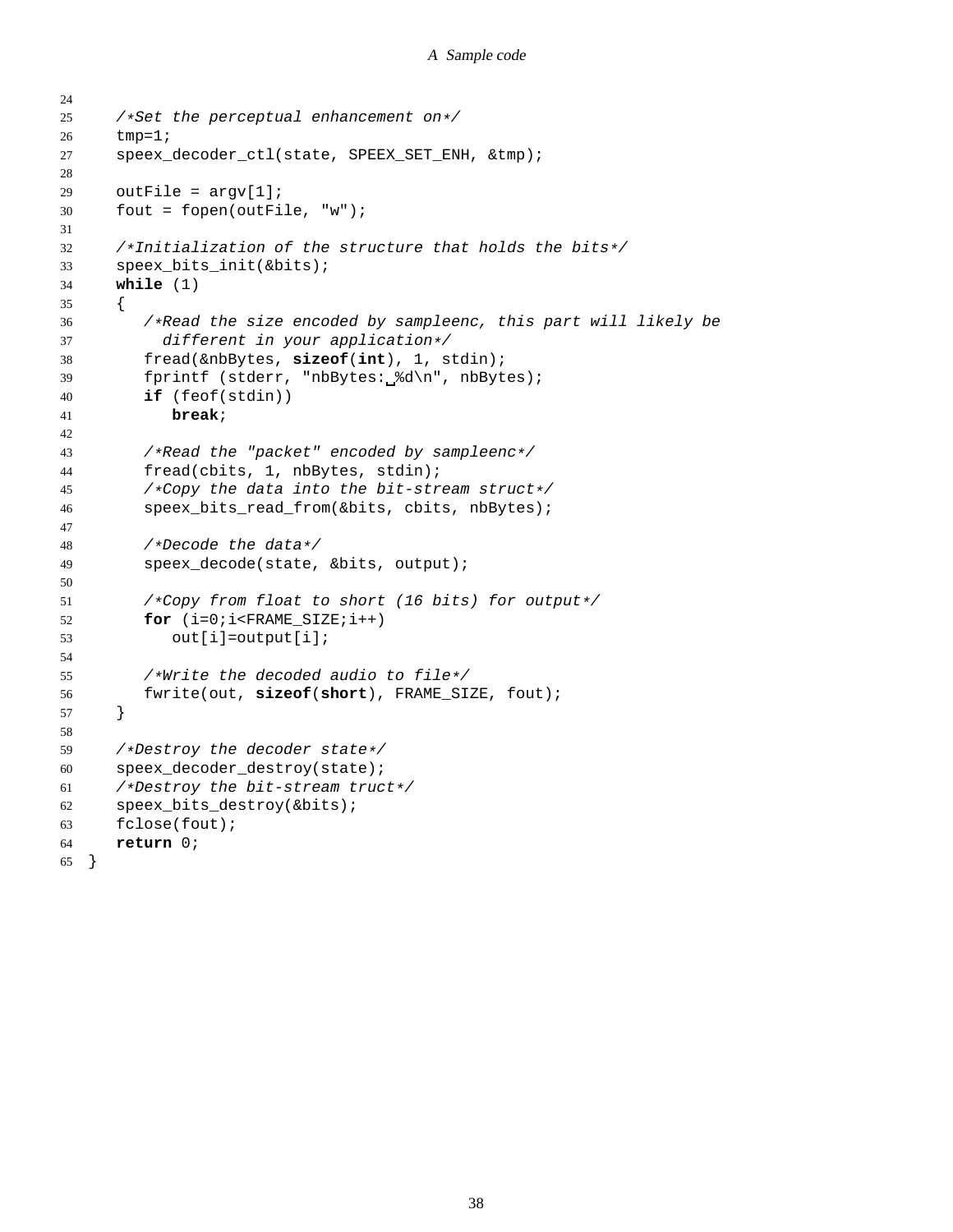# **B Jitter Buffer for Speex**

Listing B.1: Example of using the jitter buffer for Speex packets

```
1 #include <speex/speex_jitter.h>
2 #include "speex_jitter_buffer.h"
3
4 #ifndef NULL
5 #define NULL 0
6 #endif
7
8
9 void speex_jitter_init(SpeexJitter *jitter, void *decoder, int sampling_rate)
10 \{11 jitter->dec = decoder;
12 speex_decoder_ctl(decoder, SPEEX_GET_FRAME_SIZE, &jitter->frame_size);
13
14 jitter->packets = jitter_buffer_init(jitter->frame_size);
15
16 speex_bits_init(&jitter->current_packet);
17 jitter->valid bits = 0;
18
19 }
20
21 void speex_jitter_destroy(SpeexJitter *jitter)
22 {
23 jitter_buffer_destroy(jitter->packets);
24 speex_bits_destroy(&jitter->current_packet);
25 }
26
27 void speex_jitter_put(SpeexJitter *jitter, char *packet, int len, int timestamp)
28 {
29 JitterBufferPacket p;
30 p.data = packet;
31 p.len = len;
32 p.timestamp = timestamp;
33 p.span = jitter->frame_size;
34 jitter_buffer_put(jitter->packets, &p);
35 }
36
37 void speex_jitter_get(SpeexJitter *jitter, spx_int16_t *out, int *current_timestamp
      )
38 {
39 int i;
40 int ret;
41 spx_int32_t activity;
42 char data[2048];
43 JitterBufferPacket packet;
44 packet.data = data;
45
46 if (jitter->valid_bits)
47 {
```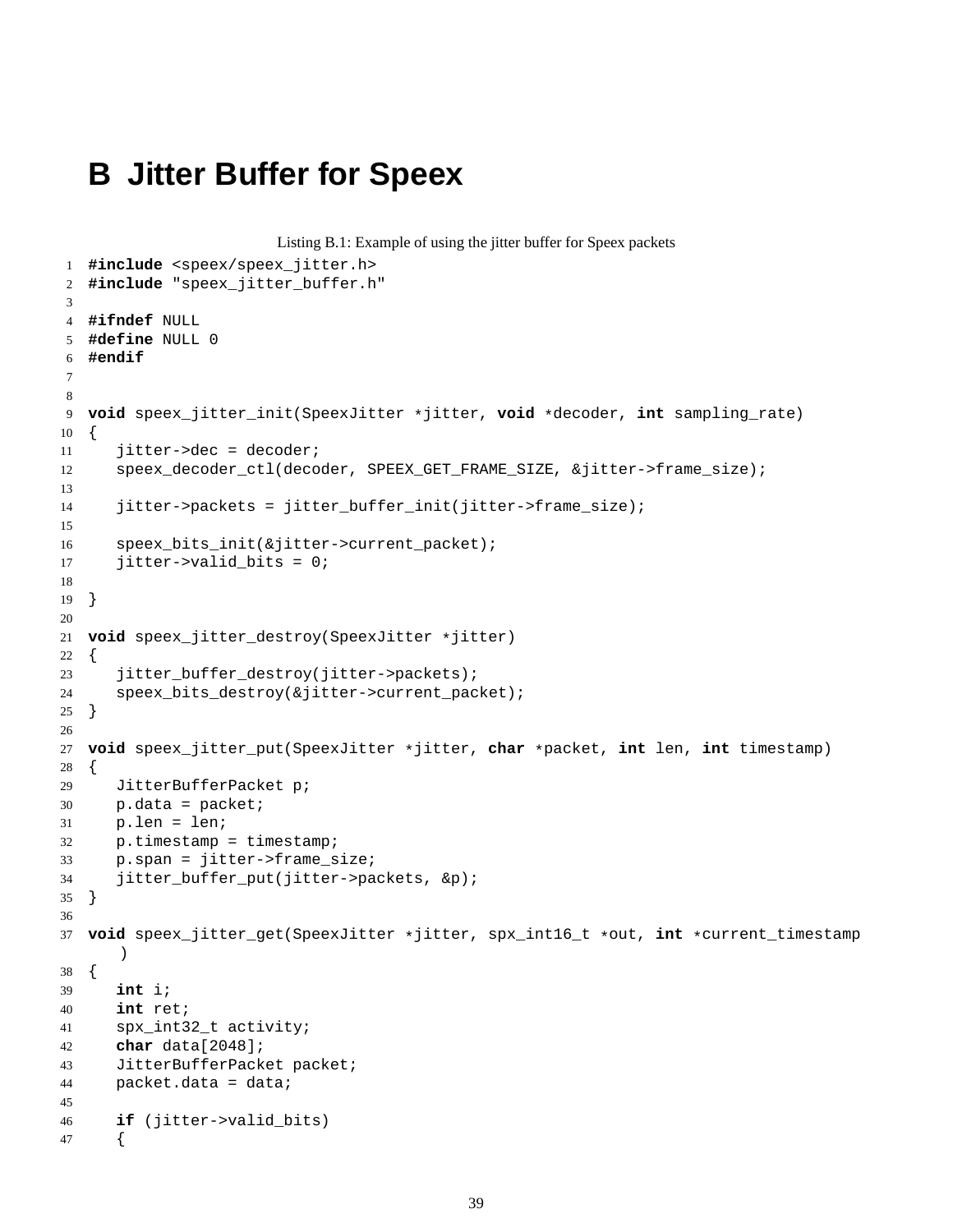```
48 /* Try decoding last received packet */
49 ret = speex_decode_int(jitter->dec, &jitter->current_packet, out);
50 if (ret == 0)
51 {
52 jitter_buffer_tick(jitter->packets);
53 return;
54 } else {
55 jitter->valid_bits = 0;
56 }
57 }
58
59 ret = jitter buffer qet(jitter->packets, &packet, jitter->frame size, NULL);
60
61 if (ret != JITTER_BUFFER_OK)
62 {
63 /* No packet found */
64
65 /*fprintf (stderr, "lost/late frame\n");*/
66 /*Packet is late or lost*/
67 speex_decode_int(jitter->dec, NULL, out);
68 } else {
69 speex_bits_read_from(&jitter->current_packet, packet.data, packet.len);
70 /* Decode packet */
71 ret = speex_decode_int(jitter->dec, &jitter->current_packet, out);
72 if (ret == 0)
73 {
74 jitter->valid_bits = 1;
75 } else {
76 /* Error while decoding */
77 for (i=0; i < jitter->frame_size;i++)
78 out[i]=0;
79 }
80 }
81 speex_decoder_ctl(jitter->dec, SPEEX_GET_ACTIVITY, &activity);
82 if (activity < 30)
83 jitter_buffer_update_delay(jitter->packets, &packet, NULL);
84 jitter_buffer_tick(jitter->packets);
85 }
86
87 int speex_jitter_get_pointer_timestamp(SpeexJitter *jitter)
88 {
89 return jitter_buffer_get_pointer_timestamp(jitter->packets);
90 }
```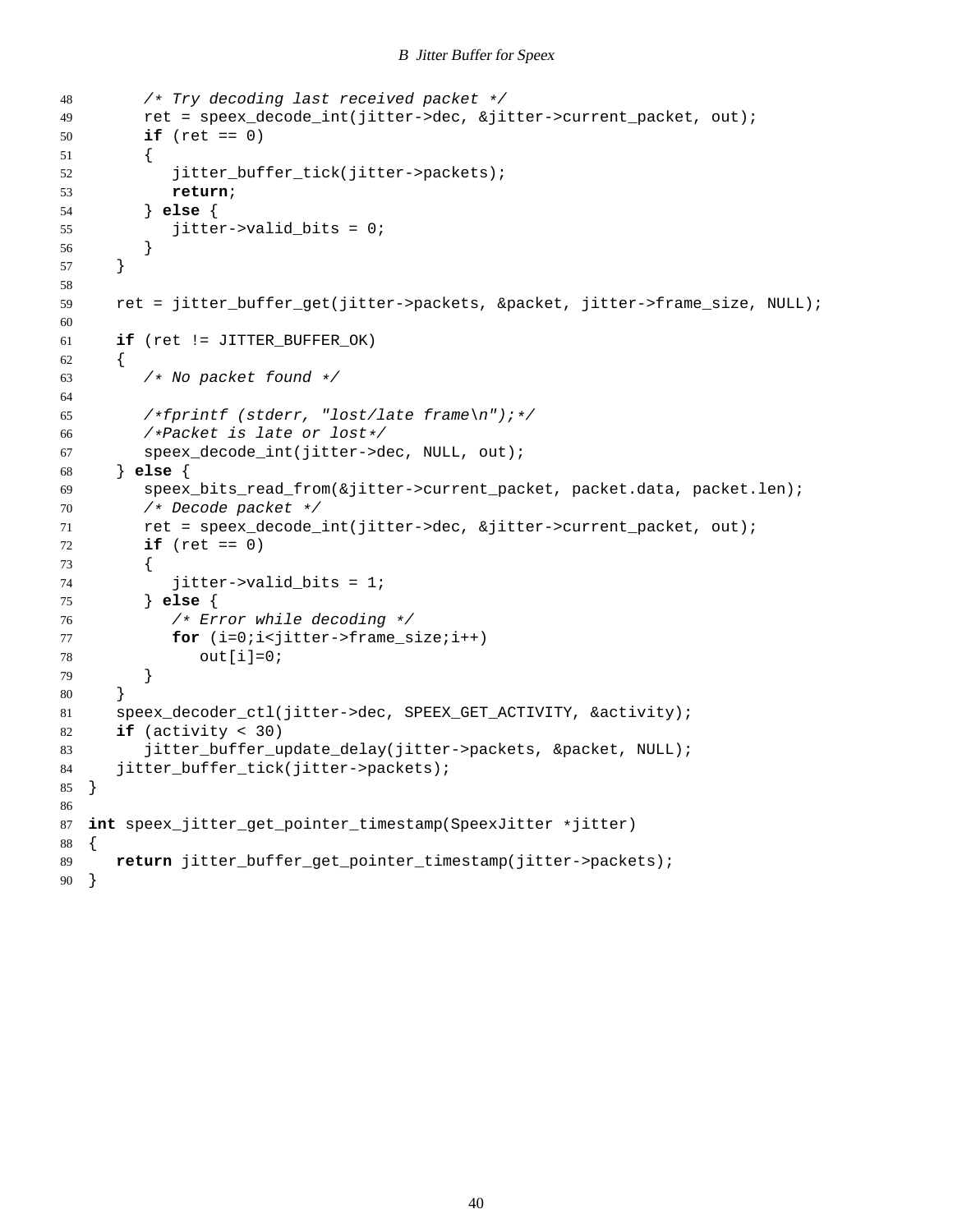# **C IETF RTP Profile**

AVT G. Herlein Internet-Draft Intended status: Standards Track J. Valin Expires: October 24, 2007 University of Sherbrooke

A. Heggestad April 22, 2007

RTP Payload Format for the Speex Codec draft-ietf-avt-rtp-speex-01 (non-final)

Status of this Memo

By submitting this Internet-Draft, each author represents that any applicable patent or other IPR claims of which he or she is aware have been or will be disclosed, and any of which he or she becomes aware will be disclosed, in accordance with Section 6 of BCP 79.

Internet-Drafts are working documents of the Internet Engineering Task Force (IETF), its areas, and its working groups. Note that other groups may also distribute working documents as Internet-Drafts.

Internet-Drafts are draft documents valid for a maximum of six months and may be updated, replaced, or obsoleted by other documents at any time. It is inappropriate to use Internet-Drafts as reference material or to cite them other than as "work in progress."

The list of current Internet-Drafts can be accessed at http://www.ietf.org/ietf/1id-abstracts.txt.

The list of Internet-Draft Shadow Directories can be accessed at http://www.ietf.org/shadow.html.

This Internet-Draft will expire on October 24, 2007.

Copyright Notice

Copyright (C) The Internet Society (2007).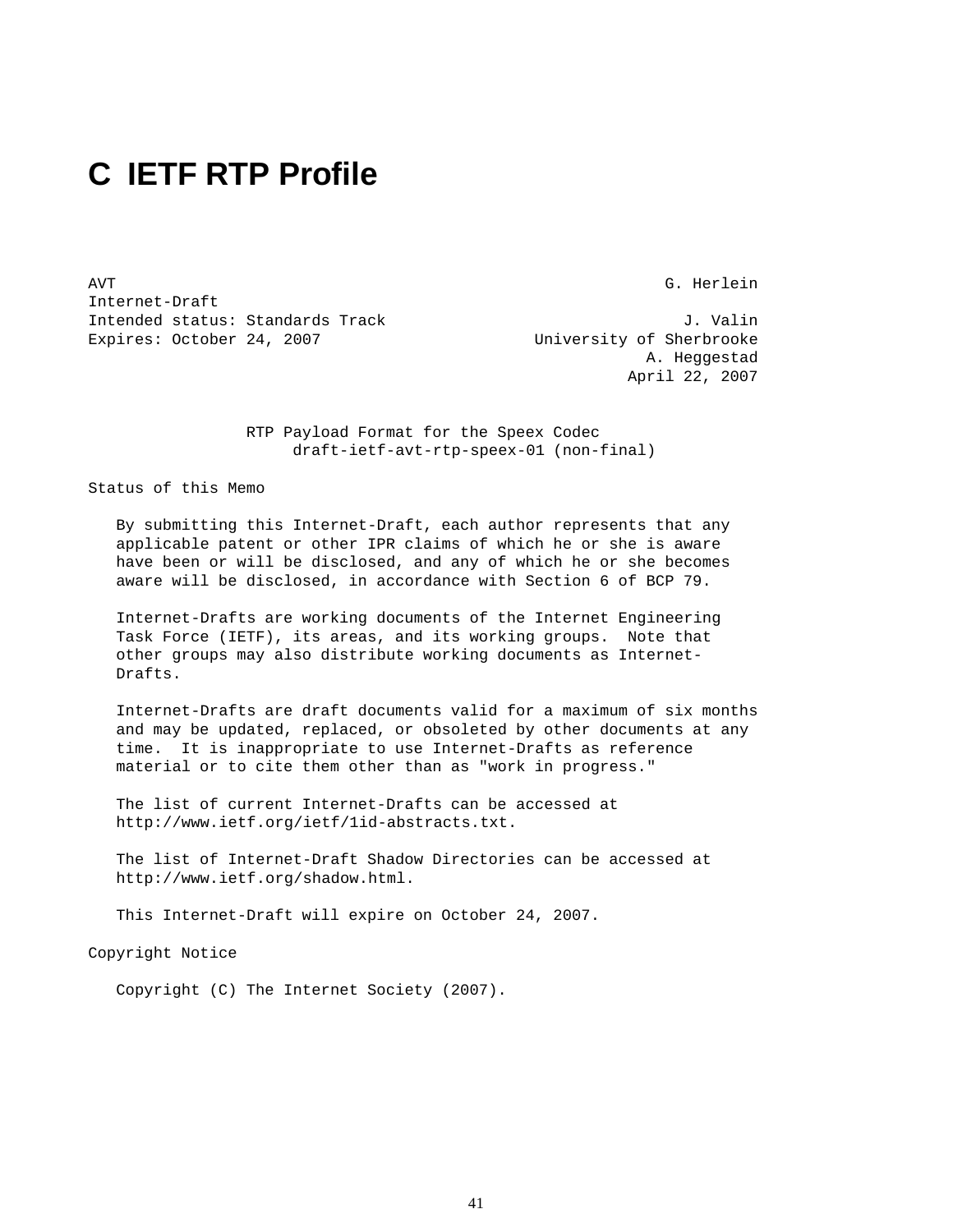| Herlein, et al. | Expires October 24, 2007 | [Page 1]   |
|-----------------|--------------------------|------------|
| Internet-Draft  | Speex                    | April 2007 |

#### Abstract

Speex is an open-source voice codec suitable for use in Voice over IP (VoIP) type applications. This document describes the payload format for Speex generated bit streams within an RTP packet. Also included here are the necessary details for the use of Speex with the Session Description Protocol (SDP).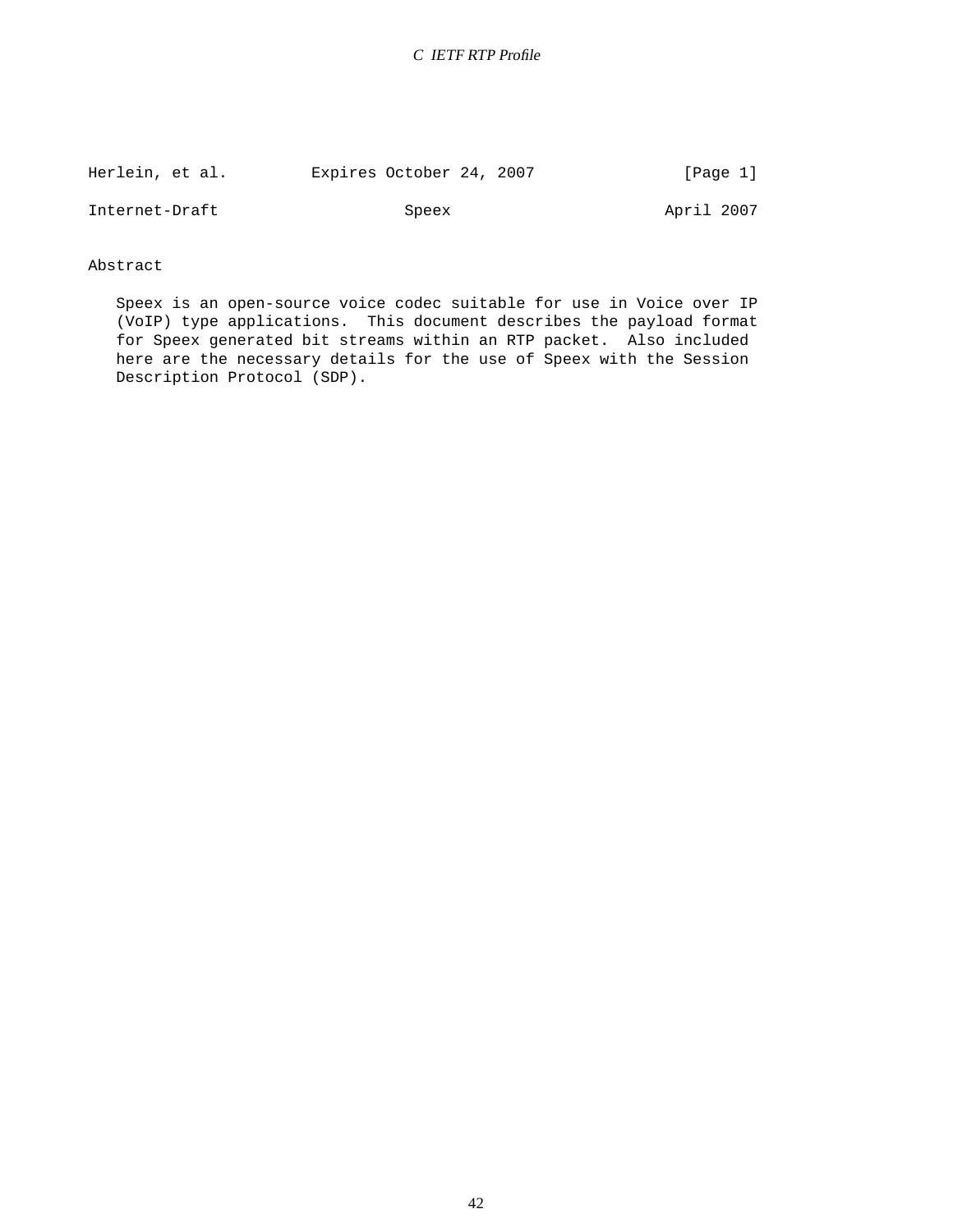| Herlein, et al. | Expires October 24, 2007 | [Page 2]   |
|-----------------|--------------------------|------------|
| Internet-Draft  | Speex                    | April 2007 |

#### Editors Note

All references to RFC XXXX are to be replaced by references to the RFC number of this memo, when published.

#### Table of Contents

| $1$ .                                                      | 4  |  |  |  |  |  |  |
|------------------------------------------------------------|----|--|--|--|--|--|--|
| $2$ .<br>- 5                                               |    |  |  |  |  |  |  |
|                                                            | 6  |  |  |  |  |  |  |
| RTP Speex Header Fields<br>3.1.                            | 6  |  |  |  |  |  |  |
| RTP payload format for Speex<br>3.2.                       | 6  |  |  |  |  |  |  |
|                                                            | 6  |  |  |  |  |  |  |
|                                                            | 7  |  |  |  |  |  |  |
| Multiple Speex frames in a RTP packet<br>3.5.              | 7  |  |  |  |  |  |  |
|                                                            |    |  |  |  |  |  |  |
| 4.1. Media Type Registration 9                             |    |  |  |  |  |  |  |
| 4.1.1. Registration of media type audio/speex 9            |    |  |  |  |  |  |  |
| 5.                                                         |    |  |  |  |  |  |  |
| Security Considerations 14<br>б.                           |    |  |  |  |  |  |  |
| 7.                                                         |    |  |  |  |  |  |  |
| 8 <sub>1</sub>                                             |    |  |  |  |  |  |  |
| Normative References 16<br>$8.1$ .                         |    |  |  |  |  |  |  |
| Informative References<br>8.2.                             | 16 |  |  |  |  |  |  |
|                                                            | 17 |  |  |  |  |  |  |
| Intellectual Property and Copyright Statements $\ldots$ 18 |    |  |  |  |  |  |  |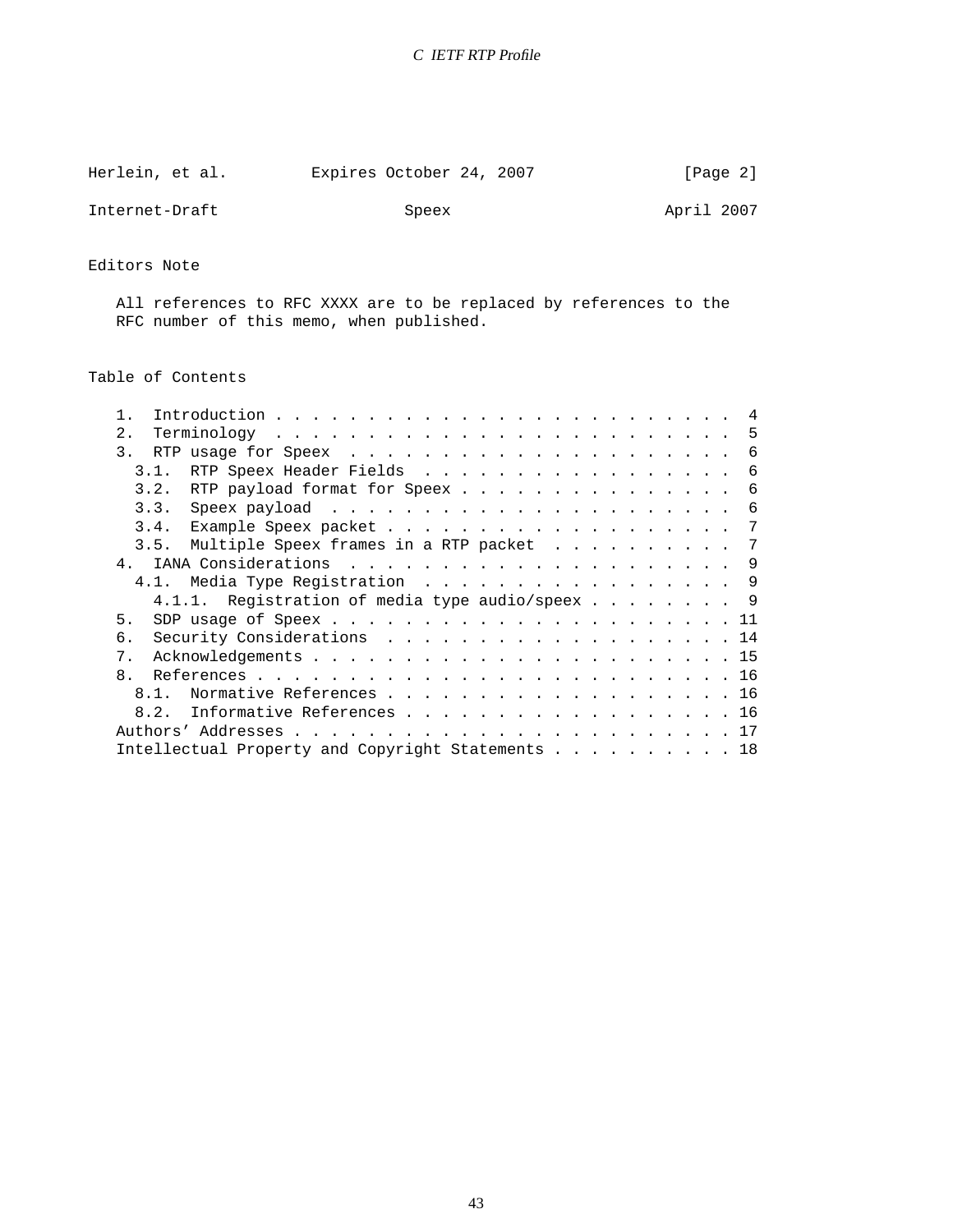| Herlein, et al. | Expires October 24, 2007 | [Page 3]   |
|-----------------|--------------------------|------------|
| Internet-Draft  | Speex                    | April 2007 |

1. Introduction

Speex is based on the CELP [CELP] encoding technique with support for either narrowband (nominal 8kHz), wideband (nominal 16kHz) or ultrawideband (nominal 32kHz). The main characteristics can be summarized as follows:

- o Free software/open-source
- o Integration of wideband and narrowband in the same bit-stream
- o Wide range of bit-rates available
- o Dynamic bit-rate switching and variable bit-rate (VBR)
- o Voice Activity Detection (VAD, integrated with VBR)
- o Variable complexity

To be compliant with this specification, implementations MUST support 8 kHz sampling rate (narrowband)" and SHOULD support 8 kbps bitrate. The sampling rate MUST be 8, 16 or 32 kHz.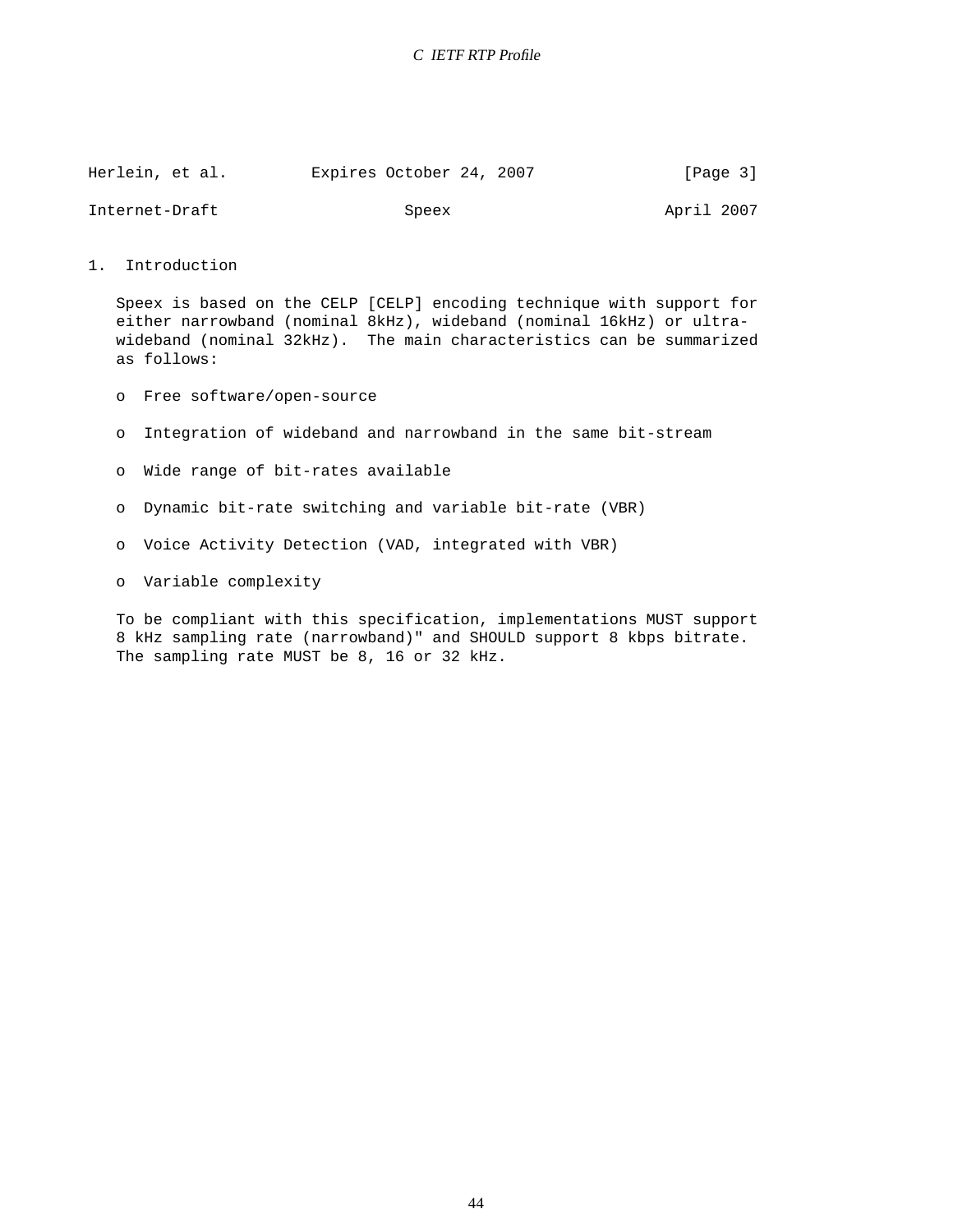<sup>C</sup> IETF RTP Profile

| Herlein, et al. | Expires October 24, 2007 | [Page 4]   |
|-----------------|--------------------------|------------|
| Internet-Draft  | Speex                    | April 2007 |

2. Terminology

The key words "MUST", "MUST NOT", "REQUIRED", "SHALL", "SHALL NOT", "SHOULD", "SHOULD NOT", "RECOMMENDED", "MAY", and "OPTIONAL" in this document are to be interpreted as described in RFC2119 [RFC2119] and indicate requirement levels for compliant RTP implementations.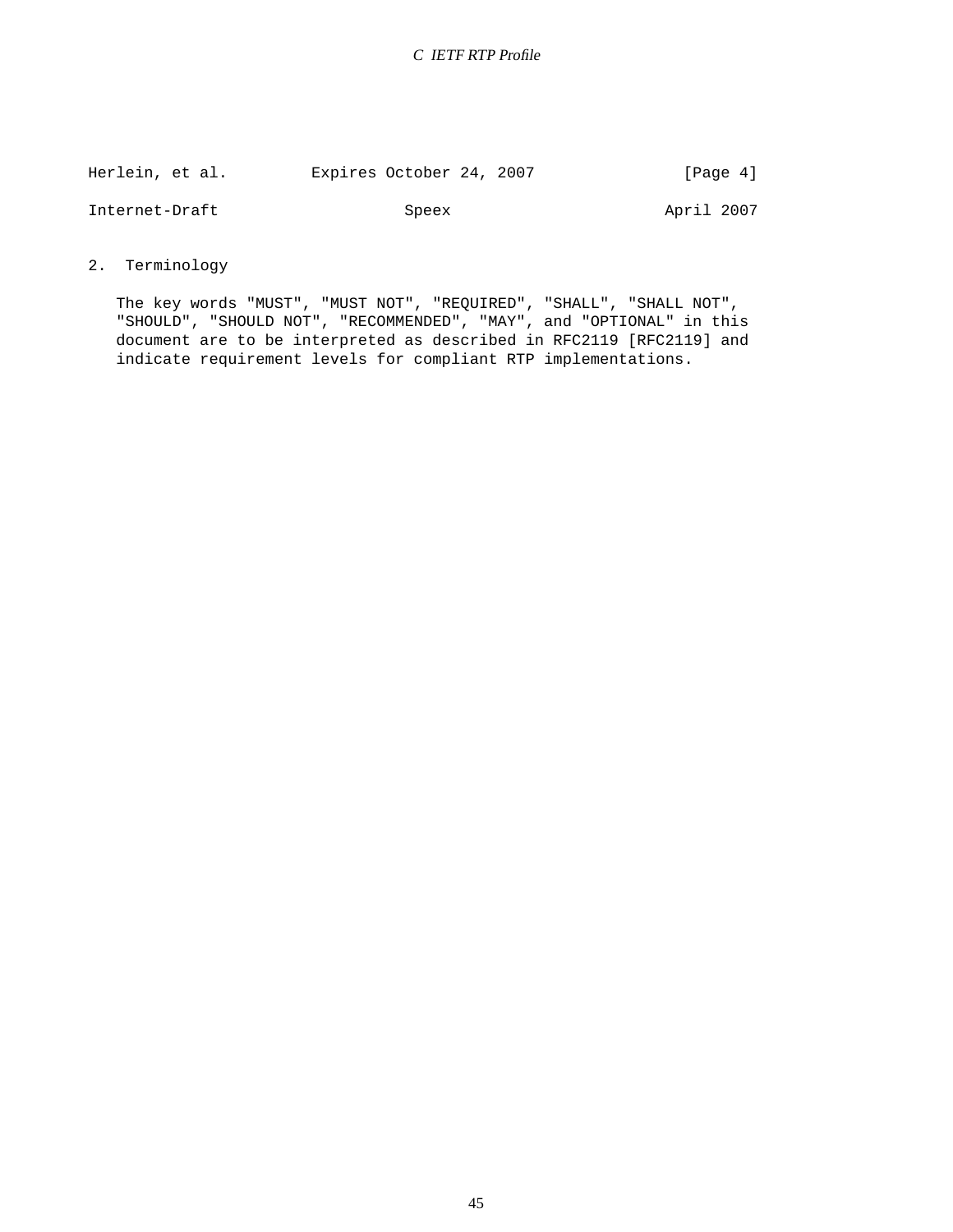| Herlein, et al. | Expires October 24, 2007 | [Page 5] |
|-----------------|--------------------------|----------|
|-----------------|--------------------------|----------|

Internet-Draft Speex Speex April 2007

3. RTP usage for Speex

3.1. RTP Speex Header Fields

The RTP header is defined in the RTP specification [RFC3550]. This section defines how fields in the RTP header are used.

Payload Type (PT): The assignment of an RTP payload type for this packet format is outside the scope of this document; it is specified by the RTP profile under which this payload format is used, or signaled dynamically out-of-band (e.g., using SDP).

Marker (M) bit: The M bit is set to one to indicate that the RTP packet payload contains at least one complete frame

Extension (X) bit: Defined by the RTP profile used.

Timestamp: A 32-bit word that corresponds to the sampling instant for the first frame in the RTP packet.

3.2. RTP payload format for Speex

The RTP payload for Speex has the format shown in Figure 1. No additional header fields specific to this payload format are required. For RTP based transportation of Speex encoded audio the standard RTP header [RFC3550] is followed by one or more payload data blocks. An optional padding terminator may also be used.

0  $1$   $2$   $3$ 0 1 2 3 4 5 6 7 8 9 0 1 2 3 4 5 6 7 8 9 0 1 2 3 4 5 6 7 8 9 0 1 +-+-+-+-+-+-+-+-+-+-+-+-+-+-+-+-+-+-+-+-+-+-+-+-+-+-+-+-+-+-+-+-+ | RTP Header | +=+=+=+=+=+=+=+=+=+=+=+=+=+=+=+=+=+=+=+=+=+=+=+=+=+=+=+=+=+=+=+=+ one or more frames of Speex .... +-+-+-+-+-+-+-+-+-+-+-+-+-+-+-+-+-+-+-+-+-+-+-+-+-+-+-+-+-+-+-+-+ one or more frames of Speex .... | padding | +-+-+-+-+-+-+-+-+-+-+-+-+-+-+-+-+-+-+-+-+-+-+-+-+-+-+-+-+-+-+-+-+

Figure 1: RTP payload for Speex

#### 3.3. Speex payload

For the purposes of packetizing the bit stream in RTP, it is only necessary to consider the sequence of bits as output by the Speex encoder [speexenc], and present the same sequence to the decoder. The payload format described here maintains this sequence.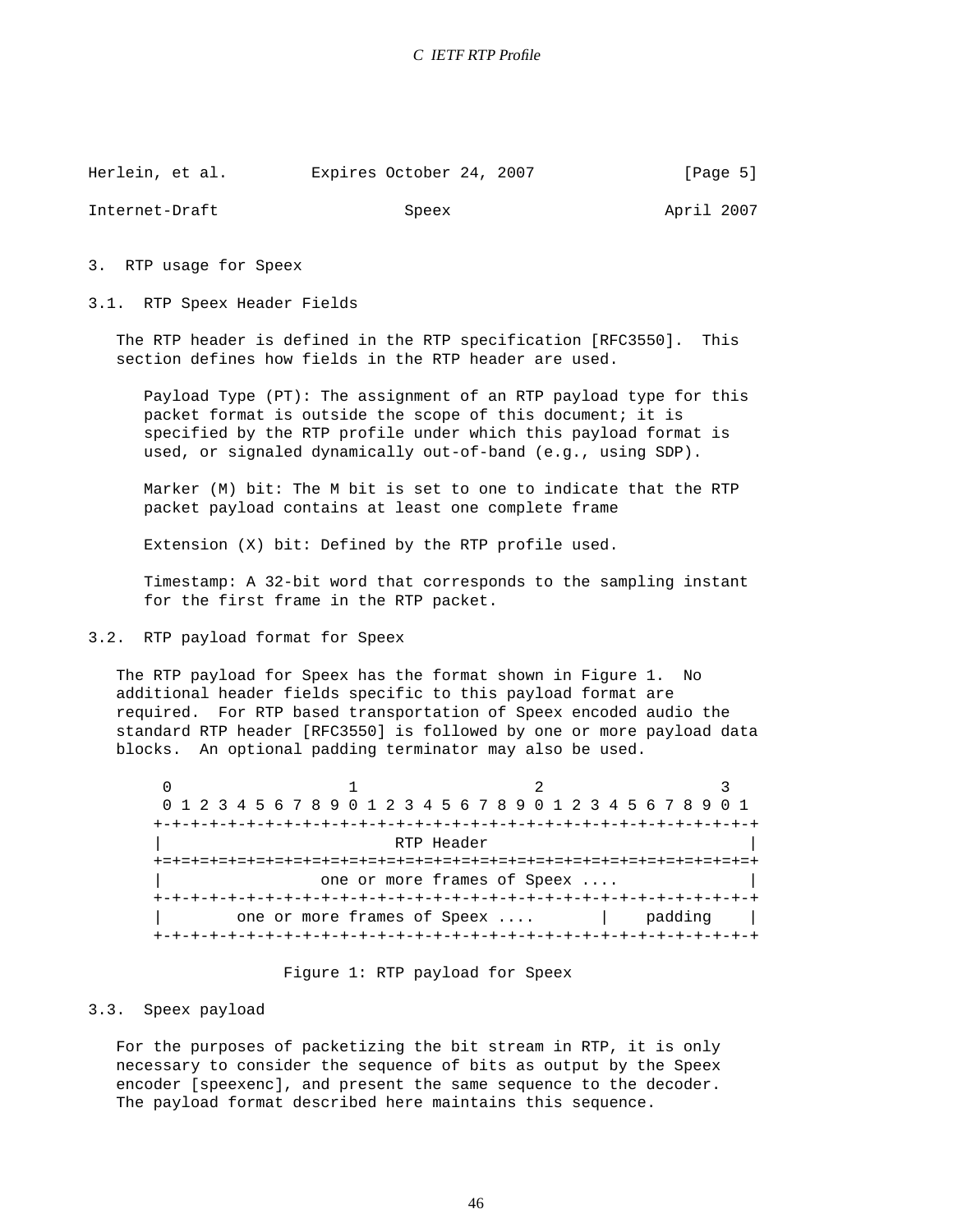#### <sup>C</sup> IETF RTP Profile

A typical Speex frame, encoded at the maximum bitrate, is approx. 110

| Herlein, et al. | Expires October 24, 2007 | [Page 6]   |
|-----------------|--------------------------|------------|
| Internet-Draft  | Speex                    | April 2007 |

octets and the total number of Speex frames SHOULD be kept less than the path MTU to prevent fragmentation. Speex frames MUST NOT be fragmented across multiple RTP packets,

An RTP packet MAY contain Speex frames of the same bit rate or of varying bit rates, since the bit-rate for a frame is conveyed in band with the signal.

The encoding and decoding algorithm can change the bit rate at any 20 msec frame boundary, with the bit rate change notification provided in-band with the bit stream. Each frame contains both "mode" (narrowband, wideband or ultra-wideband) and "sub-mode" (bit-rate) information in the bit stream. No out-of-band notification is required for the decoder to process changes in the bit rate sent by the encoder.

Sampling rate values of 8000, 16000 or 32000 Hz MUST be used. Any other sampling rates MUST NOT be used.

The RTP payload MUST be padded to provide an integer number of octets as the payload length. These padding bits are LSB aligned in network octet order and consist of a 0 followed by all ones (until the end of the octet). This padding is only required for the last frame in the packet, and only to ensure the packet contents ends on an octet boundary.

3.4. Example Speex packet

In the example below we have a single Speex frame with 5 bits of padding to ensure the packet size falls on an octet boundary.

| 0 1 2 3 4 5 6 7 8 9 0 1 2 3 4 5 6 7 8 9 0 1 2 3 4 5 6 7 8 9 0 1 |            |       |
|-----------------------------------------------------------------|------------|-------|
|                                                                 |            |       |
| RTP Header                                                      |            |       |
|                                                                 |            |       |
|                                                                 | speex data |       |
|                                                                 |            |       |
|                                                                 | speex data | 01111 |
|                                                                 |            |       |

#### 3.5. Multiple Speex frames in a RTP packet

Below is an example of two Speex frames contained within one RTP packet. The Speex frame length in this example fall on an octet boundary so there is no padding.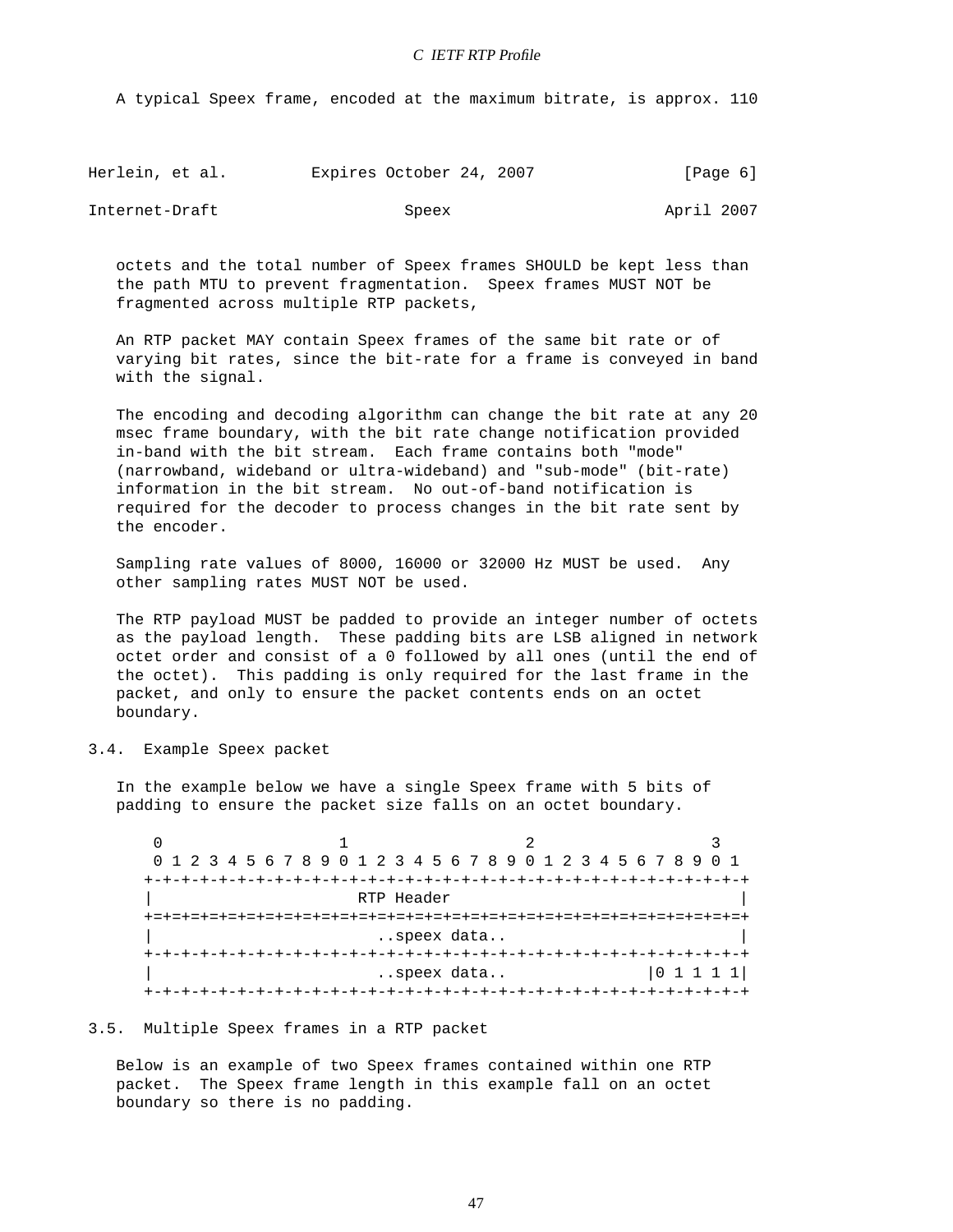#### <sup>C</sup> IETF RTP Profile

Speex codecs [speexenc] are able to detect the bitrate from the

| Herlein, et al. | Expires October 24, 2007 | [Page 7]   |
|-----------------|--------------------------|------------|
| Internet-Draft  | Speex                    | April 2007 |

payload and are responsible for detecting the 20 msec boundaries between each frame.

| 0 1 2 3 4 5 6 7 8 9 0 1 2 3 4 5 6 7 8 9 0 1 2 3 4 5 6 7 8 9 0 1 |                       |                  |  |
|-----------------------------------------------------------------|-----------------------|------------------|--|
|                                                                 |                       |                  |  |
|                                                                 | RTP Header            |                  |  |
|                                                                 |                       |                  |  |
|                                                                 | speex frame 1         |                  |  |
|                                                                 |                       |                  |  |
| speex frame 1                                                   |                       | 1. Speex frame 2 |  |
|                                                                 |                       |                  |  |
|                                                                 | speex frame 2         |                  |  |
|                                                                 | -+-+-+-+-+-+-+-+-+-+- |                  |  |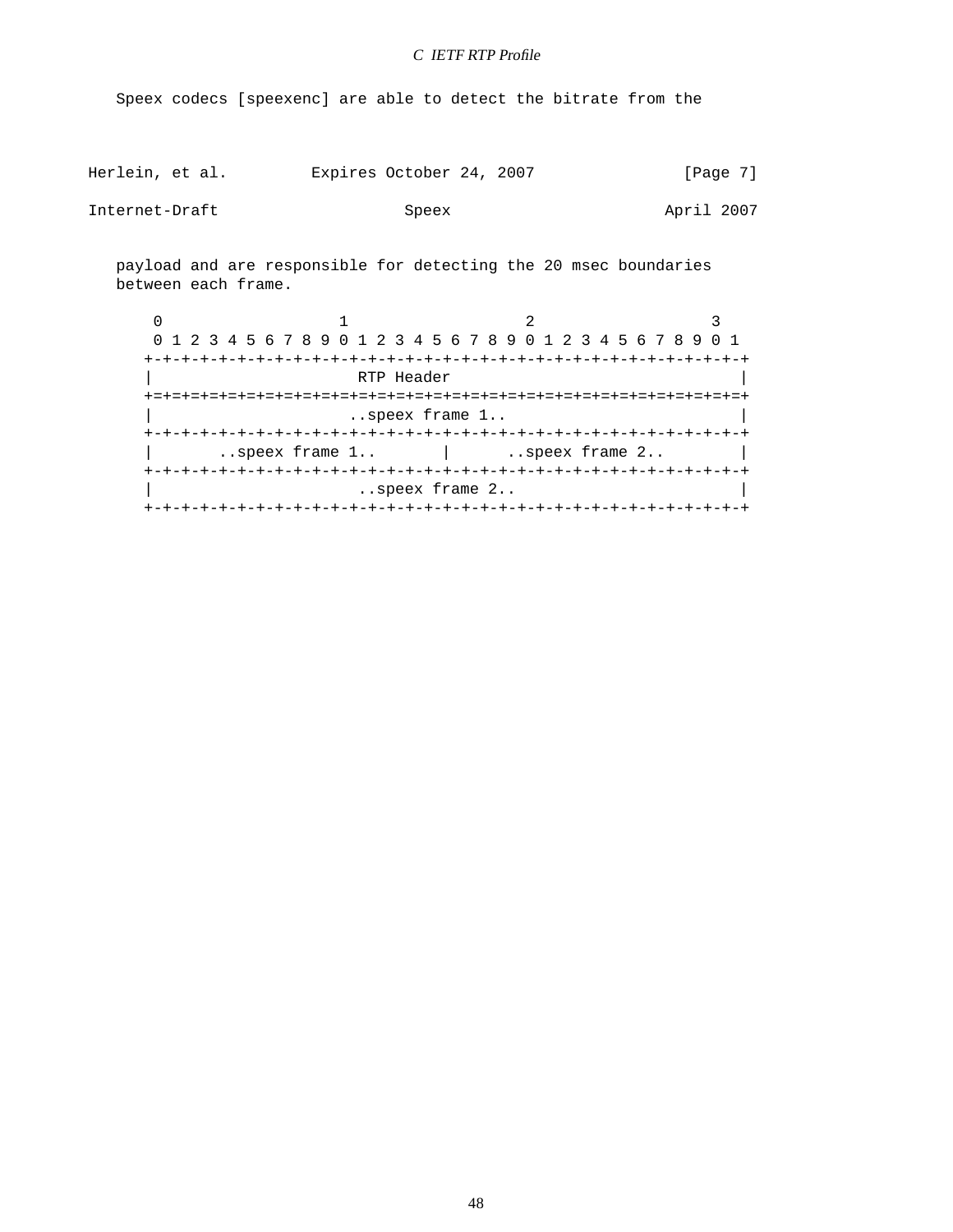| Internet-Draft                              | Speex | April 2007 |  |
|---------------------------------------------|-------|------------|--|
| IANA Considerations<br>4 <sup>1</sup>       |       |            |  |
| This document defines the Speex media type. |       |            |  |

Herlein, et al. Expires October 24, 2007 [Page 8]

4.1. Media Type Registration

This section describes the media types and names associated with this payload format. The section registers the media types, as per RFC4288 [RFC4288]

4.1.1. Registration of media type audio/speex

Media type name: audio

Media subtype name: speex

Required parameters:

None

Optional parameters:

ptime: see RFC 4566. SHOULD be a multiple of 20 msec.

maxptime: see RFC 4566. SHOULD be a multiple of 20 msec.

Encoding considerations:

This media type is framed and binary, see section 4.8 in [RFC4288].

Security considerations: See Section 6

Interoperability considerations:

None.

Published specification: RFC XXXX [This RFC].

Applications which use this media type:

Audio streaming and conferencing applications.

Additional information: none

Person and email address to contact for further information :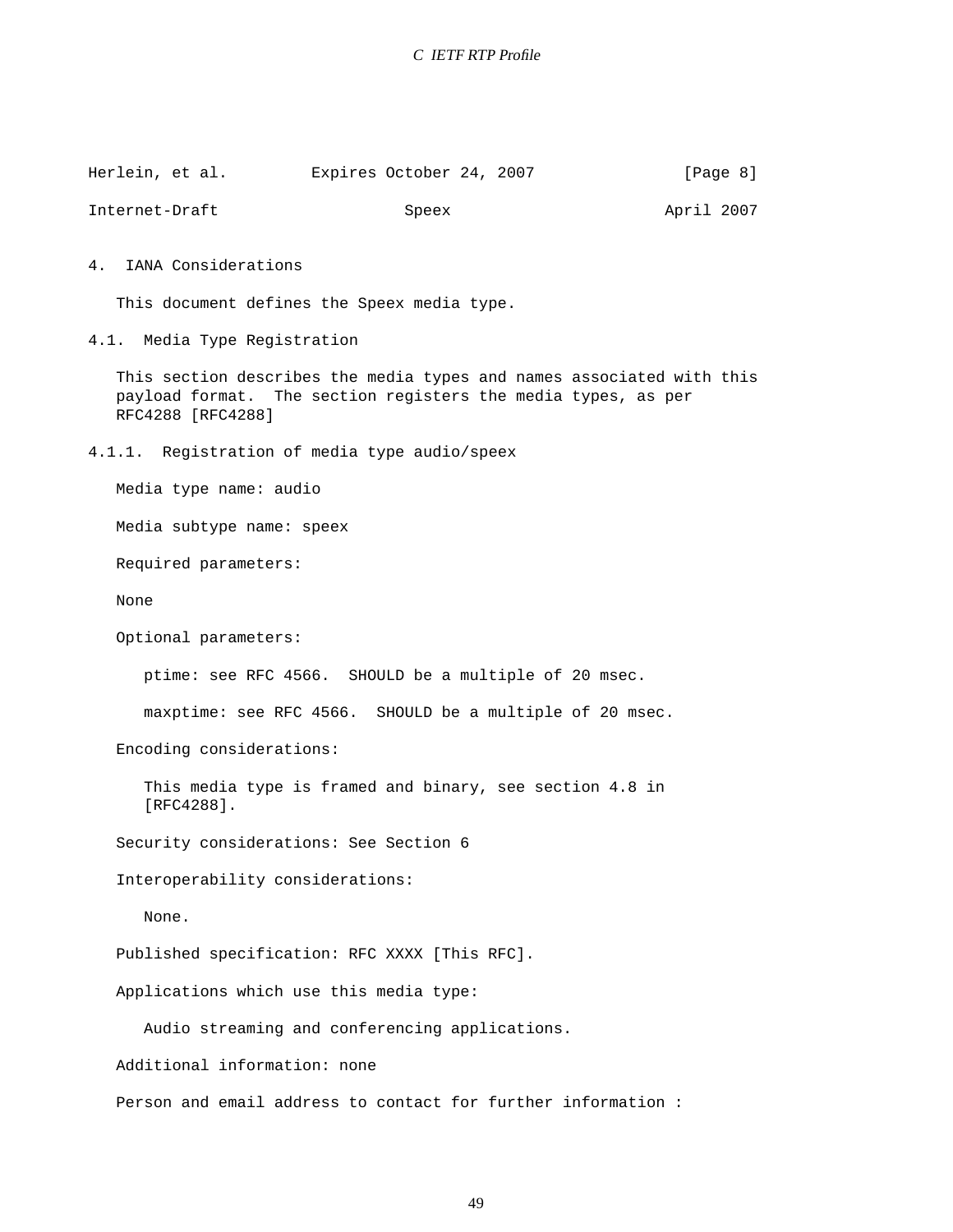Herlein, et al. Expires October 24, 2007 [Page 9]

Internet-Draft Speex Speex April 2007

Alfred E. Heggestad: aeh@db.org

Intended usage: COMMON

Restrictions on usage:

This media type depends on RTP framing, and hence is only defined for transfer via RTP [RFC3550]. Transport within other framing protocols is not defined at this time.

Author: Alfred E. Heggestad

Change controller:

IETF Audio/Video Transport working group delegated from the IESG.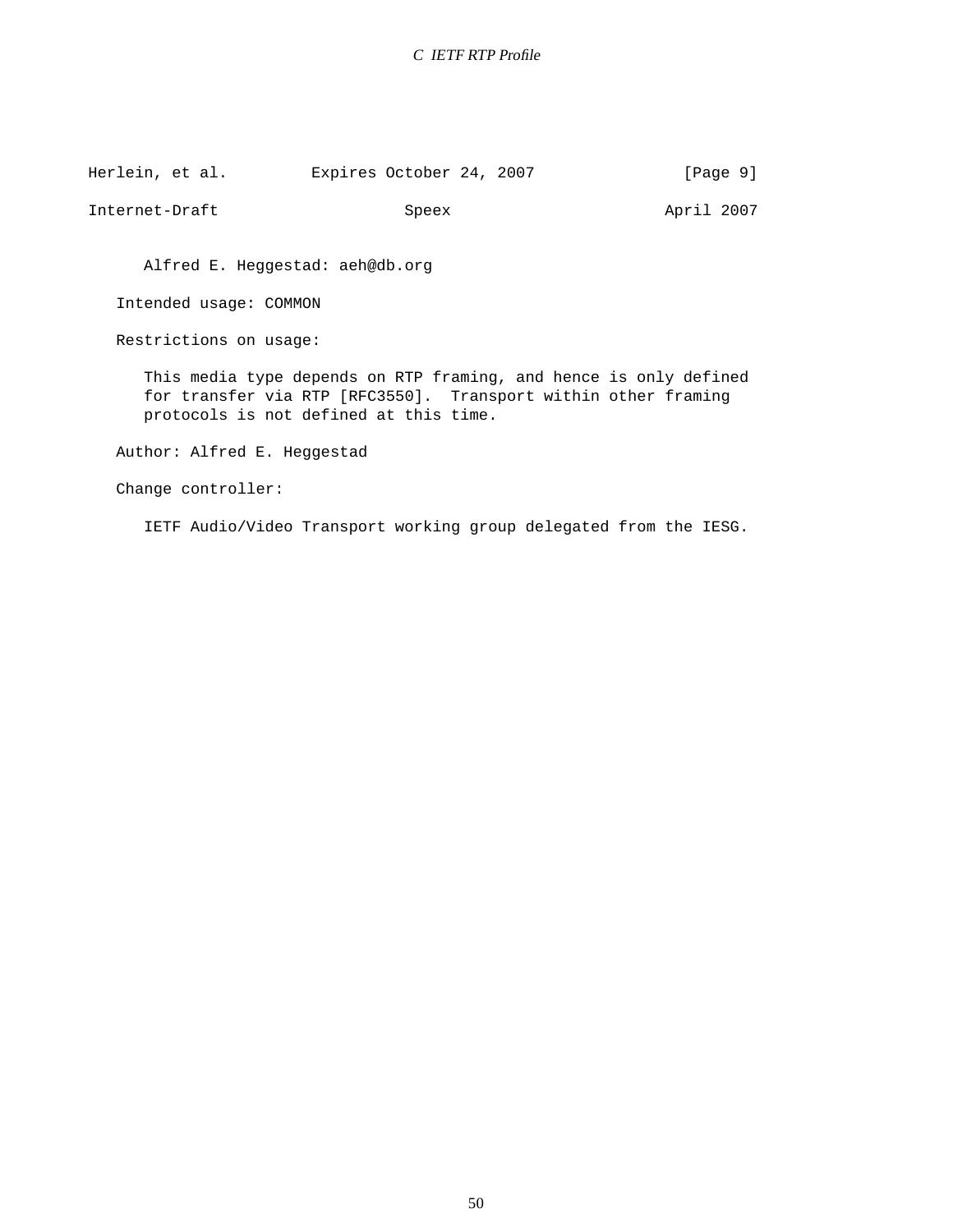| Herlein, et al. | Expires October 24, 2007 |  | [Page 10] |  |
|-----------------|--------------------------|--|-----------|--|
|                 |                          |  |           |  |

Internet-Draft Speex Speex April 2007

5. SDP usage of Speex

When conveying information by SDP [RFC4566], the encoding name MUST be set to "speex". An example of the media representation in SDP for offering a single channel of Speex at 8000 samples per second might be:

> m=audio 8088 RTP/AVP 97 a=rtpmap:97 speex/8000

Note that the RTP payload type code of 97 is defined in this media definition to be 'mapped' to the speex codec at an 8kHz sampling frequency using the 'a=rtpmap' line. Any number from 96 to 127 could have been chosen (the allowed range for dynamic types).

The value of the sampling frequency is typically 8000 for narrow band operation, 16000 for wide band operation, and 32000 for ultra-wide band operation.

If for some reason the offerer has bandwidth limitations, the client may use the "b=" header, as explained in SDP [RFC4566]. The following example illustrates the case where the offerer cannot receive more than 10 kbit/s.

> m=audio 8088 RTP/AVP 97  $b = AS:10$ a=rtmap:97 speex/8000

In this case, if the remote part agrees, it should configure its Speex encoder so that it does not use modes that produce more than 10 kbit/s. Note that the "b=" constraint also applies on all payload types that may be proposed in the media line ("m=").

An other way to make recommendations to the remote Speex encoder is to use its specific parameters via the a=fmtp: directive. The following parameters are defined for use in this way:

ptime: duration of each packet in milliseconds.

sr: actual sample rate in Hz.

ebw: encoding bandwidth - either 'narrow' or 'wide' or 'ultra' (corresponds to nominal 8000, 16000, and 32000 Hz sampling rates).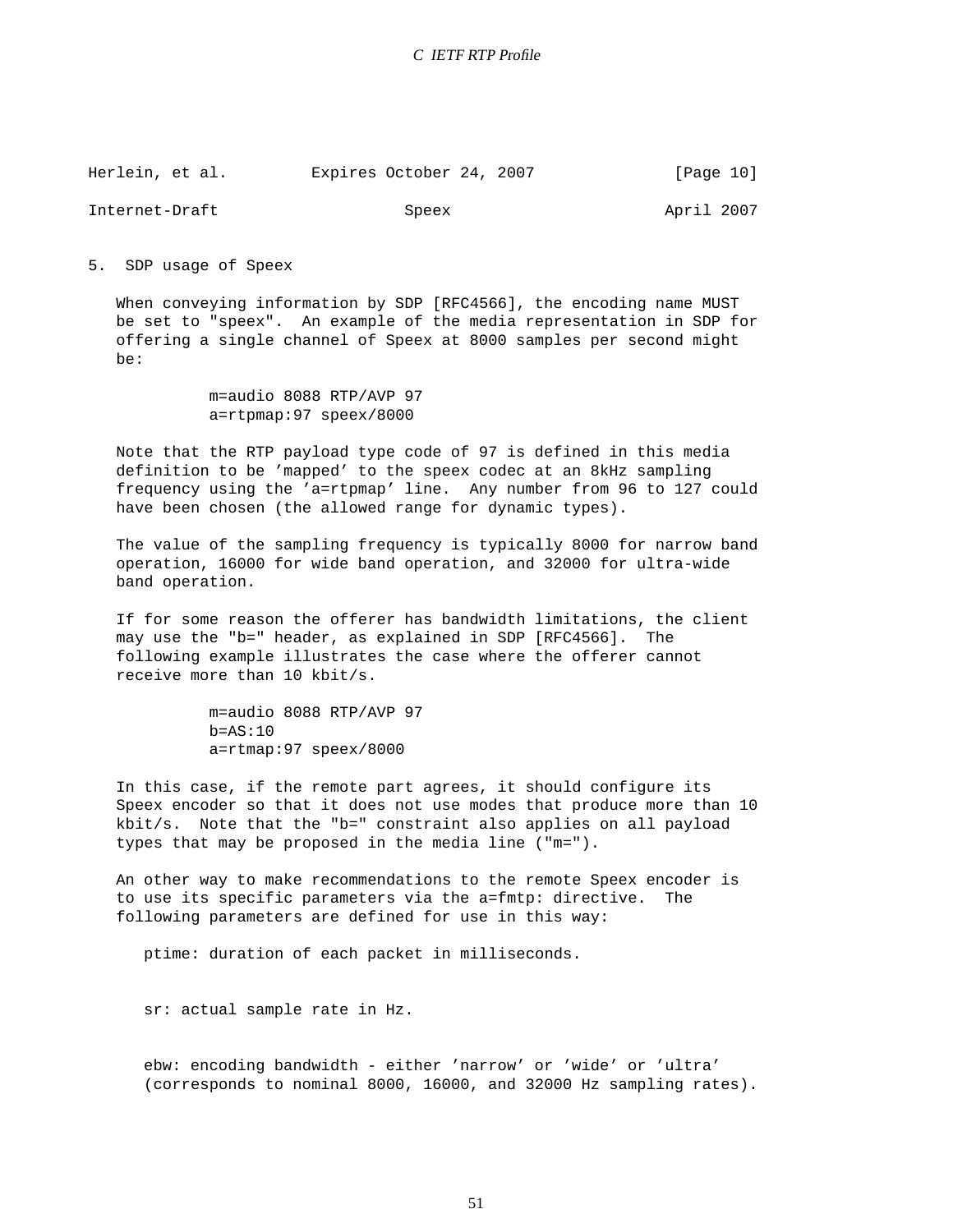<sup>C</sup> IETF RTP Profile

| Herlein, et al. | Expires October 24, 2007 |  | [Page 11] |  |
|-----------------|--------------------------|--|-----------|--|
|                 |                          |  |           |  |

Internet-Draft Speex Speex April 2007

vbr: variable bit rate - either 'on' 'off' or 'vad' (defaults to off). If on, variable bit rate is enabled. If off, disabled. If set to 'vad' then constant bit rate is used but silence will be encoded with special short frames to indicate a lack of voice for that period.

cng: comfort noise generation - either 'on' or 'off'. If off then silence frames will be silent; if 'on' then those frames will be filled with comfort noise.

mode: Speex encoding mode. Can be  $\{1, 2, 3, 4, 5, 6, \text{any}\}$  defaults to 3 in narrowband, 6 in wide and ultra-wide.

Examples:

m=audio 8008 RTP/AVP 97 a=rtpmap:97 speex/8000 a=fmtp:97 mode=4

This examples illustrate an offerer that wishes to receive a Speex stream at 8000Hz, but only using speex mode 4.

Several Speex specific parameters can be given in a single a=fmtp line provided that they are separated by a semi-colon:

a=fmtp:97 mode=any;mode=1

The offerer may indicate that it wishes to send variable bit rate frames with comfort noise:

```
m=audio 8088 RTP/AVP 97
a=rtmap:97 speex/8000
a=fmtp:97 vbr=on;cng=on
```
The "ptime" attribute is used to denote the packetization interval (ie, how many milliseconds of audio is encoded in a single RTP packet). Since Speex uses 20 msec frames, ptime values of multiples of 20 denote multiple Speex frames per packet. Values of ptime which are not multiples of 20 MUST be ignored and clients MUST use the default value of 20 instead.

Implementations SHOULD support ptime of 20 msec (i.e. one frame per packet)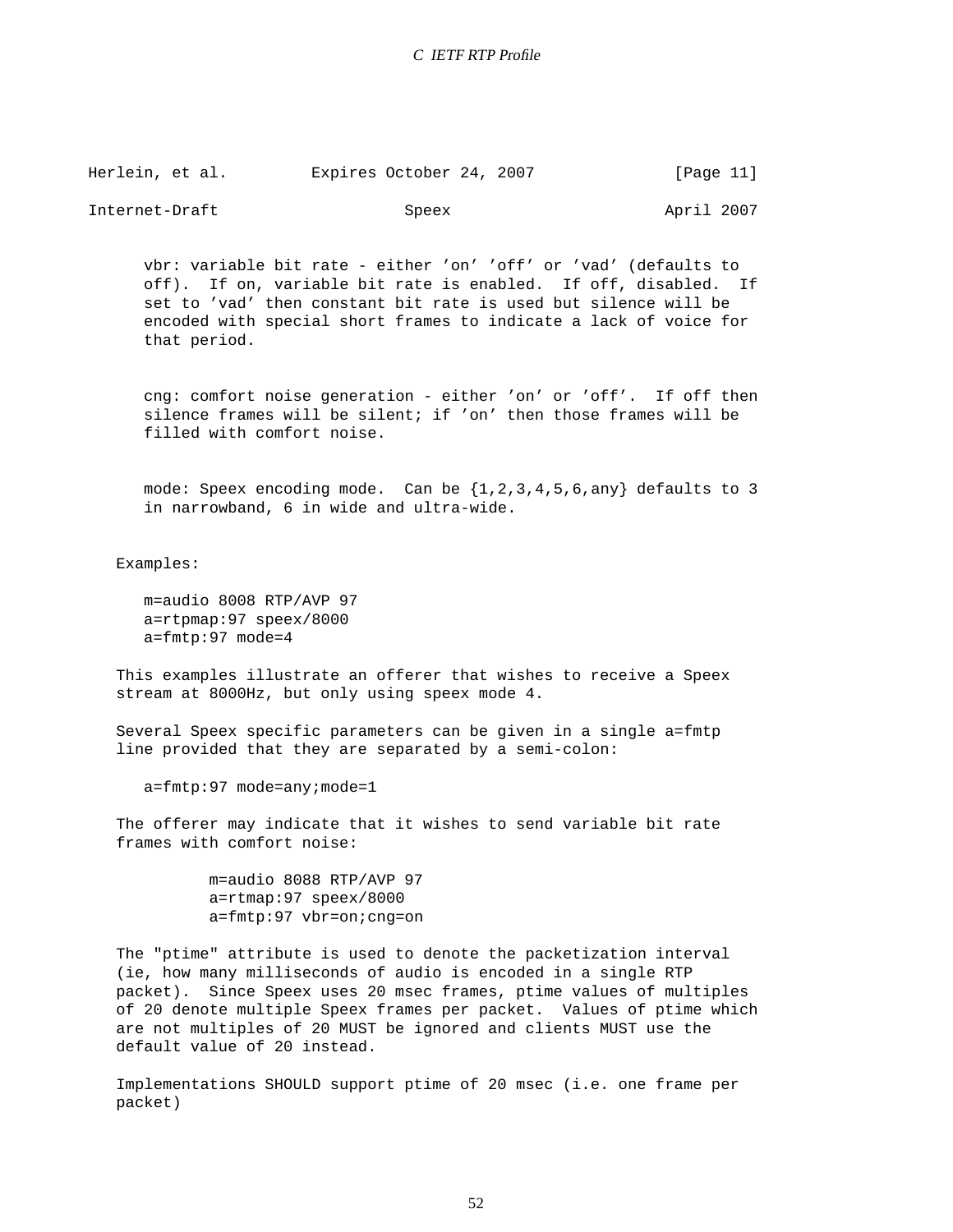#### <sup>C</sup> IETF RTP Profile

In the example below the ptime value is set to 40, indicating that

| Herlein, et al. | Expires October 24, 2007 | [Page 12]  |
|-----------------|--------------------------|------------|
| Internet-Draft  | Speex                    | April 2007 |

there are 2 frames in each packet.

m=audio 8008 RTP/AVP 97 a=rtpmap:97 speex/8000 a=ptime:40

Note that the ptime parameter applies to all payloads listed in the media line and is not used as part of an a=fmtp directive.

Values of ptime not multiple of 20 msec are meaningless, so the receiver of such ptime values MUST ignore them. If during the life of an RTP session the ptime value changes, when there are multiple Speex frames for example, the SDP value must also reflect the new value.

Care must be taken when setting the value of ptime so that the RTP packet size does not exceed the path MTU.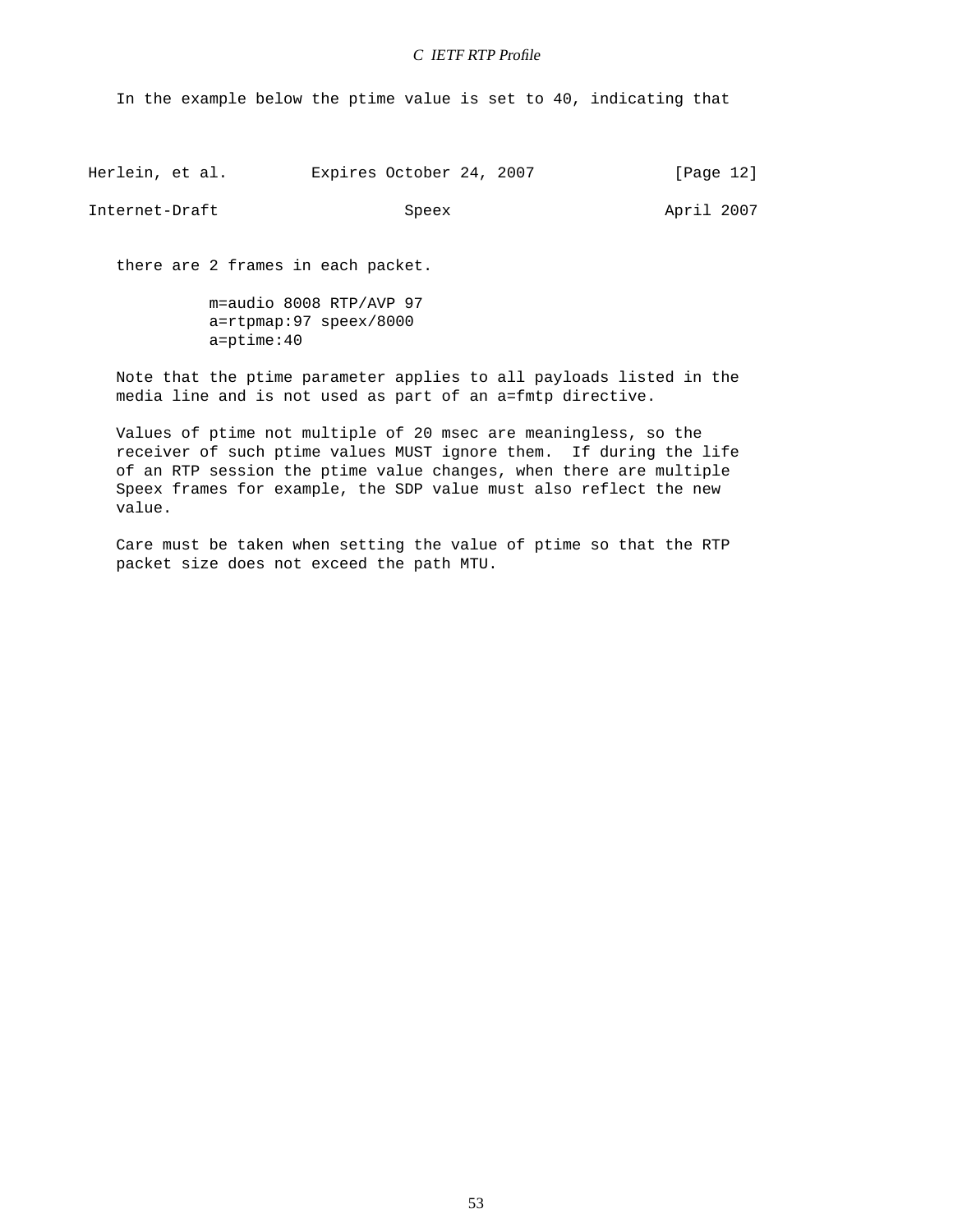| Herlein, et al. | Expires October 24, 2007 | [Page 13]  |
|-----------------|--------------------------|------------|
| Internet-Draft  | Speex                    | April 2007 |

#### 6. Security Considerations

RTP packets using the payload format defined in this specification are subject to the security considerations discussed in the RTP specification [RFC3550], and any appropriate RTP profile. This implies that confidentiality of the media streams is achieved by encryption. Because the data compression used with this payload format is applied end-to-end, encryption may be performed after compression so there is no conflict between the two operations.

A potential denial-of-service threat exists for data encodings using compression techniques that have non-uniform receiver-end computational load. The attacker can inject pathological datagrams into the stream which are complex to decode and cause the receiver to be overloaded. However, this encoding does not exhibit any significant non-uniformity.

As with any IP-based protocol, in some circumstances a receiver may be overloaded simply by the receipt of too many packets, either desired or undesired. Network-layer authentication may be used to discard packets from undesired sources, but the processing cost of the authentication itself may be too high.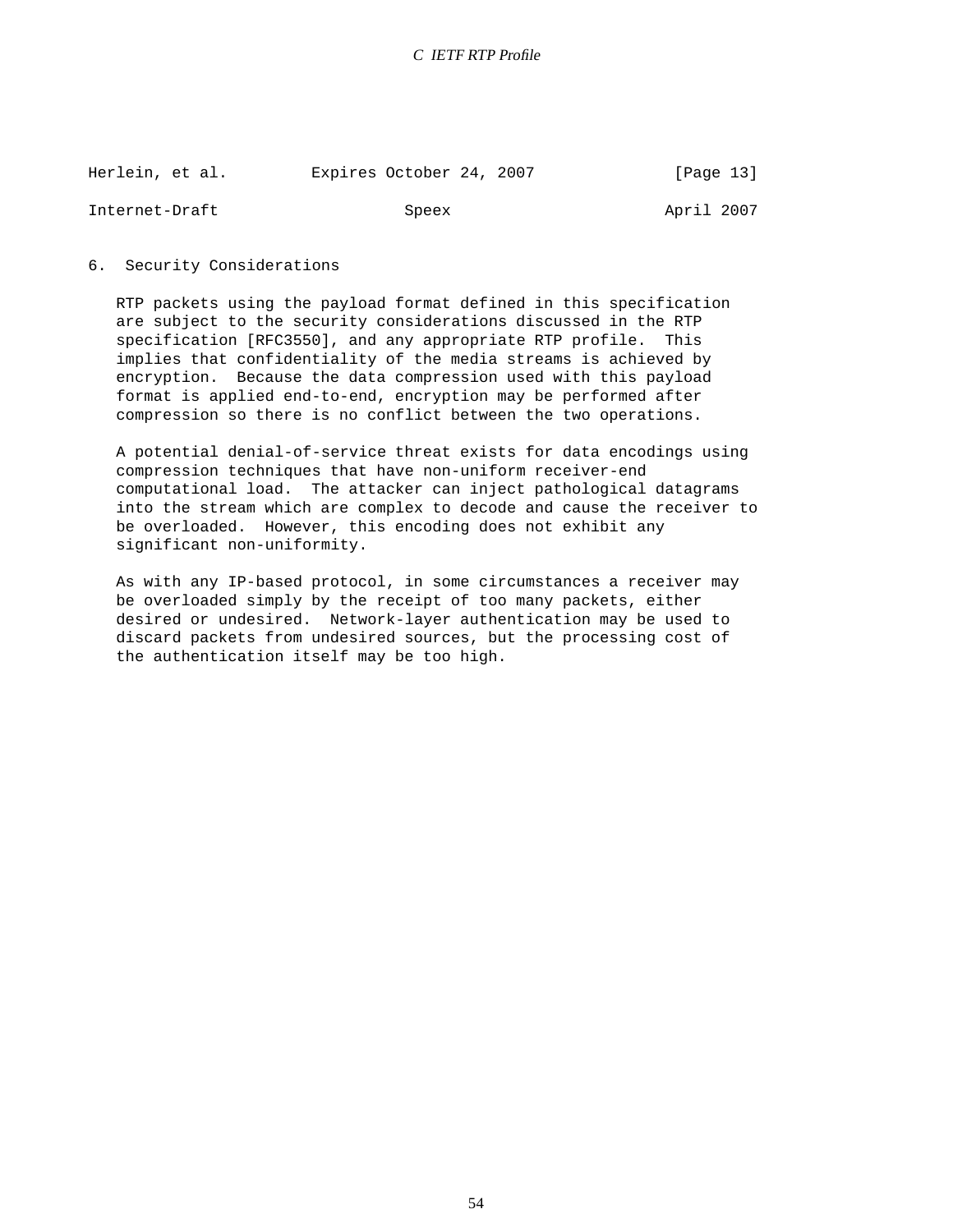<sup>C</sup> IETF RTP Profile

| Herlein, et al. | Expires October 24, 2007 | [Page $14$ ] |
|-----------------|--------------------------|--------------|
| Internet-Draft  | Speex                    | April 2007   |

7. Acknowledgements

The authors would like to thank Equivalence Pty Ltd of Australia for their assistance in attempting to standardize the use of Speex in H.323 applications, and for implementing Speex in their open source OpenH323 stack. The authors would also like to thank Brian C. Wiles <brian@streamcomm.com> of StreamComm for his assistance in developing the proposed standard for Speex use in H.323 applications.

The authors would also like to thank the following members of the Speex and AVT communities for their input: Ross Finlayson, Federico Montesino Pouzols, Henning Schulzrinne, Magnus Westerlund.

Thanks to former authors of this document; Simon Morlat, Roger Hardiman, Phil Kerr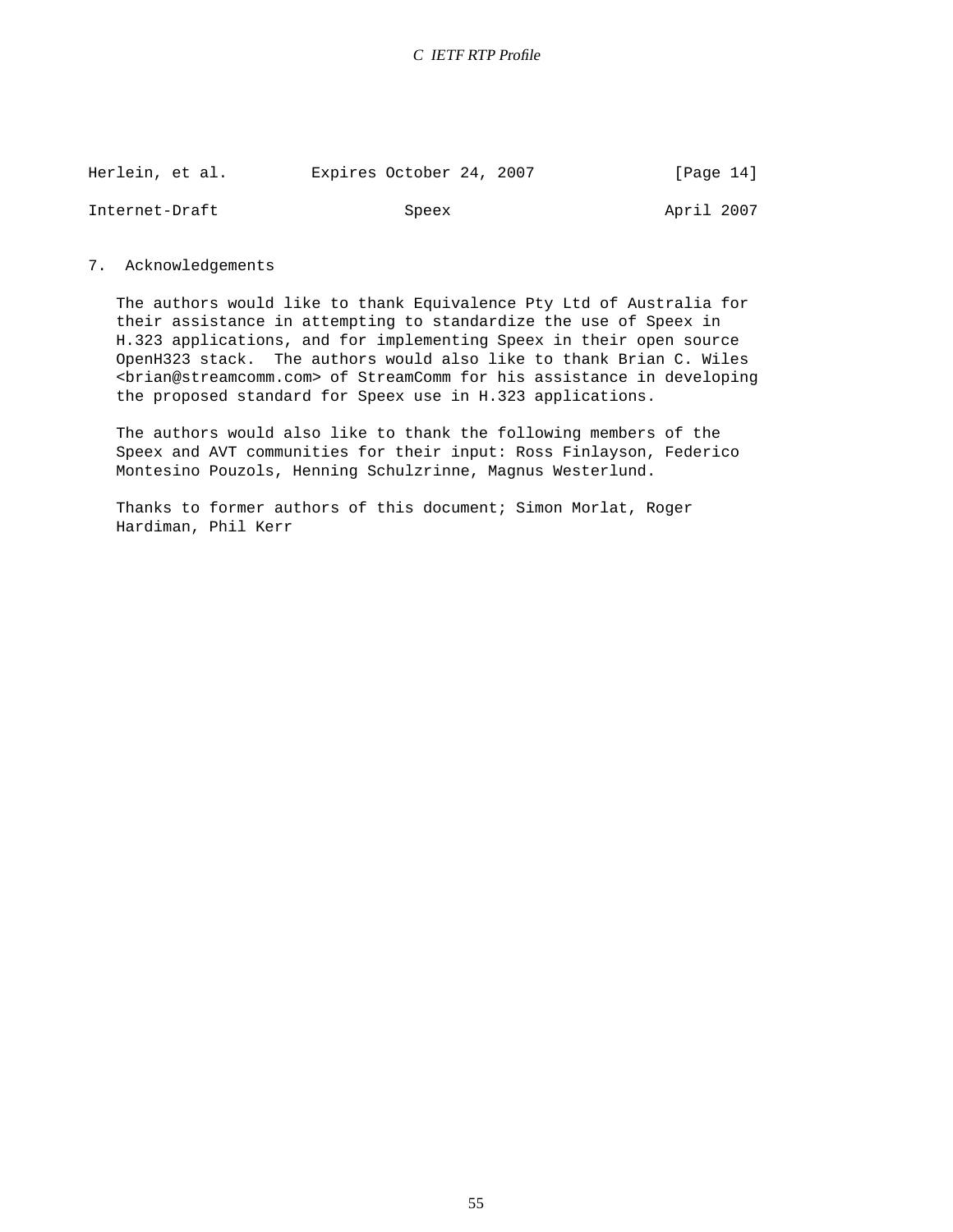| Herlein, et al. |  | Expires October 24, 2007 |  | [Page 15] |  |
|-----------------|--|--------------------------|--|-----------|--|
|                 |  |                          |  |           |  |

| Internet-Draft | Speex | April 2007 |  |
|----------------|-------|------------|--|
|----------------|-------|------------|--|

8. References

8.1. Normative References

- [RFC2119] Bradner, S., "Key words for use in RFCs to Indicate Requirement Levels", BCP 14, RFC 2119, March 1997.
- [RFC3550] Schulzrinne, H., Casner, S., Frederick, R., and V. Jacobson, "RTP: A Transport Protocol for Real-Time Applications", STD 64, RFC 3550, July 2003.
- [RFC4566] Handley, M., Jacobson, V., and C. Perkins, "SDP: Session Description Protocol", RFC 4566, July 2006.
- 8.2. Informative References
	- [CELP] "CELP, U.S. Federal Standard 1016.", National Technical Information Service (NTIS) website http://www.ntis.gov/.
	- [RFC4288] Freed, N. and J. Klensin, "Media Type Specifications and Registration Procedures", BCP 13, RFC 4288, December 2005.

[speexenc]

Valin, J., "Speexenc/speexdec, reference command-line encoder/decoder", Speex website http://www.speex.org/.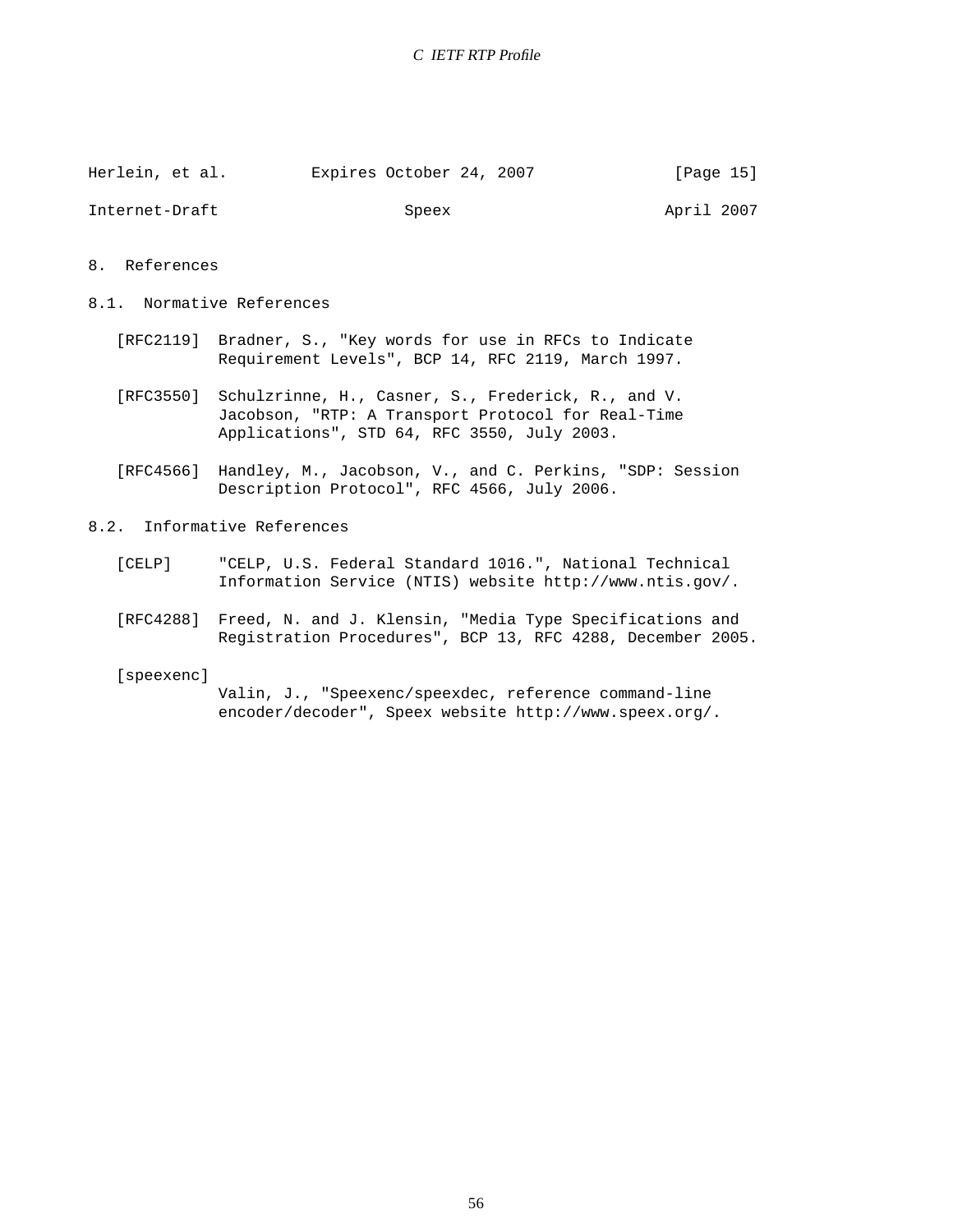Herlein, et al. Expires October 24, 2007 [Page 16] Internet-Draft Speex Speex April 2007 Authors' Addresses Greg Herlein 2034 Filbert Street San Francisco, California 94123 United States Email: gherlein@herlein.com Jean-Marc Valin University of Sherbrooke Department of Electrical and Computer Engineering University of Sherbrooke 2500 blvd Universite Sherbrooke, Quebec J1K 2R1 Canada Email: jean-marc.valin@usherbrooke.ca Alfred E. Heggestad Biskop J. Nilssonsgt. 20a Oslo 0659 Norway Email: aeh@db.org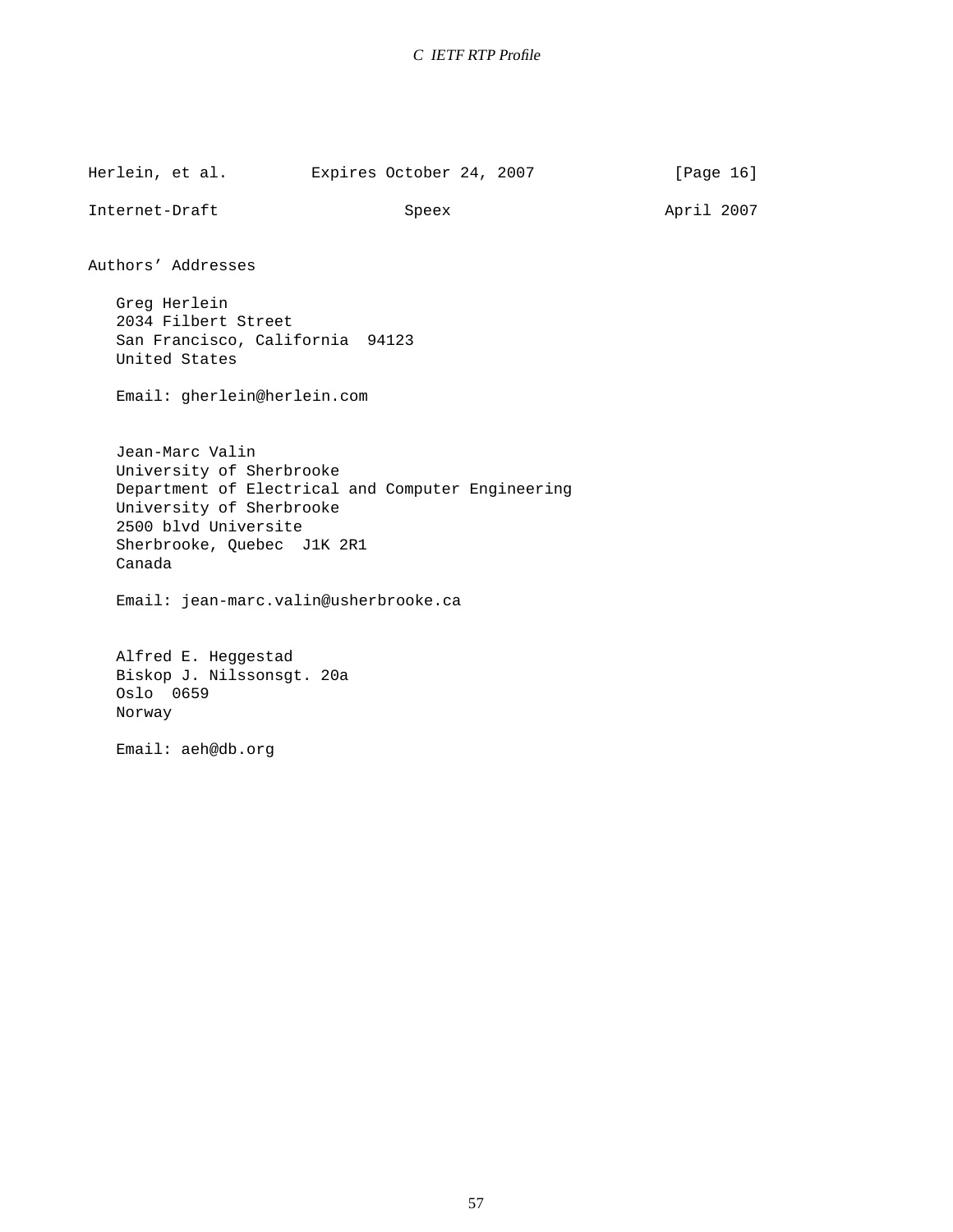| Herlein, et al. |  | Expires October 24, 2007 |  | [Page 17] |  |
|-----------------|--|--------------------------|--|-----------|--|
|                 |  |                          |  |           |  |

Internet-Draft Speex Speex April 2007

Full Copyright Statement

Copyright (C) The Internet Society (2007).

This document is subject to the rights, licenses and restrictions contained in BCP 78, and except as set forth therein, the authors retain all their rights.

This document and the information contained herein are provided on an "AS IS" basis and THE CONTRIBUTOR, THE ORGANIZATION HE/SHE REPRESENTS OR IS SPONSORED BY (IF ANY), THE INTERNET SOCIETY AND THE INTERNET ENGINEERING TASK FORCE DISCLAIM ALL WARRANTIES, EXPRESS OR IMPLIED, INCLUDING BUT NOT LIMITED TO ANY WARRANTY THAT THE USE OF THE INFORMATION HEREIN WILL NOT INFRINGE ANY RIGHTS OR ANY IMPLIED WARRANTIES OF MERCHANTABILITY OR FITNESS FOR A PARTICULAR PURPOSE.

#### Intellectual Property

The IETF takes no position regarding the validity or scope of any Intellectual Property Rights or other rights that might be claimed to pertain to the implementation or use of the technology described in this document or the extent to which any license under such rights might or might not be available; nor does it represent that it has made any independent effort to identify any such rights. Information on the procedures with respect to rights in RFC documents can be found in BCP 78 and BCP 79.

Copies of IPR disclosures made to the IETF Secretariat and any assurances of licenses to be made available, or the result of an attempt made to obtain a general license or permission for the use of such proprietary rights by implementers or users of this specification can be obtained from the IETF on-line IPR repository at http://www.ietf.org/ipr.

The IETF invites any interested party to bring to its attention any copyrights, patents or patent applications, or other proprietary rights that may cover technology that may be required to implement this standard. Please address the information to the IETF at ietf-ipr@ietf.org.

#### Acknowledgment

Funding for the RFC Editor function is provided by the IETF Administrative Support Activity (IASA).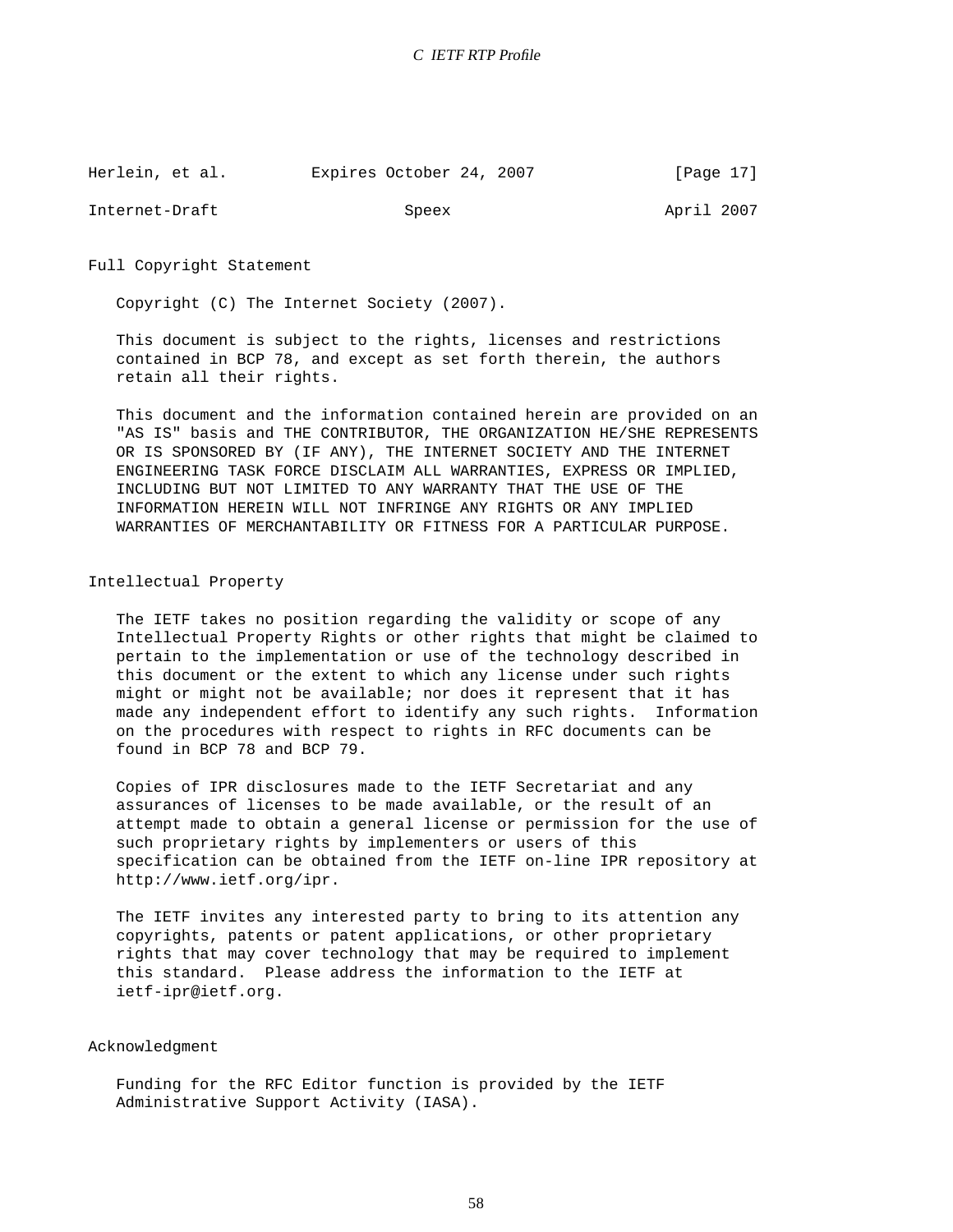Herlein, et al. Expires October 24, 2007 [Page 18]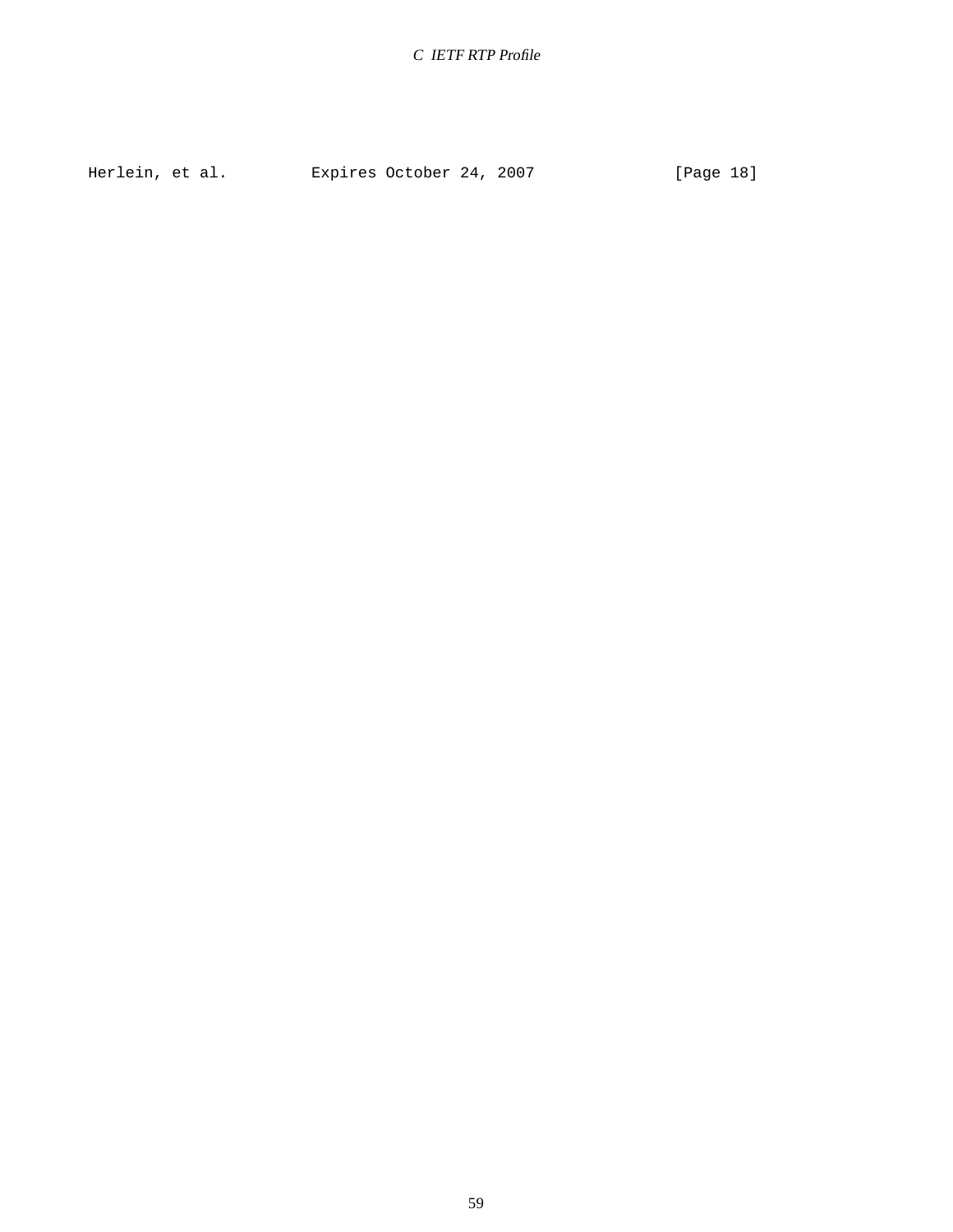# **D Speex License**

Copyright 2002-2007 Xiph.org Foundation Copyright 2002-2007 Jean-Marc Valin Copyright 2005-2007 Analog Devices Inc. Copyright 2005-2007 Commonwealth Scientific and Industrial Research Organisation (CSIRO) Copyright 1993, 2002, 2006 David Rowe Copyright 2003 EpicGames Copyright 1992-1994 Jutta Degener, Carsten Bormann

Redistribution and use in source and binary forms, with or without modification, are permitted provided that the following conditions are met:

- Redistributions of source code must retain the above copyright notice, this list of conditions and the following disclaimer.

- Redistributions in binary form must reproduce the above copyright notice, this list of conditions and the following disclaimer in the documentation and/or other materials provided with the distribution.

- Neither the name of the Xiph.org Foundation nor the names of its contributors may be used to endorse or promote products derived from this software without specific prior written permission.

THIS SOFTWARE IS PROVIDED BY THE COPYRIGHT HOLDERS AND CONTRIBUTORS ''AS IS'' AND ANY EXPRESS OR IMPLIED WARRANTIES, INCLUDING, BUT NOT LIMITED TO, THE IMPLIED WARRANTIES OF MERCHANTABILITY AND FITNESS FOR A PARTICULAR PURPOSE ARE DISCLAIMED. IN NO EVENT SHALL THE FOUNDATION OR CONTRIBUTORS BE LIABLE FOR ANY DIRECT, INDIRECT, INCIDENTAL, SPECIAL, EXEMPLARY, OR CONSEQUENTIAL DAMAGES (INCLUDING, BUT NOT LIMITED TO, PROCUREMENT OF SUBSTITUTE GOODS OR SERVICES; LOSS OF USE, DATA, OR PROFITS; OR BUSINESS INTERRUPTION) HOWEVER CAUSED AND ON ANY THEORY OF LIABILITY, WHETHER IN CONTRACT, STRICT LIABILITY, OR TORT (INCLUDING NEGLIGENCE OR OTHERWISE) ARISING IN ANY WAY OUT OF THE USE OF THIS SOFTWARE, EVEN IF ADVISED OF THE POSSIBILITY OF SUCH DAMAGE.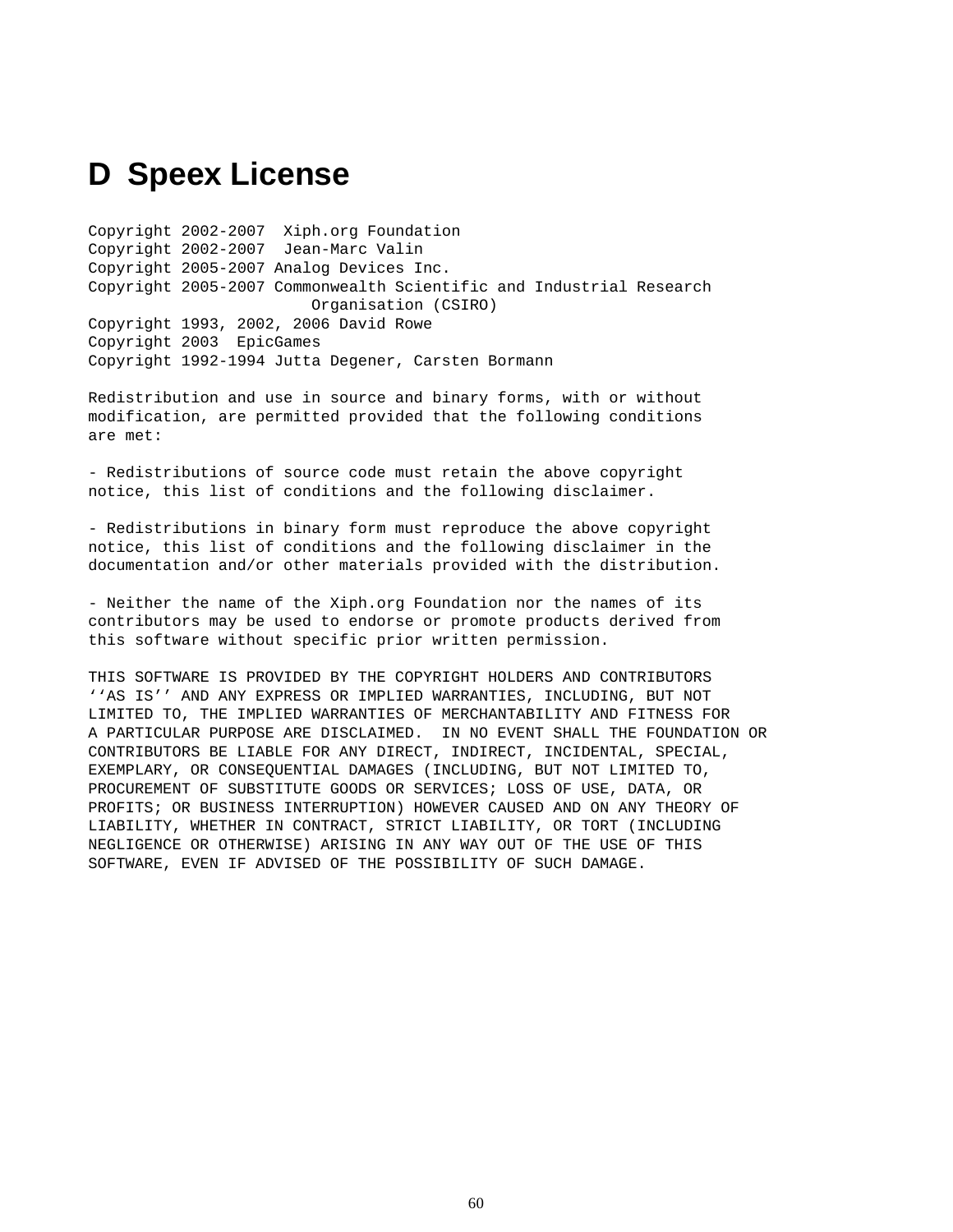# **E GNU Free Documentation License**

Version 1.1, March 2000

Copyright (C) 2000 Free Software Foundation, Inc. 59 Temple Place, Suite 330, Boston, MA 02111-1307 USA Everyone is permitted to copy and distribute verbatim copies of this license document, but changing it is not allowed.

#### **0. PREAMBLE**

The purpose of this License is to make a manual, textbook, or other written document "free" in the sense of freedom: to assure everyone the effective freedom to copy and redistribute it, with or without modifying it, either commercially or noncommercially. Secondarily, this License preserves for the author and publisher a way to get credit for their work, while not being considered responsible for modifications made by others.

This License is a kind of "copyleft", which means that derivative works of the document must themselves be free in the same sense. It complements the GNU General Public License, which is a copyleft license designed for free software.

We have designed this License in order to use it for manuals for free software, because free software needs free documentation: a free program should come with manuals providing the same freedoms that the software does. But this License is not limited to software manuals; it can be used for any textual work, regardless of subject matter or whether it is published as a printed book. We recommend this License principally for works whose purpose is instruction or reference.

#### **1. APPLICABILITY AND DEFINITIONS**

This License applies to any manual or other work that contains a notice placed by the copyright holder saying it can be distributed under the terms of this License. The "Document", below, refers to any such manual or work. Any member of the public is a licensee, and is addressed as "you".

A "Modified Version" of the Document means any work containing the Document or a portion of it, either copied verbatim, or with modifications and/or translated into another language.

A "Secondary Section" is a named appendix or a front-matter section of the Document that deals exclusively with the relationship of the publishers or authors of the Document to the Document's overall subject (or to related matters) and contains nothing that could fall directly within that overall subject. (For example, if the Document is in part a textbook of mathematics, a Secondary Section may not explain any mathematics.) The relationship could be a matter of historical connection with the subject or with related matters, or of legal, commercial, philosophical, ethical or political position regarding them.

The "Invariant Sections" are certain Secondary Sections whose titles are designated, as being those of Invariant Sections, in the notice that says that the Document is released under this License.

The "Cover Texts" are certain short passages of text that are listed, as Front-Cover Texts or Back-Cover Texts, in the notice that says that the Document is released under this License.

A "Transparent" copy of the Document means a machine-readable copy, represented in a format whose specification is available to the general public, whose contents can be viewed and edited directly and straightforwardly with generic text editors or (for images composed of pixels) generic paint programs or (for drawings) some widely available drawing editor, and that is suitable for input to text formatters or for automatic translation to a variety of formats suitable for input to text formatters. A copy made in an otherwise Transparent file format whose markup has been designed to thwart or discourage subsequent modification by readers is not Transparent. A copy that is not "Transparent" is called "Opaque".

Examples of suitable formats for Transparent copies include plain ASCII without markup, Texinfo input format, LATEX input format, SGML or XML using a publicly available DTD, and standard-conforming simple HTML designed for human modification. Opaque formats include PostScript, PDF, proprietary formats that can be read and edited only by proprietary word processors, SGML or XML for which the DTD and/or processing tools are not generally available, and the machinegenerated HTML produced by some word processors for output purposes only.

The "Title Page" means, for a printed book, the title page itself, plus such following pages as are needed to hold, legibly, the material this License requires to appear in the title page. For works in formats which do not have any title page as such, "Title Page" means the text near the most prominent appearance of the work's title, preceding the beginning of the body of the text.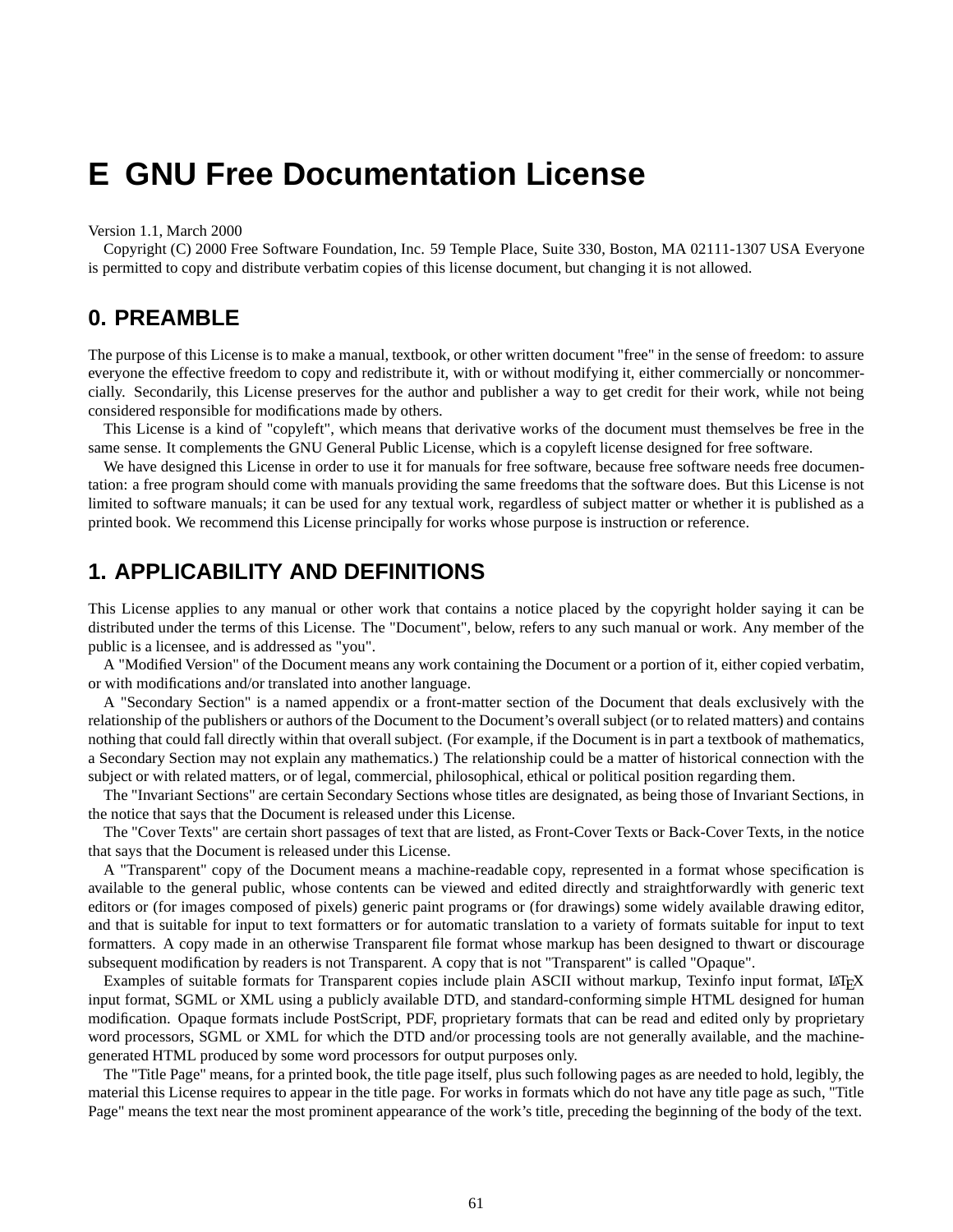## **2. VERBATIM COPYING**

You may copy and distribute the Document in any medium, either commercially or noncommercially, provided that this License, the copyright notices, and the license notice saying this License applies to the Document are reproduced in all copies, and that you add no other conditions whatsoever to those of this License. You may not use technical measures to obstruct or control the reading or further copying of the copies you make or distribute. However, you may accept compensation in exchange for copies. If you distribute a large enough number of copies you must also follow the conditions in section 3.

You may also lend copies, under the same conditions stated above, and you may publicly display copies.

# **3. COPYING IN QUANTITY**

If you publish printed copies of the Document numbering more than 100, and the Document's license notice requires Cover Texts, you must enclose the copies in covers that carry, clearly and legibly, all these Cover Texts: Front-Cover Texts on the front cover, and Back-Cover Texts on the back cover. Both covers must also clearly and legibly identify you as the publisher of these copies. The front cover must present the full title with all words of the title equally prominent and visible. You may add other material on the covers in addition. Copying with changes limited to the covers, as long as they preserve the title of the Document and satisfy these conditions, can be treated as verbatim copying in other respects.

If the required texts for either cover are too voluminous to fit legibly, you should put the first ones listed (as many as fit reasonably) on the actual cover, and continue the rest onto adjacent pages.

If you publish or distribute Opaque copies of the Document numbering more than 100, you must either include a machinereadable Transparent copy along with each Opaque copy, or state in or with each Opaque copy a publicly-accessible computernetwork location containing a complete Transparent copy of the Document, free of added material, which the general networkusing public has access to download anonymously at no charge using public-standard network protocols. If you use the latter option, you must take reasonably prudent steps, when you begin distribution of Opaque copies in quantity, to ensure that this Transparent copy will remain thus accessible at the stated location until at least one year after the last time you distribute an Opaque copy (directly or through your agents or retailers) of that edition to the public.

It is requested, but not required, that you contact the authors of the Document well before redistributing any large number of copies, to give them a chance to provide you with an updated version of the Document.

## **4. MODIFICATIONS**

You may copy and distribute a Modified Version of the Document under the conditions of sections 2 and 3 above, provided that you release the Modified Version under precisely this License, with the Modified Version filling the role of the Document, thus licensing distribution and modification of the Modified Version to whoever possesses a copy of it. In addition, you must do these things in the Modified Version:

- A. Use in the Title Page (and on the covers, if any) a title distinct from that of the Document, and from those of previous versions (which should, if there were any, be listed in the History section of the Document). You may use the same title as a previous version if the original publisher of that version gives permission.
- B. List on the Title Page, as authors, one or more persons or entities responsible for authorship of the modifications in the Modified Version, together with at least five of the principal authors of the Document (all of its principal authors, if it has less than five).
- C. State on the Title page the name of the publisher of the Modified Version, as the publisher.
- D. Preserve all the copyright notices of the Document.
- E. Add an appropriate copyright notice for your modifications adjacent to the other copyright notices.
- F. Include, immediately after the copyright notices, a license notice giving the public permission to use the Modified Version under the terms of this License, in the form shown in the Addendum below.
- G. Preserve in that license notice the full lists of Invariant Sections and required Cover Texts given in the Document's license notice.
- H. Include an unaltered copy of this License.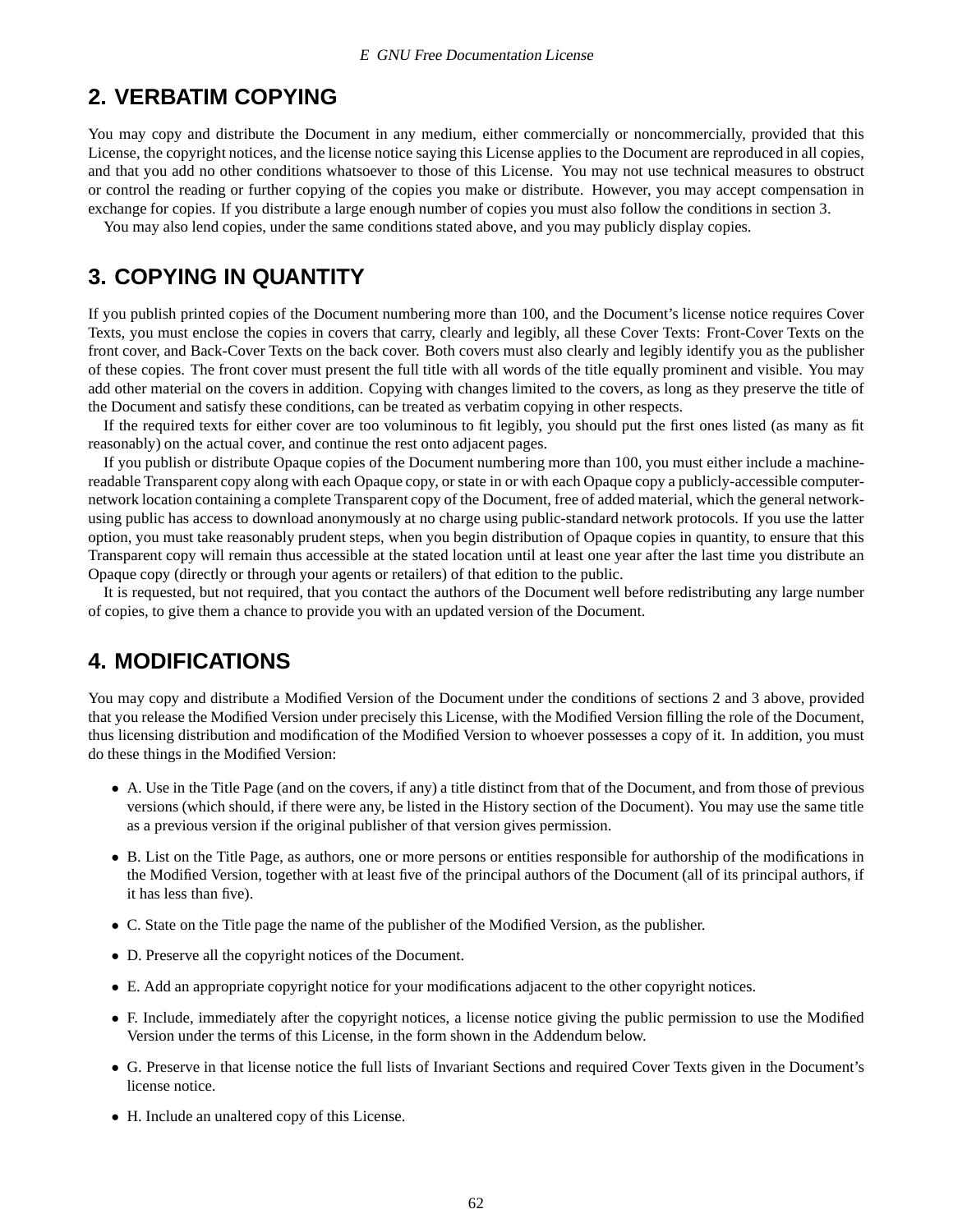#### <sup>E</sup> GNU Free Documentation License

- I. Preserve the section entitled "History", and its title, and add to it an item stating at least the title, year, new authors, and publisher of the Modified Version as given on the Title Page. If there is no section entitled "History" in the Document, create one stating the title, year, authors, and publisher of the Document as given on its Title Page, then add an item describing the Modified Version as stated in the previous sentence.
- J. Preserve the network location, if any, given in the Document for public access to a Transparent copy of the Document, and likewise the network locations given in the Document for previous versions it was based on. These may be placed in the "History" section. You may omit a network location for a work that was published at least four years before the Document itself, or if the original publisher of the version it refers to gives permission.
- K. In any section entitled "Acknowledgements" or "Dedications", preserve the section's title, and preserve in the section all the substance and tone of each of the contributor acknowledgements and/or dedications given therein.
- L. Preserve all the Invariant Sections of the Document, unaltered in their text and in their titles. Section numbers or the equivalent are not considered part of the section titles.
- M. Delete any section entitled "Endorsements". Such a section may not be included in the Modified Version.
- N. Do not retitle any existing section as "Endorsements" or to conflict in title with any Invariant Section.

If the Modified Version includes new front-matter sections or appendices that qualify as Secondary Sections and contain no material copied from the Document, you may at your option designate some or all of these sections as invariant. To do this, add their titles to the list of Invariant Sections in the Modified Version's license notice. These titles must be distinct from any other section titles.

You may add a section entitled "Endorsements", provided it contains nothing but endorsements of your Modified Version by various parties–for example, statements of peer review or that the text has been approved by an organization as the authoritative definition of a standard.

You may add a passage of up to five words as a Front-Cover Text, and a passage of up to 25 words as a Back-Cover Text, to the end of the list of Cover Texts in the Modified Version. Only one passage of Front-Cover Text and one of Back-Cover Text may be added by (or through arrangements made by) any one entity. If the Document already includes a cover text for the same cover, previously added by you or by arrangement made by the same entity you are acting on behalf of, you may not add another; but you may replace the old one, on explicit permission from the previous publisher that added the old one.

The author(s) and publisher(s) of the Document do not by this License give permission to use their names for publicity for or to assert or imply endorsement of any Modified Version.

## **5. COMBINING DOCUMENTS**

You may combine the Document with other documents released under this License, under the terms defined in section 4 above for modified versions, provided that you include in the combination all of the Invariant Sections of all of the original documents, unmodified, and list them all as Invariant Sections of your combined work in its license notice.

The combined work need only contain one copy of this License, and multiple identical Invariant Sections may be replaced with a single copy. If there are multiple Invariant Sections with the same name but different contents, make the title of each such section unique by adding at the end of it, in parentheses, the name of the original author or publisher of that section if known, or else a unique number. Make the same adjustment to the section titles in the list of Invariant Sections in the license notice of the combined work.

In the combination, you must combine any sections entitled "History" in the various original documents, forming one section entitled "History"; likewise combine any sections entitled "Acknowledgements", and any sections entitled "Dedications". You must delete all sections entitled "Endorsements."

## **6. COLLECTIONS OF DOCUMENTS**

You may make a collection consisting of the Document and other documents released under this License, and replace the individual copies of this License in the various documents with a single copy that is included in the collection, provided that you follow the rules of this License for verbatim copying of each of the documents in all other respects.

You may extract a single document from such a collection, and distribute it individually under this License, provided you insert a copy of this License into the extracted document, and follow this License in all other respects regarding verbatim copying of that document.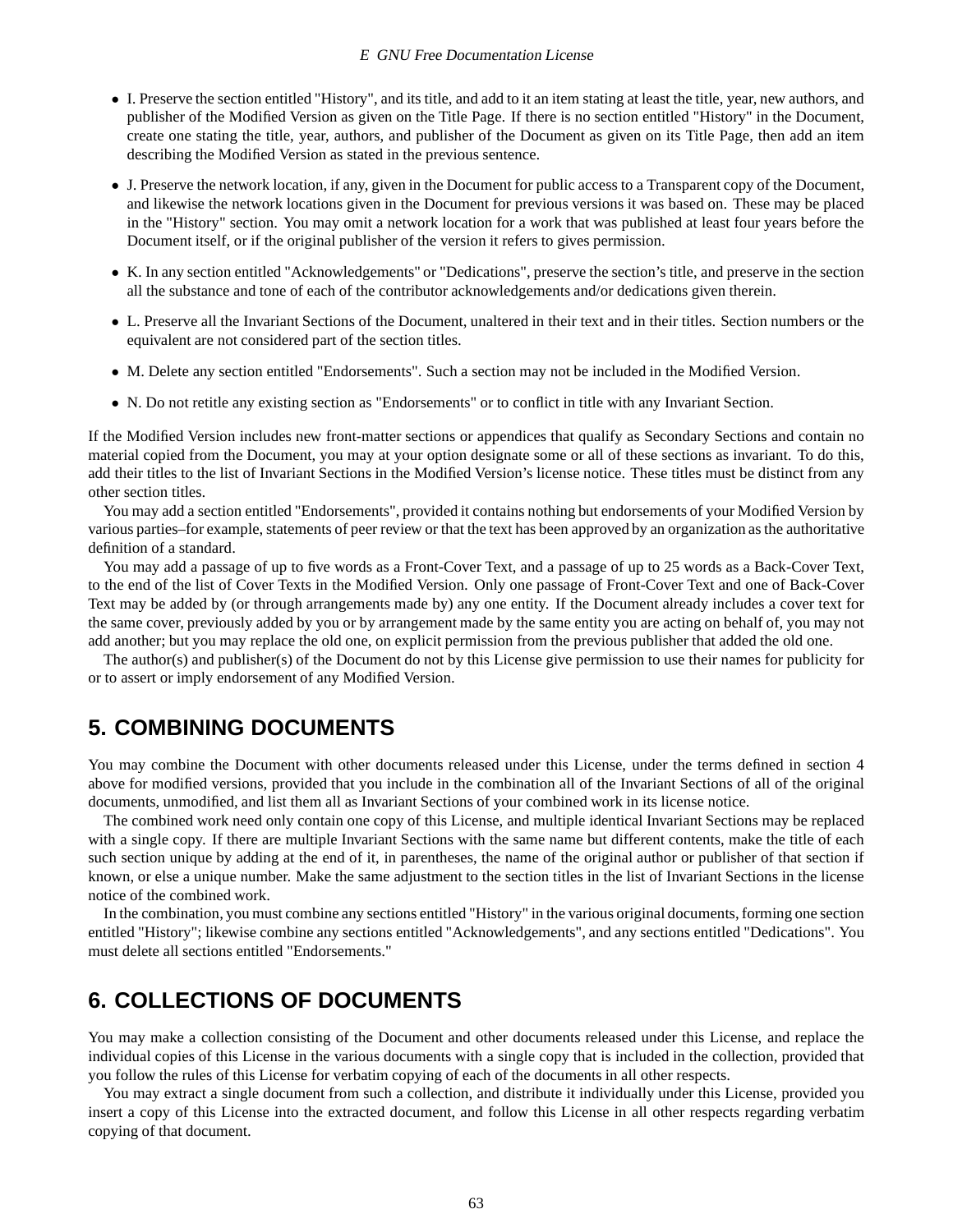# **7. AGGREGATION WITH INDEPENDENT WORKS**

A compilation of the Document or its derivatives with other separate and independent documents or works, in or on a volume of a storage or distribution medium, does not as a whole count as a Modified Version of the Document, provided no compilation copyright is claimed for the compilation. Such a compilation is called an "aggregate", and this License does not apply to the other self-contained works thus compiled with the Document, on account of their being thus compiled, if they are not themselves derivative works of the Document.

If the Cover Text requirement of section 3 is applicable to these copies of the Document, then if the Document is less than one quarter of the entire aggregate, the Document's Cover Texts may be placed on covers that surround only the Document within the aggregate. Otherwise they must appear on covers around the whole aggregate.

## **8. TRANSLATION**

Translation is considered a kind of modification, so you may distribute translations of the Document under the terms of section 4. Replacing Invariant Sections with translations requires special permission from their copyright holders, but you may include translations of some or all Invariant Sections in addition to the original versions of these Invariant Sections. You may include a translation of this License provided that you also include the original English version of this License. In case of a disagreement between the translation and the original English version of this License, the original English version will prevail.

## **9. TERMINATION**

You may not copy, modify, sublicense, or distribute the Document except as expressly provided for under this License. Any other attempt to copy, modify, sublicense or distribute the Document is void, and will automatically terminate your rights under this License. However, parties who have received copies, or rights, from you under this License will not have their licenses terminated so long as such parties remain in full compliance.

# **10. FUTURE REVISIONS OF THIS LICENSE**

The Free Software Foundation may publish new, revised versions of the GNU Free Documentation License from time to time. Such new versions will be similar in spirit to the present version, but may differ in detail to address new problems or concerns. See http://www.gnu.org/copyleft/.

Each version of the License is given a distinguishing version number. If the Document specifies that a particular numbered version of this License "or any later version" applies to it, you have the option of following the terms and conditions either of that specified version or of any later version that has been published (not as a draft) by the Free Software Foundation. If the Document does not specify a version number of this License, you may choose any version ever published (not as a draft) by the Free Software Foundation.